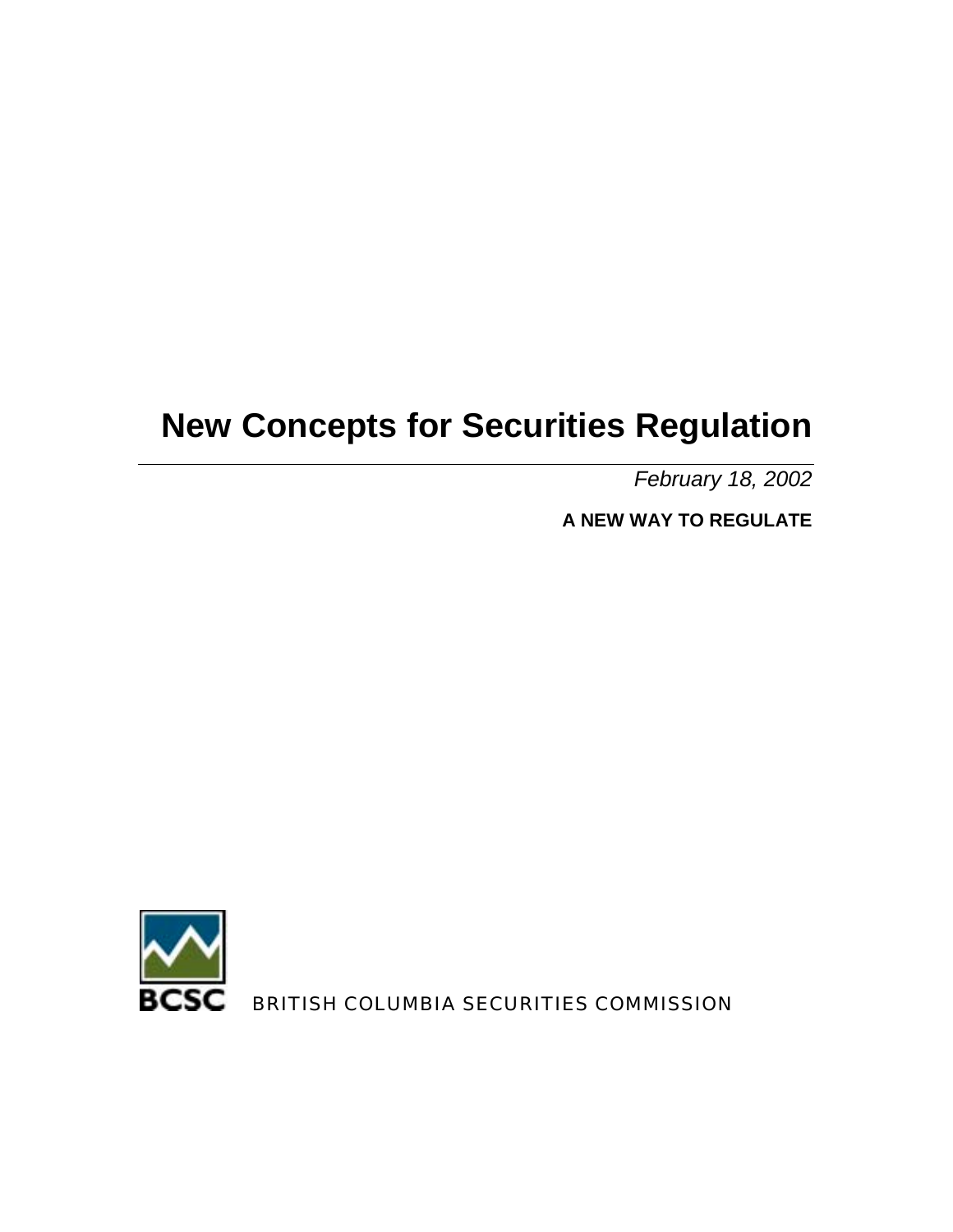# **Table of Contents**

| <b>Executive Summary</b>               |                                                                  |          |
|----------------------------------------|------------------------------------------------------------------|----------|
| Concept 1:                             | The Continuous Market Access System                              | 11       |
| Summary of the Concept                 |                                                                  | 11       |
| Details of the Concept                 |                                                                  | 13       |
| The CMA system                         |                                                                  | 13       |
| <b>Unlisted issuers</b>                |                                                                  | 19       |
|                                        | <b>Registration exemptions</b>                                   | 19       |
|                                        | Foreign-regulated issuers                                        | 20       |
|                                        | Civil remedies                                                   | 23<br>23 |
| Escrow<br>Advertising                  |                                                                  | 24       |
| Advantages of the Concept              |                                                                  | 25       |
| Questions                              |                                                                  | 25       |
| <b>Concept 2:</b>                      | <b>A Simpler Registration System</b>                             | 26       |
|                                        | Summary of the Concept                                           | 26       |
|                                        | Details of the Concept                                           | 27       |
|                                        | Code of conduct                                                  | 27       |
|                                        | Registration "passport"                                          | 29       |
|                                        | Registration of individuals                                      | 30       |
|                                        | Foreign registrants                                              | 32       |
|                                        | Civil remedies for investors and enhanced public interest powers | 33<br>34 |
| Advantages of the Concept<br>Questions |                                                                  |          |
|                                        |                                                                  | 34       |
|                                        | <b>Concept 3: A Better Mutual Funds Regime</b>                   | 35       |
| The Current System                     |                                                                  | 36       |
| Summary of the Concept                 |                                                                  |          |
| Details of the Concept                 |                                                                  |          |
|                                        | Code of conduct                                                  | 37       |
|                                        | Prospectus requirements                                          | 38       |
|                                        | Continuous disclosure                                            | 39       |
|                                        | Foreign mutual funds                                             | 39       |
|                                        | Civil remedies for investors                                     | 40       |
| Advantages of the Concept<br>Questions |                                                                  | 40<br>41 |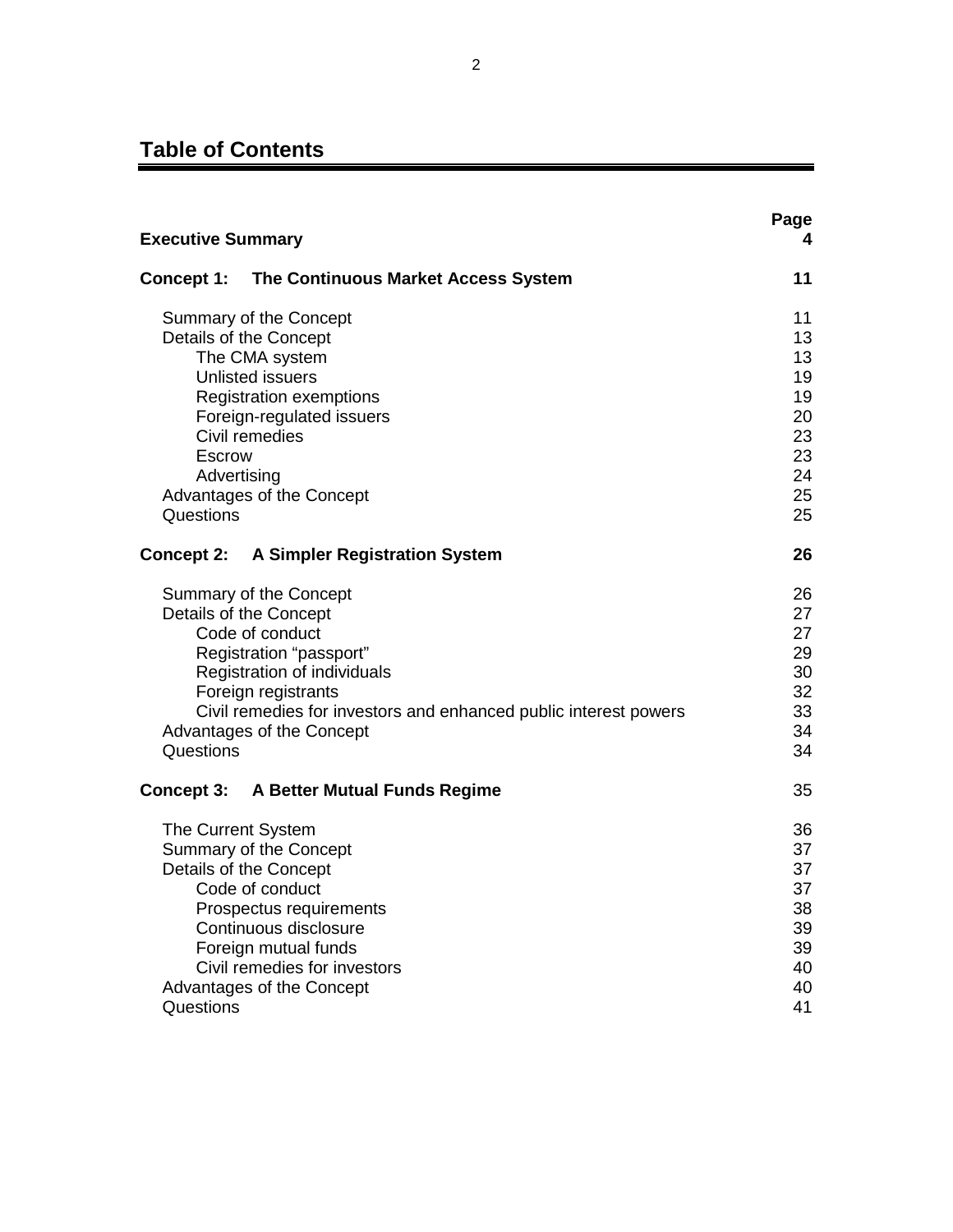# **Table of Contents (cont'd)**

|                                                          | <b>Concept 4: Trade Disclosure</b>                | Page<br>42 |
|----------------------------------------------------------|---------------------------------------------------|------------|
|                                                          |                                                   |            |
| Summary of the Concept                                   |                                                   | 42         |
| Details of the Concept                                   |                                                   | 43         |
| <b>Insiders</b>                                          |                                                   | 43         |
| Significant shareholders                                 |                                                   | 44         |
| Control persons                                          |                                                   | 45         |
| <b>Issuers and registrants</b>                           |                                                   | 46         |
| Civil liability                                          |                                                   | 46         |
| Advantages of the Concept                                |                                                   | 46         |
| Questions                                                |                                                   | 47         |
| Concept 5:                                               | <b>New Enforcement and Public Interest Powers</b> | 48         |
|                                                          | Summary of the Concept                            | 48         |
| Details of the Concept                                   |                                                   | 48         |
| Disgorgement and restitution                             |                                                   | 48         |
| Professionals                                            |                                                   | 49         |
| Commission compliance or restraining orders              |                                                   | 50         |
| Prohibition on unfair practices                          |                                                   | 50         |
| Advantages of the Concept                                |                                                   | 51         |
| Questions                                                |                                                   | 51         |
| Concept 6:                                               | <b>New Civil Remedies for Investors</b>           | 52         |
|                                                          | Summary of the Concept                            | 52         |
| Details of the Concept                                   | 53                                                |            |
| Actions for misrepresentations                           |                                                   | 53         |
| Actions against dealers and their directors and officers | 55                                                |            |
| Actions for insider trading                              | 56                                                |            |
| Actions for fraud and market manipulation                |                                                   | 57         |
| Actions for unfair practices                             | 57                                                |            |
| The class action regime                                  | 58                                                |            |
| Protections for defendants                               |                                                   | 58         |
| Advantages of the Concept                                |                                                   | 59         |
| Questions                                                |                                                   | 60         |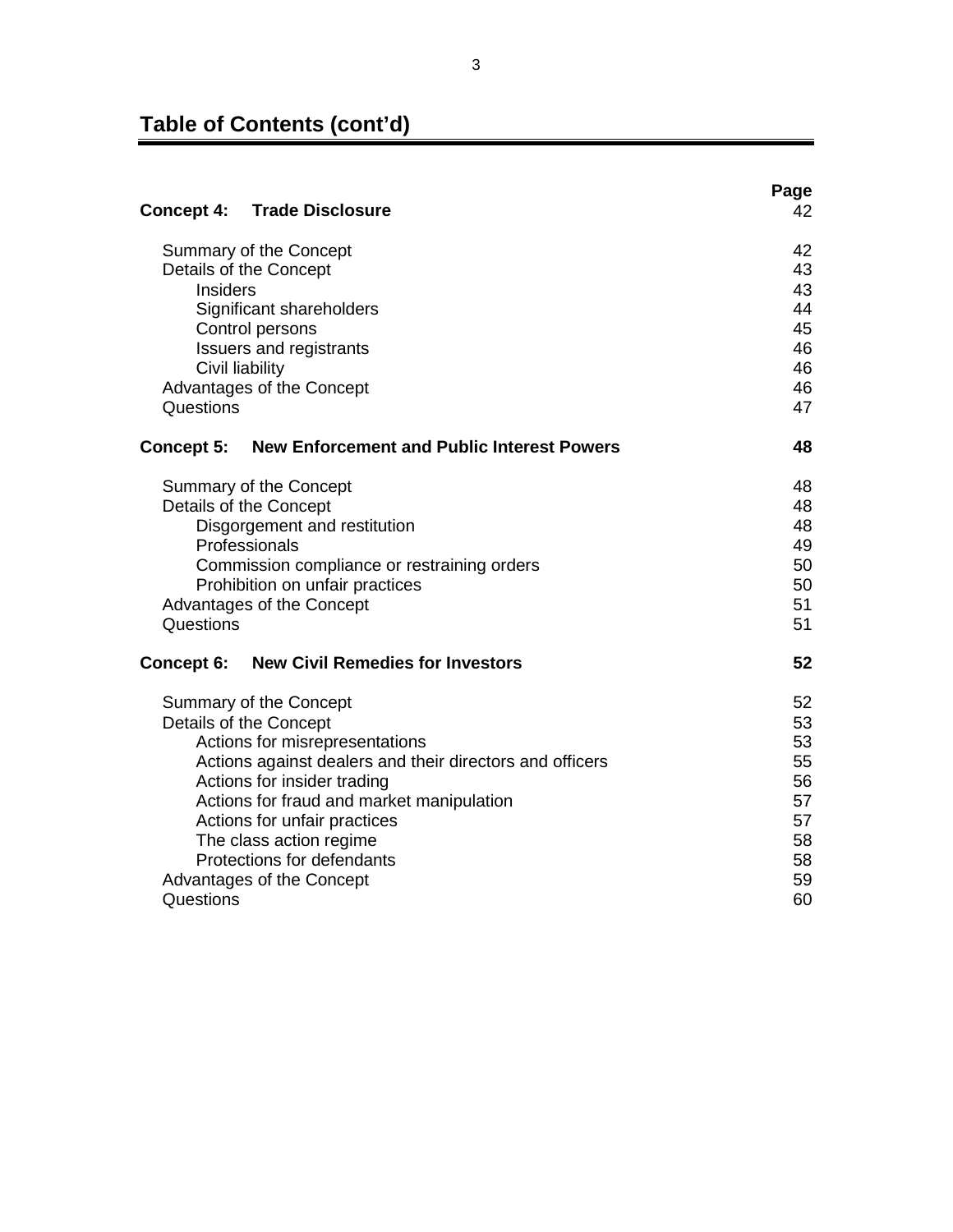# Executive Summary

The British Columbia Securities Commission Deregulation Project is reviewing securities legislation, rules and other instruments to ensure our system of regulation is as efficient and effective as possible. The Canadian Securities Administrators' (CSA) Uniform Securities Law Project is creating a uniform securities act and set of rules for adoption throughout Canada.

The Uniform Securities Law Project provides an opportunity to do two things that would substantially improve the efficiency and competitiveness of Canada's securities markets. We can both eliminate the vexing differences among securities legislation in different provinces, and simplify and update a system of regulation that has grown too complex and has failed to keep pace with a rapidly changing market.

This paper contains six concepts that the BC Securities Commission believes hold significant potential for improving the efficiency and effectiveness of securities regulation in Canada. We are publishing them in concept form for further research and study, including consultations with industry, our fellow regulators, self-regulatory organizations (SROs), and other stakeholders.

# A New Approach to Regulation

The concepts reflect a new approach to securities regulation. That approach can be summarized in five points:

- 1. Keep the right balance between regulatory restrictions and market freedom.
- 2. Make the rules as simple and clear as possible.
- 3. Foster a culture of compliance in industry.
- 4. Act decisively against misconduct.
- 5. Equip investors with effective self-protection tools.

# **Keep the right balance**

Securities regulation exists to protect investors and ensure the integrity of our capital markets. Regulators recognize, however, that regulation cannot be so rigorous that the markets can no longer function. To be effective, the regulator must strike the right balance between over-regulation, which can drive away business and stifle innovation, and lax regulation, which can leave cheating unchecked and damage confidence in the fairness and efficiency of the market.

We think the appropriate balance is reached if securities regulation imposes the minimum burden on industry necessary to maintain investor protection and market integrity. The regulatory burden takes many forms but boils down to cost and delay.

Criticism from industry about the cost of regulation is becoming more frequent and more insistent. Much of this criticism is focused on the lack of uniformity among provincial securities laws. This is certainly part of the problem, which is why CSA is working to create a set of uniform securities laws for the country.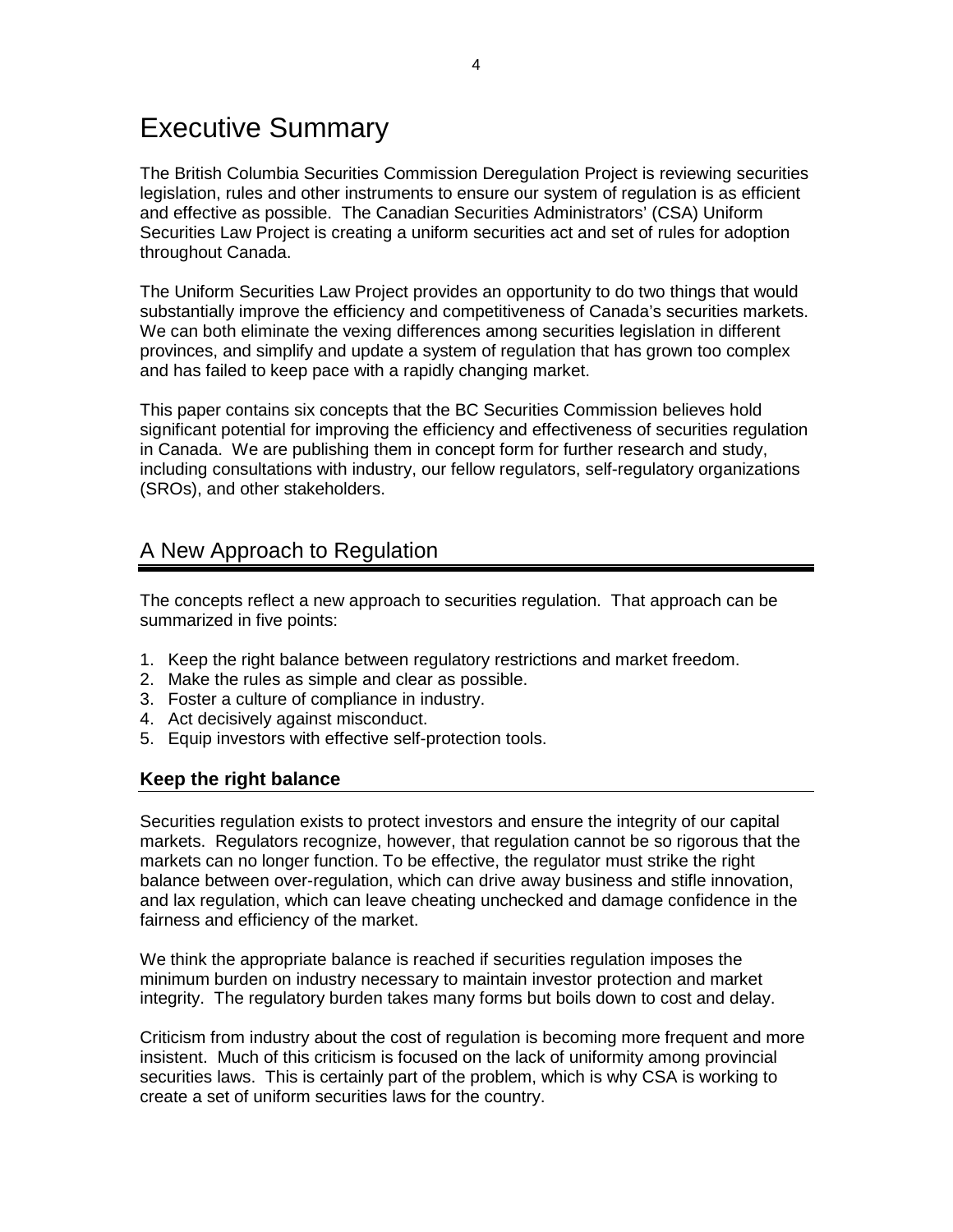The main problem, however, is the extent and complexity of the rules. In the past 10 years, the volume of regulation has increased by about 65%. In the past five years, compliance costs have doubled for junior issuers. In the same time frame, uniformity among securities laws has increased, not decreased, so it appears that the main culprit is not lack of uniformity, but the volume and complexity of the rules.

Of course, industry must accept some burden if investors are to be protected. However, rule-making is not always the best solution to a problem; it is a relatively ineffective tool, for example, for protecting investors who are reckless or gullible. Nor do rules help much in stopping deliberate fraud and misrepresentation. Other regulatory tools, such as investor education, compliance reviews, and enforcement action are more effective for these purposes.

An effective system of regulation must hold issuers and registrants accountable, but should also rely on investors to take reasonable care in making their investment decisions.

Maintaining market integrity is the core objective of securities regulation. If securities markets achieved this objective on their own, regulation would be unnecessary. Regulation is needed because securities markets are vulnerable to abusive and unfair practices, but the system should reflect most market participants' interest in preserving a market that is transparent, liquid, efficient and free of widespread abuse.

#### **Make the rules simple and clear**

The key here is to apply risk-management principles to regulation so that we deal with the most important threats to investor protection and market integrity. The first steps are to define the problem and understand how to measure a successful solution. The next steps are to identify solutions and implement them, using a variety of regulatory tools.

There are several regulatory tools available to us – rule making, policy guidance, enforcement, compliance reviews, industry education, and investor education. In the past, we have tended to look first to rules to solve problems, but sometimes other tools are more effective (for example, enforcing existing rules).

We should make new rules only if the benefits clearly outweigh the costs and burdens of compliance, and existing rules should be reviewed regularly to ensure this balance still holds.

When rules are necessary, they should be written so that industry can understand them. Many of our existing rules are so complex that industry needs professional assistance even for routine compliance matters. Part of this complexity comes from the detailed and prescriptive approach in many rules.

Prescriptive requirements are often counterproductive. They encourage market participants to focus on the details of compliance instead of exercising their judgment with their broader obligations to their clients and the market in mind. These kinds of requirements also calcify the regulatory system to reflect industry practice at a point in time. The more detailed the regulation, the less easily it can adapt to changing industry conditions.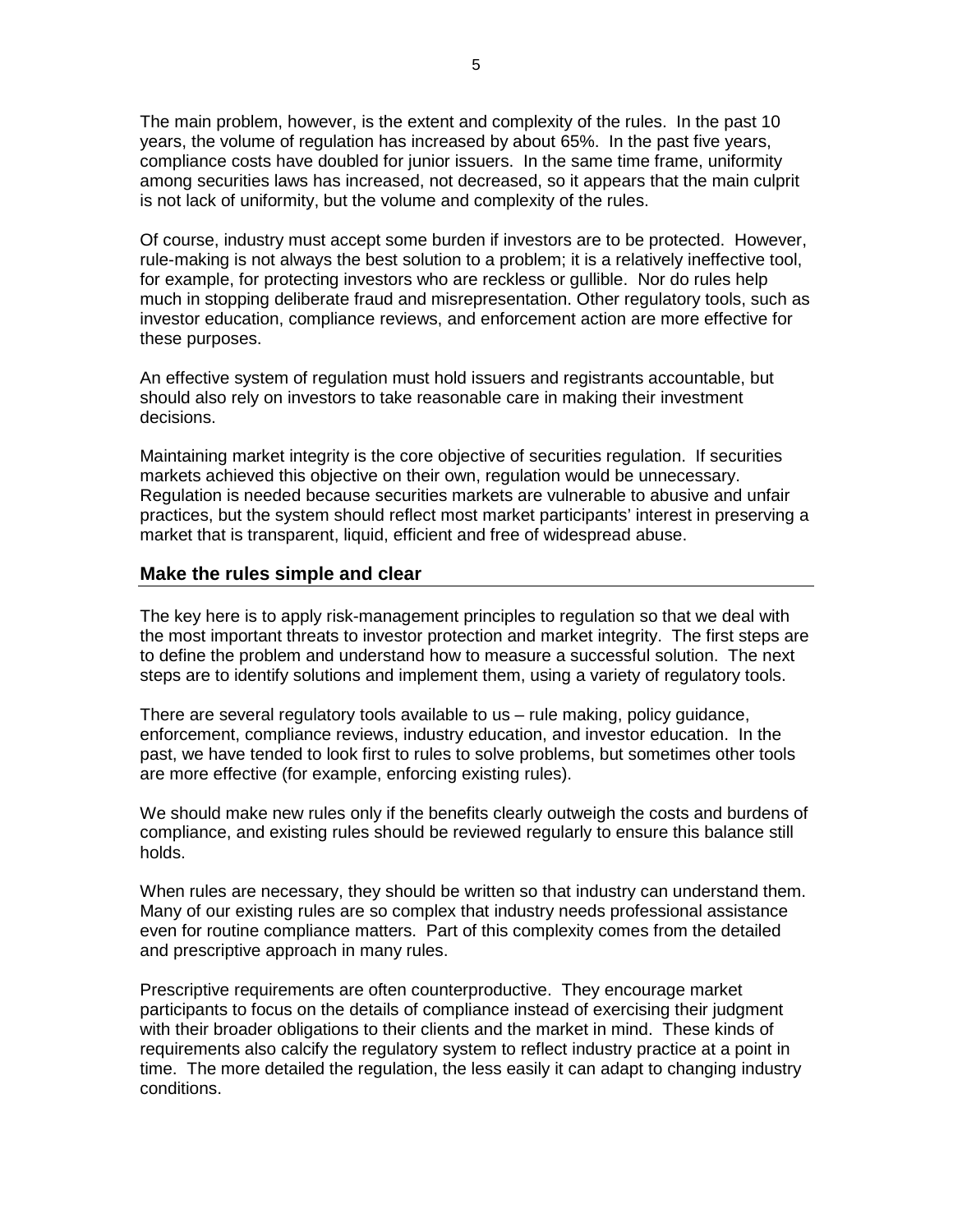This produces two problems: new developments that should be regulated are not (because the existing requirements are too narrowly defined), and new developments that should be left unregulated are hindered (because detailed prohibitions cover conduct that was never intended to be caught).

To avoid these problems, we should, where possible, impose general obligations instead of specific ones. This encourages market participants to consider the purpose of the rules, and their context within the objectives of securities regulation, in making compliance decisions. It also fosters a more flexible and sustainable regulatory system.

Obviously we must strike a balance. Industry complains about the volume and complexity of the rules and yet wants guidance on regulatory expectations so that it has reasonable certainty on compliance issues. Prescription to some degree for this purpose makes sense.

# **Foster a culture of compliance**

Most market participants want to comply, and do comply, with the rules, but the number and complexity of the rules are both on the increase. Requirements change frequently. As a result, it is difficult for industry to comply and difficult for regulators to monitor and enforce compliance.

Regulation is most effective when the regulated community is motivated to comply. We need to pursue a variety of initiatives, both cooperative and punitive, to create a universal acceptance in industry that compliance with the rules is a basic corporate responsibility.

The concepts in this paper are designed to minimize the regulatory impact on those with a positive attitude to compliance, to encourage registrants and issuers to act responsibly, and to see they are held accountable if they do not. Simplifying the rules and increasing accountability both serve to improve compliance and the effectiveness of the system.

### **Act decisively against misconduct**

If the rules are relatively few, easily understood, and well communicated, compliance will increase. Registrants and issuers have significant responsibilities that they must meet if investors are to be protected and market integrity maintained.

Those who choose to act in ways that cheat investors and threaten the integrity of our markets must understand they will be held accountable through enforcement action by regulators and civil action by investors.

# **Equip investors**

Investors must be equipped with both preventative and remedial tools. The rules must ensure that investors get the disclosure they need and can rely on a system of registration to get suitability advice (unless they consciously choose not to get advice). Investors can then be expected to use the protection the system offers by reading disclosure and seeking advice (if they need it) from registrants. This, in combination with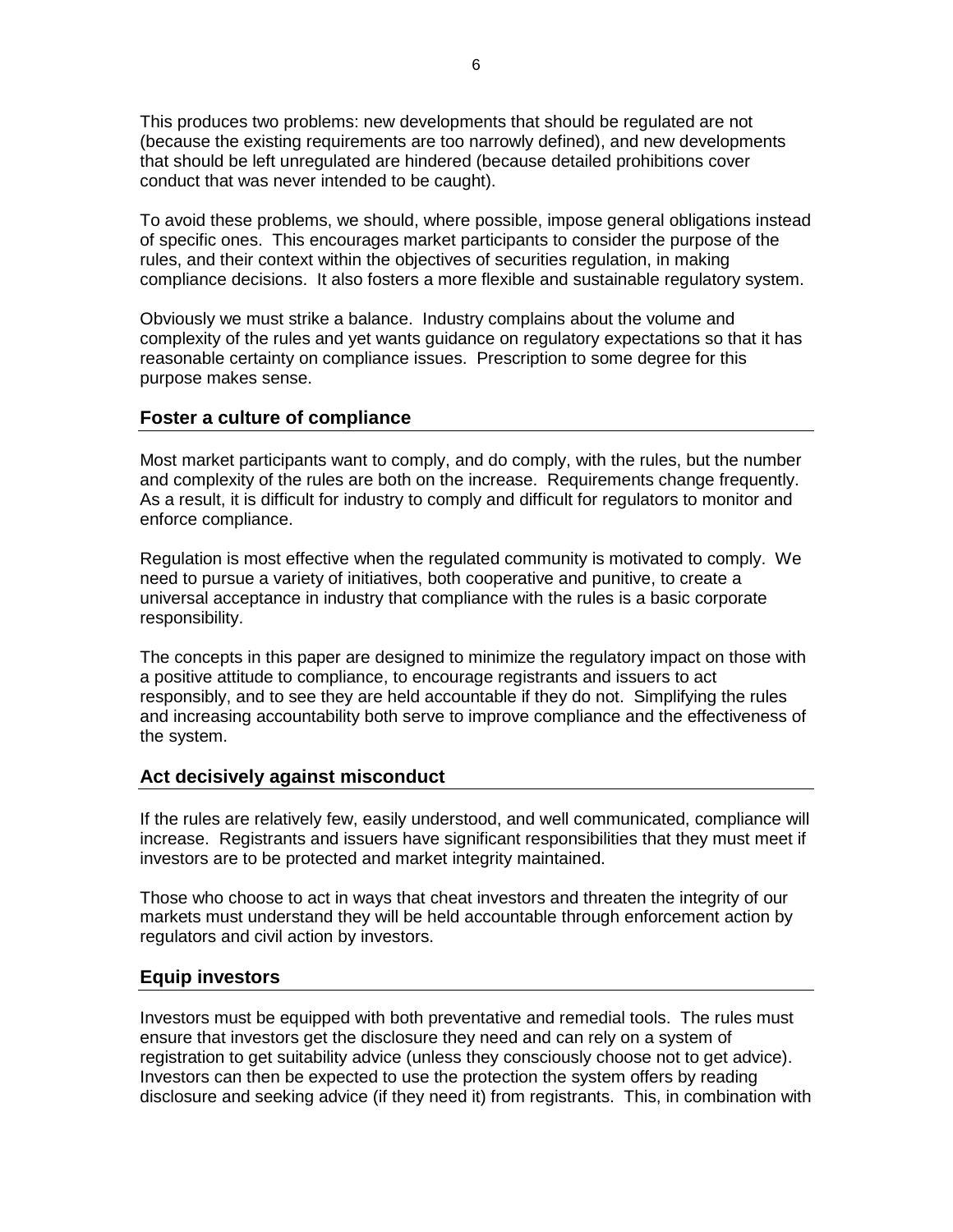effective investor education programs, will help investors avoid ill-advised investment decisions.

Investors also need meaningful remedies when things go wrong. The concepts include ideas to improve investor remedies.

# The Concepts

# **Concept 1 – The Continuous Market Access System**

This concept would replace the prospectus system.

To enter the Continuous Market Access System (CMA), an issuer would file an entry document that would be similar to a prospectus, but with less mandated disclosure. Issuers would be required to disclose all material facts, but would have much more flexibility about what to disclose. Existing reporting issuers would automatically be CMA issuers.

Once in the system, an issuer would have to comply with an enhanced continuous disclosure regime that would require up to date, or "evergreen", disclosure of all material facts.

A CMA issuer could sell securities at any time based on its continuous disclosure record. The only regulatory requirement would be to file a press release announcing the offering. No form of offering document would be mandated; issuers and underwriters could produce an offering document with meaningful information for investors tailored to the needs of the market. Civil liability would attach to the continuous disclosure record and to any offering document prepared.

Since there would be no prospectus requirement, prospectus exemptions would disappear; hold periods and resale restrictions would remain only for restricted (non-CMA) issuers. The registration exemptions would be significantly simplified.

Issuers that are subject to a credible system of foreign regulation could enter CMA. Both approved foreign issuers and Canadian-based, foreign-regulated issuers, could comply with CMA's continuous disclosure requirements by using documents required by the foreign system, if certain conditions were met.

# **Concept 2 – A Simpler Registration System**

This concept would replace many detailed, prescriptive registration rules with a code of conduct. The code would state general principles about registrant qualification, proficiency, character and behaviour. It would be accompanied by a policy or similar interpretive document to provide guidance to industry on the application of the code. Registrants would be liable to investors if the code were not followed.

A principled code of conduct approach would encourage securities firms to consider their broader obligations to their clients and the market. They would be held accountable if they did not.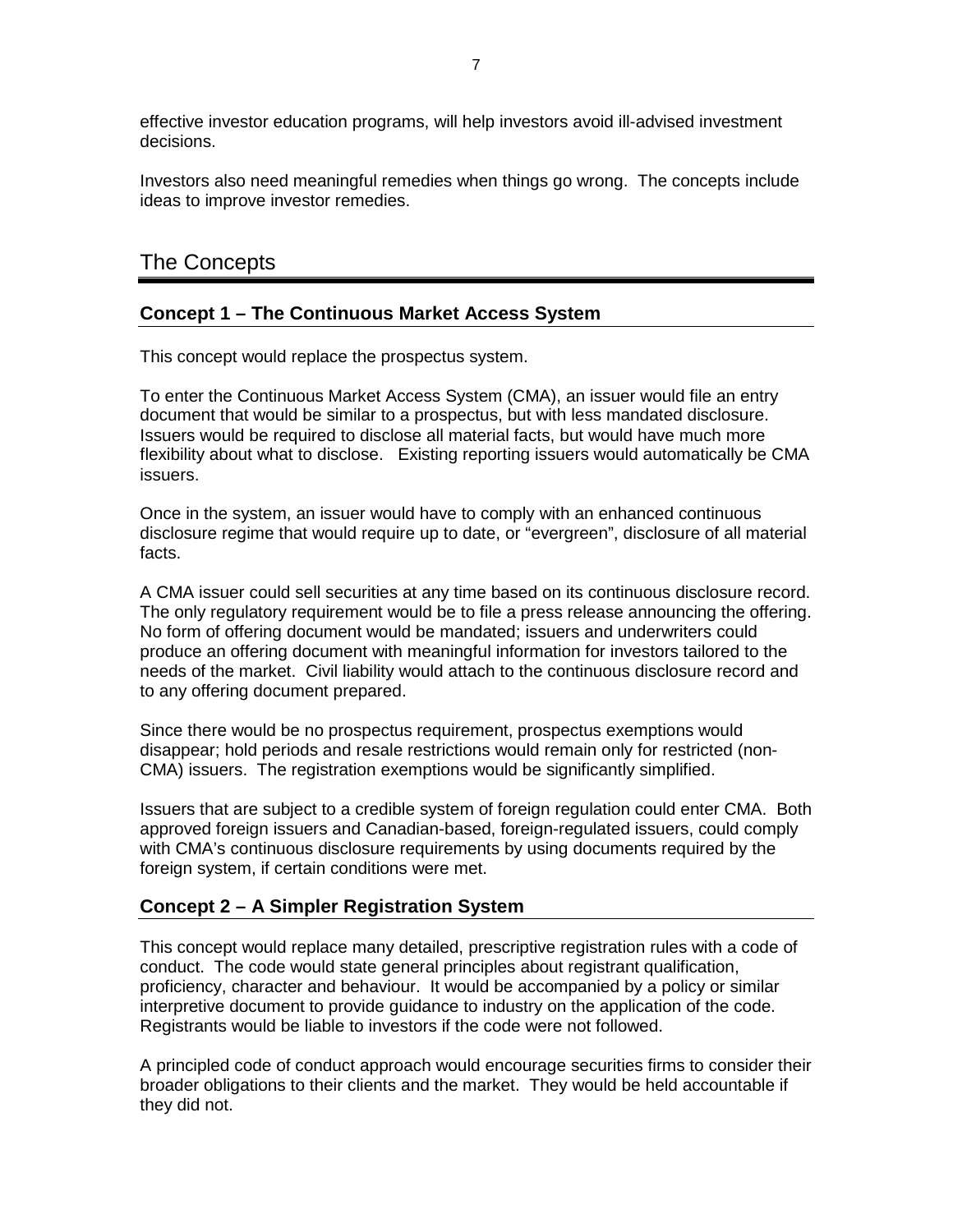We currently require those who sell securities to be registered in each province where they do business. The concept would allow a person registered in one Canadian jurisdiction to do business across Canada, easing some of the current regulatory burden on registrants. Securities commissions would administer this national regime through a mutual reliance approach.

We wonder whether we really need to register individuals. If we did not, we would continue to register firms and require that employees be qualified, proficient and ethical, but firms, through the code of conduct, would be responsible for ensuring these requirements are met. Firms would be accountable to regulators and absolutely liable to investors for any wrongdoing by their employees. We think this accountability and potential liability would motivate firms to scrutinize potential employees carefully.

The concept also considers whether foreign registrants that advise or open accounts for Canadians without soliciting their business should be exempt from our registration rules. This would allow Canadians complete freedom to seek the advice of foreign registrants on an unsolicited basis. (A foreign registrant soliciting business from Canadians would be subject to the usual registration requirements.)

# **Concept 3 – A Better Mutual Funds Regime**

Under this concept, we would adopt a code of conduct approach similar to the one described under Concept 2. It would replace many of the current prescriptive requirements for conflicts of interest and sales practices. Mutual fund managers, portfolio managers, distributors and dealers would be subject to the code.

The concept considers whether mutual fund prospectuses are still necessary. Through past surveys, we learned that investors did not read mutual fund prospectuses and relied solely on their advisers when making investment decisions. Two years have passed since we implemented a new mutual fund prospectus regime in response to these comments. We believe it is time to re-survey investors to see if their use of mutual fund prospectuses has changed.

If we learn that the prospectus is still not meaningful to investors, we would consider eliminating the prospectus requirement. Full disclosure would be available on the internet for those who want it.

The concept would also enhance current continuous disclosure requirements for mutual funds, and require evergreen disclosure of significant changes, so that investors receive the information they need to adequately assess the performance of their investments.

# **Concept 4 – Trade Disclosure**

We currently require some investors to disclose when they buy or sell securities. The disclosure obligations differ depending on the investor category. The concept would change the existing regimes so that the requirements match the market's need for information.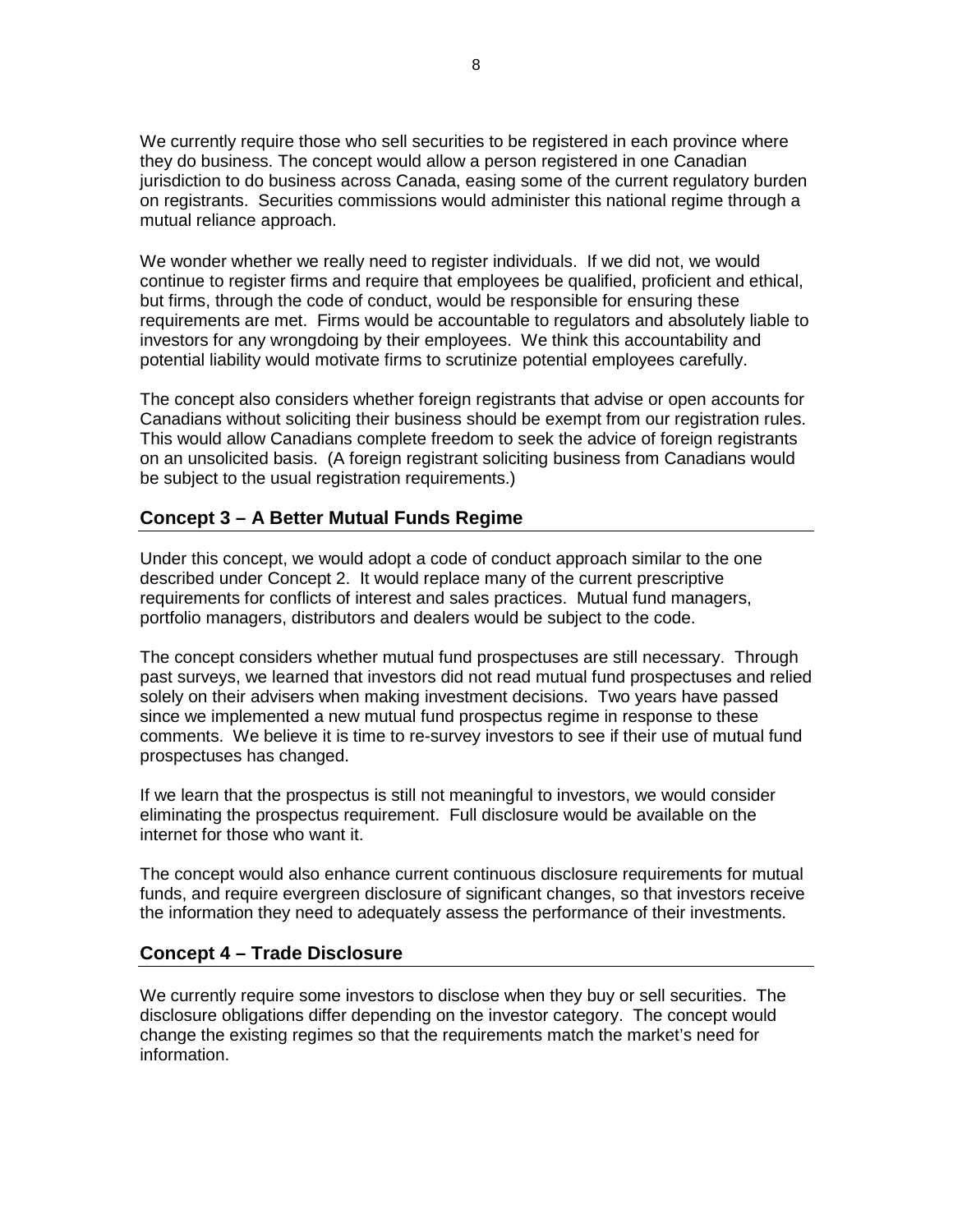First, insiders would be defined in terms of their access to material non-public information, rather than title or salary.

Second, the concept would replace the existing early warning reporting system with a "significant shareholder" reporting regime. Control persons and shareholders with 10% or more of an issuer's outstanding shares would be "significant shareholders" and would have to:

- report when their holdings reach 10% (as at present), and
- report both cumulative purchases and sales of 2% blocks (at present, only purchases are reported).

Disclosure would be made by press release. A significant shareholder that was also an insider (for example, a director) would report trades under both this and the insider reporting regimes.

The current reporting system for eligible institutional investors would be maintained.

The concept questions whether the current advance notice requirement for control persons gives the market meaningful information. If not, this requirement could be eliminated.

The concept would require issuers to make their insiders aware of their reporting obligations, to monitor compliance, and to file an evergreen list of insiders. When preparing for major transactions, issuers and registrants would have to keep a record of those with access to material non-public information about the transaction. The issuer would have to monitor trading in its securities until the transaction was announced and report anomalies to the appropriate exchange or other regulator.

# **Concept 5 – New Enforcement and Public Interest Powers**

The concept considers giving securities commissions the ability to order that persons who breach securities law must disgorge their profits, or make restitution to those they have harmed.

The concept considers giving commissions the power to order that a professional could not appear before them or prepare documents filed with them on the basis of gross incompetence or egregious conduct.

Anyone could apply to a commission for a compliance or restraining order if the person could show a breach of securities law was imminent or in progress.

The concept would prohibit market participants from engaging in unfair practices, such as high-pressure sales tactics, whether or not they rise to the level of fraud.

# **Concept 6 – New Civil Remedies for Investors**

This concept would significantly expand investors' ability to sue market participants who break the rules.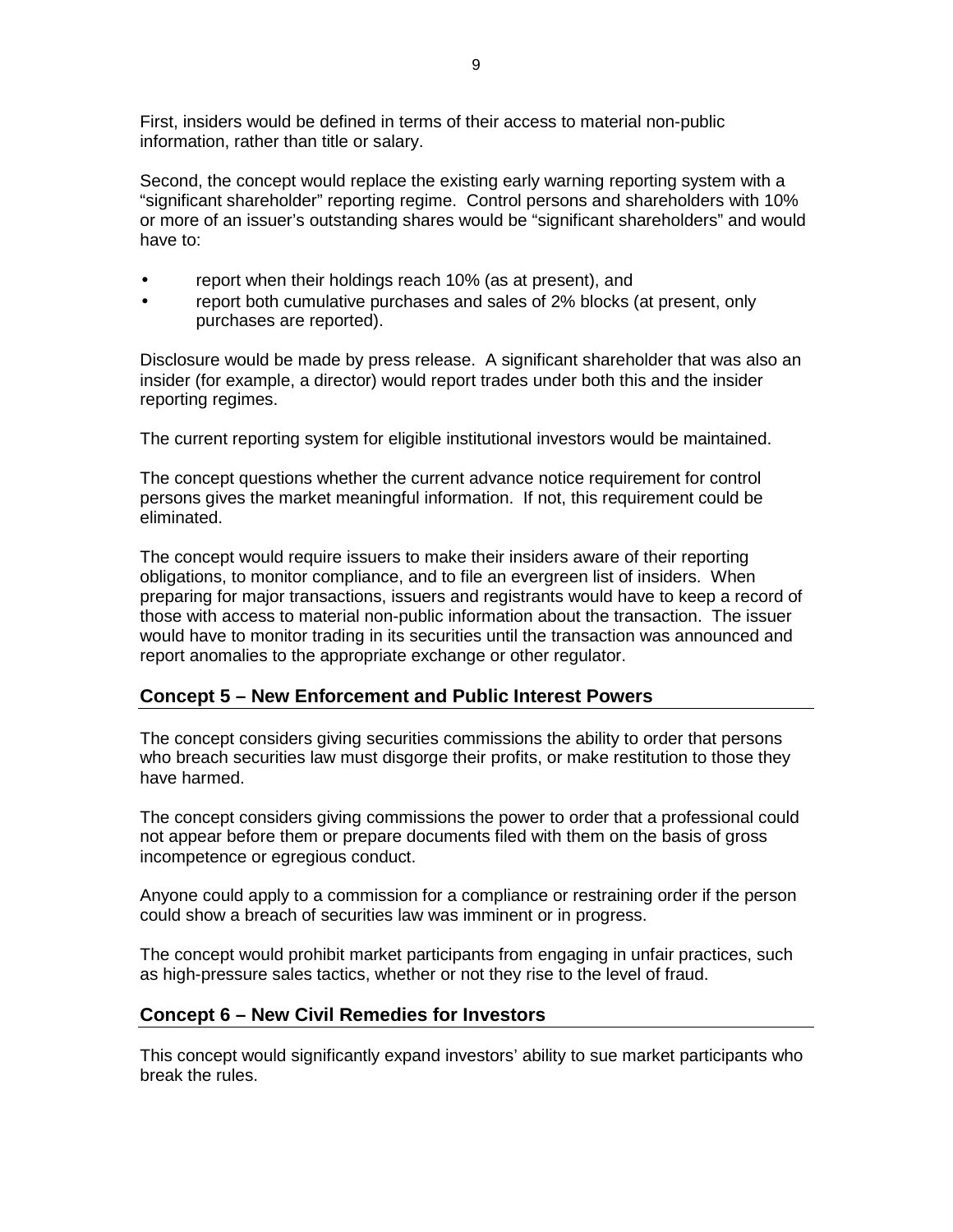Investors could sue:

- issuers who make misrepresentations or who do not keep their continuous disclosure record up to date and accurate,
- registrants and others who do not comply with the applicable code of conduct,
- people who trade illegally on inside information, and
- anyone who commits fraud or market manipulation or uses unfair practices.

A class-action regime tailor-made for these actions would be included in the legislation.

Defendants would have due diligence and other defences and appropriate procedural protections.

# The Consultation Process

We developed these concepts by asking ourselves how effectively our current system of regulation deals with today's threats to investor protection and market integrity. It is now time to ask industry, investors, and our fellow regulators about their views on the concepts. We will be actively consulting with interested individuals and groups across the country over the next few months to find out their views. We will then use that feedback in working with our CSA colleagues to make our system of regulation both uniform and more effective, efficient and adaptable.

We are interested in your comments on all aspects of these concepts, but we draw your attention in particular to the questions that follow each concept.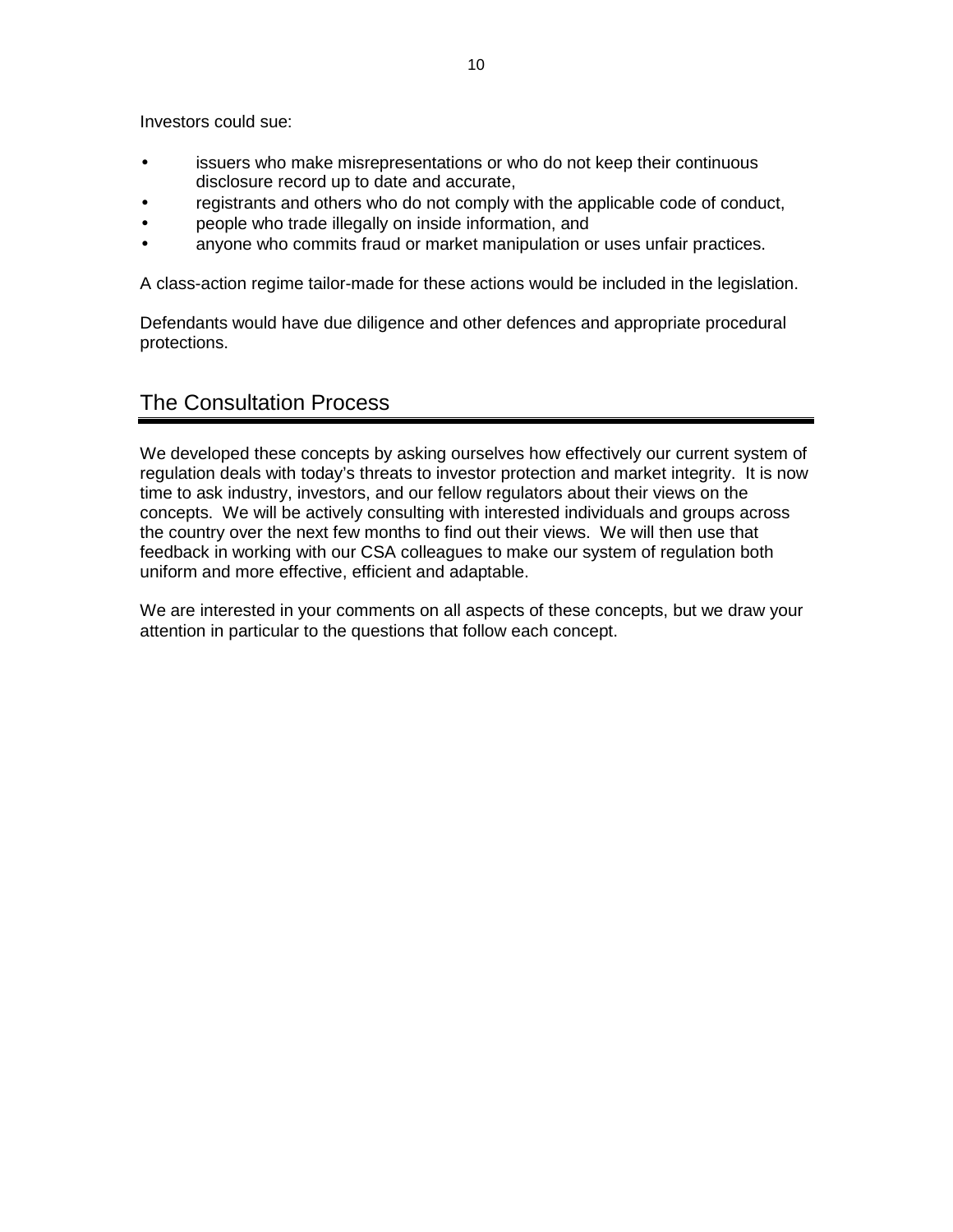# Concept 1

# The Continuous Market Access System

Under the existing system, an issuer cannot sell securities without a prospectus. The prospectus must contain full, true and plain disclosure of all material facts. An issuer must file a prospectus in a prescribed form, which requires information in addition to the material facts. The issuer cannot distribute securities until securities commissions review the prospectus and, once satisfied, give the issuer a receipt.

An issuer may sell securities without a prospectus under an exemption in situations where it is considered that investors, generally because of relationship, investment acumen, or financial status, do not need a prospectus. Securities acquired under exemptions are subject to hold periods and other restrictions before they can be freely traded in the public market. These restrictions are referred to as the closed system.

# Summary of the Concept

- 1. The Continuous Market Access System (CMA) would replace the prospectus system for distributing securities. It would allow issuers to issue securities at any time, as long as they maintain an up to date, or "evergreen", continuous disclosure record. (For Canadian issuers who use the Multijurisdictional Disclosure System (MJDS) to offer securities into the United States, we would preserve a prospectus alternative with Canadian regulatory review.)
- 2. To enter CMA, the issuer would file an entry document disclosing all material facts concerning the issuer. (Issuers that are reporting issuers under our current system would be automatically included in CMA.) The entry document form would mandate some disclosure items and provide guidance on structure and content, but would not prescribe as much detailed disclosure as the current long form prospectus.
- 3. All CMA issuers would operate under a continuous disclosure system requiring the issuer to maintain an evergreen public disclosure record of all material facts.
- 4. A CMA issuer wishing to issue securities would issue and file a press release announcing the offering. There would be no other pre-distribution filing requirements and no prescribed offering documents. This would allow CMA issuers and their underwriters to tailor offering documents to the needs of the market.
- 5. Whether an issuer would be required to use a due diligence provider would depend on whether the issuer was listed or unlisted.
- 6. Under CMA there would be no prospectus requirement, so there would be no prospectus exemptions, nor would there be any resale restrictions on the securities of CMA issuers – for these issuers, the closed system would disappear.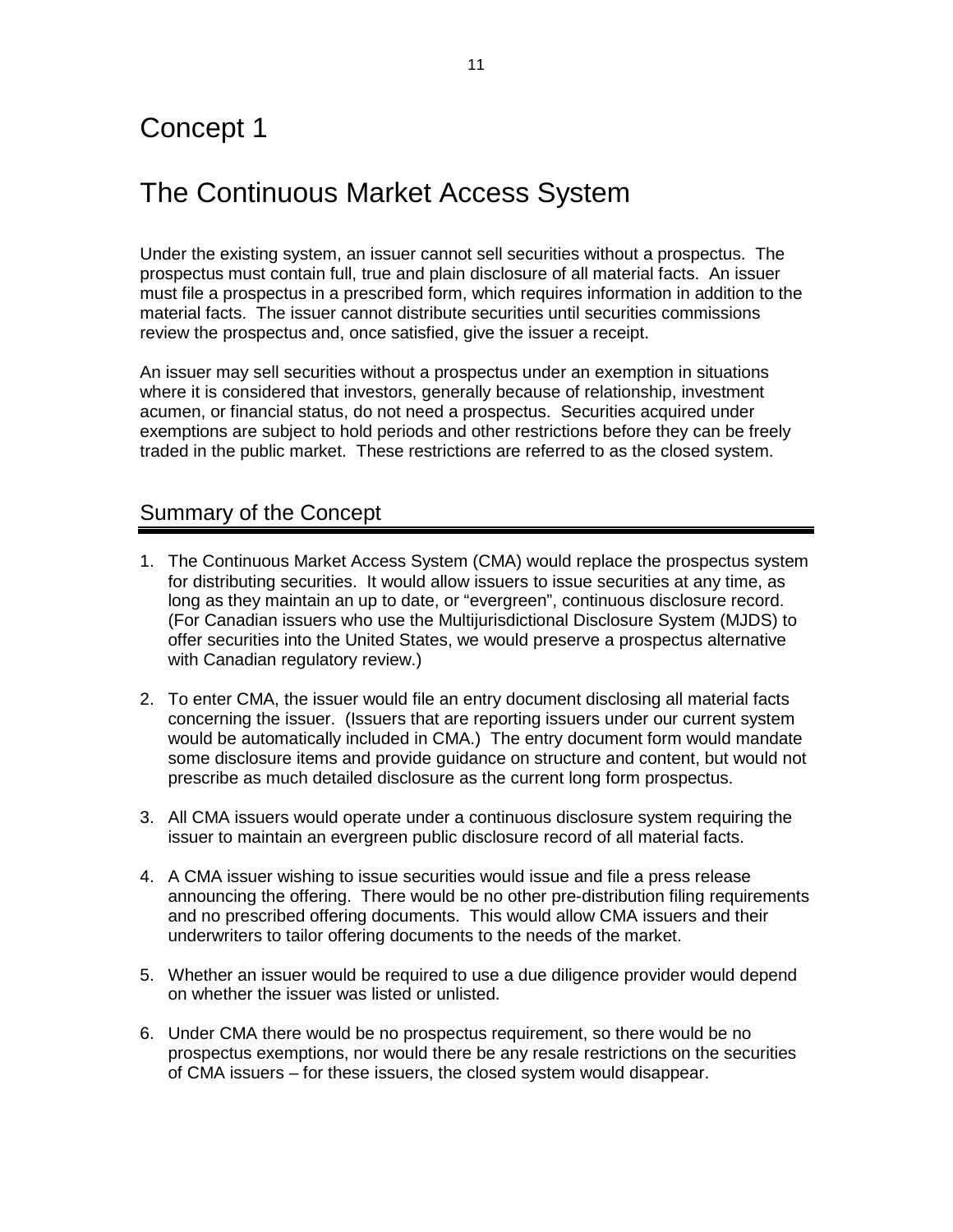- 7. CMA issuers would be subject to an appropriate continuous disclosure review program.
- 8. Restricted issuers could only issue securities to certain classes of purchasers. Resale of these securities would be restricted until the issuer entered the CMA system. The regime for restricted issuers would be based on the proposed BC and Alberta capital raising exemption rules.
- 9. A CMA issuer would not be required to be listed on a stock exchange.
- 10. The registration requirement would remain under CMA. Registration exemptions would still be necessary, but they would be simplified.
- 11. Issuers regulated in countries with mature market-based economies would have freer access to our markets.
- 12. New rights for investors, whether they buy securities in an offering, the secondary market or the exempt market, would allow them to sue the issuer and its directors and officers for misrepresentations in any public disclosure. Investors who buy securities in an offering where there is an underwriter could also sue the underwriter for misrepresentations in the offering document or the issuer's continuous disclosure record as it stood at the time of the offering.
- 13. We will consider whether imposing standard escrow conditions is the best way to accomplish the objectives of escrow.
- 14. Issuers would be free to advertise at any time, so long as the advertisement disclosed certain information about the issuer and, if a CMA issuer, the location of its continuous disclosure record.

CMA would take CSA's proposed Integrated Disclosure System (IDS) a step further. The IDS proposal permitted an issuer to "integrate" its public disclosure into its prospectus, providing the issuer with quicker access to market than the current prospectus system. Use of the system was intended to be voluntary – if an issuer chose to use the IDS system, it would become subject to the accompanying enhanced continuous disclosure requirements.

The main differences between CMA and IDS are as follows:

- *Eligibility / availability*. IDS was designed as a voluntary system, since existing prospectus regimes would continue to exist. CMA would replace all prospectus regimes.
- *Offering documents.* Under IDS, an issuer would have to file a prospectus for all offerings. Under CMA, all offerings other than an issuer's initial public offering (IPO) would be disclosed by press release; there would be no mandated offering document for subsequent offerings.
- *Underwriters / certificates.* IDS would require an underwriter for all offerings; the issuer and underwriter would have to certify the prospectus and the issuer's continuous disclosure documents. CMA would require an underwriter only if the issuer were unlisted; certificates would not be required (civil liability would be based on the continuous disclosure record, not the certificate).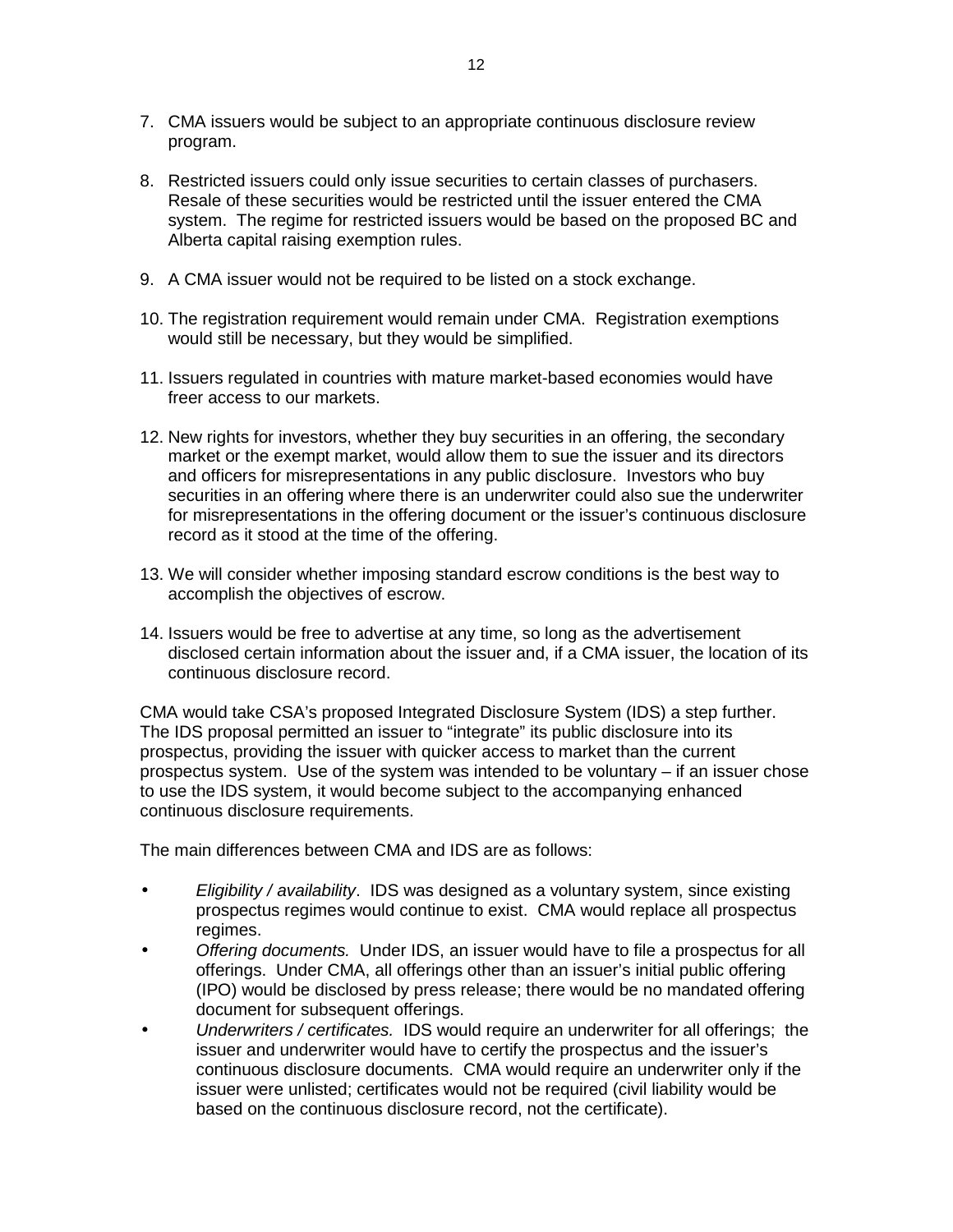• *Listing requirement*. Under IDS, an issuer's equity securities would have to be listed on a recognized exchange. There is no listing requirement under CMA.

# Details of the Concept

#### **The CMA system**

#### *The Problem*

- 1. The prospectus regime is complex, costly and time-consuming. While the prompt offering system (POP) under National Instrument 44-101 *Short Form Prospectus Distributions* has addressed this to some degree for larger issuers, most issuers cannot access the market quickly and cost effectively.
- 2. The broad scope of the prospectus requirement requires a complicated exemptions regime.
- 3. The closed system resale restrictions are designed to address a wide range of circumstances. This has resulted in a complex set of rules.
- 4. The cost and complexity of the prospectus, exemption and resale regimes have generated an array of alternative regimes intended to address their shortcomings, for example POP, National Instrument 44-102 *Shelf Distributions*, National Instrument 44-103 *Post-Receipt Pricing*, and Multilateral Instrument 45-102 *Resale of Securities*. Each of these has further complicated the system.
- 5. The complexity and reach of the regimes have generated a steady stream of discretionary relief applications, resulting in individual orders, blanket orders, and additional rules.
- 6. The prospectus does not play a direct role in most investors' investment decisions. Most investors rely on the advice of their advisers and do not read the prospectus. Investors usually receive the prospectus only after they have already agreed to buy the securities.
- 7. The existing prospectus system focuses on the primary market where investors buy securities directly from the issuer (or its underwriter), but the vast majority of trading occurs in the secondary market through the facilities of a stock exchange or between investors privately. (In 2001, the amount raised under prospectuses in new issues was only about 2% of the total value of the trading on Canadian stock exchanges.)
- 8. Currently, there are different standards of disclosure one for trades made under a prospectus, one for trades made under an offering memorandum, another for trades made under other prospectus exemptions, and yet another for trades in the secondary market.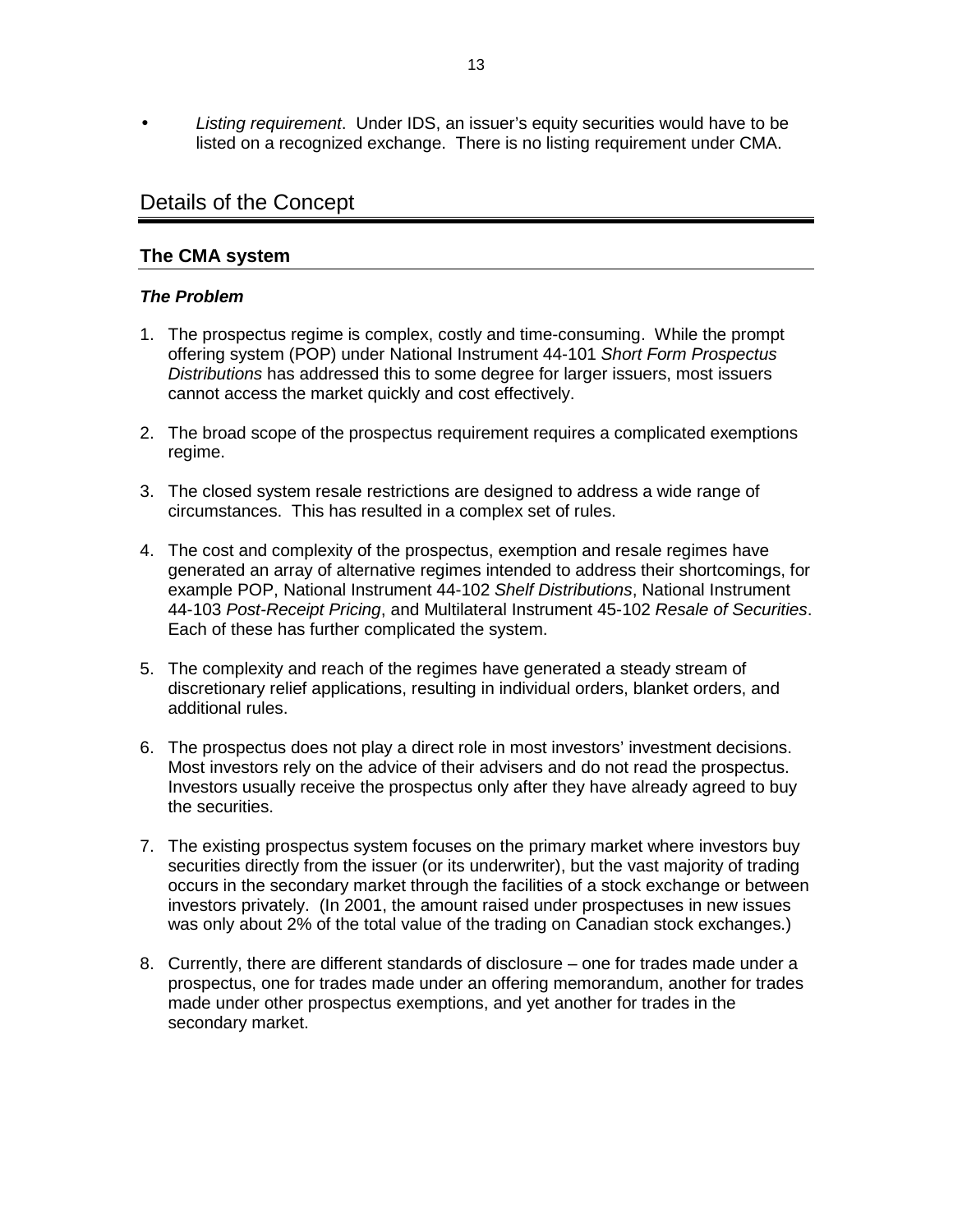# *The Concept*

**CMA system replaces prospectuses.** CMA would replace the current prospectus system. Issuers in the system could issue securities at any time based solely on their continuous disclosure record.

**Entry into CMA.** All existing reporting issuers would automatically be included in CMA. New issuers would enter CMA by filing an entry document.

Under the entry document concept:

- All material facts must be disclosed.
- A form would mandate disclosure of information about the issuer and the securities, but the prescribed disclosure would be less comprehensive and less detailed than the current long form prospectus requirements.
- The issuer would have more latitude, and responsibility, to determine what is material. A companion policy or similar document would provide general guidance on structure and content.
- A share exchange take over bid or business combination information circular that contains similar information would qualify as an entry document, and would have to be prepared to the same standard.

A securities commission would vet the entry document to identify:

- Unsuitable directors and officers (for example, by checking criminal and bankruptcy records)
- Significant merit or public policy concerns
- Obvious non-compliance with entry document disclosure requirements

**Enhanced continuous disclosure requirements.** All CMA issuers would be required to comply with a comprehensive continuous disclosure regime. Like the entry document, the issuer's continuous disclosure obligations would be based on "disclosure of all material facts". This disclosure standard is intended to be different than the current "full, true and plain disclosure" standard that has come to mean the detailed disclosure in today's prospectuses. It would also replace the "material change" concept as a trigger to make timely disclosure. Also, unlike our current system, CMA contemplates one standard of disclosure for all trades.

The CMA continuous disclosure regime would differ from current requirements as follows:

- 1. The continuous disclosure requirements in all Canadian jurisdictions would be uniform.
- 2. All CMA issuers would be required to file:
	- Annual financial statements with management discussion and analysis (MD&A)
	- Quarterly financial statements with MD&A
	- Press releases disclosing new material facts (the material change report would be eliminated)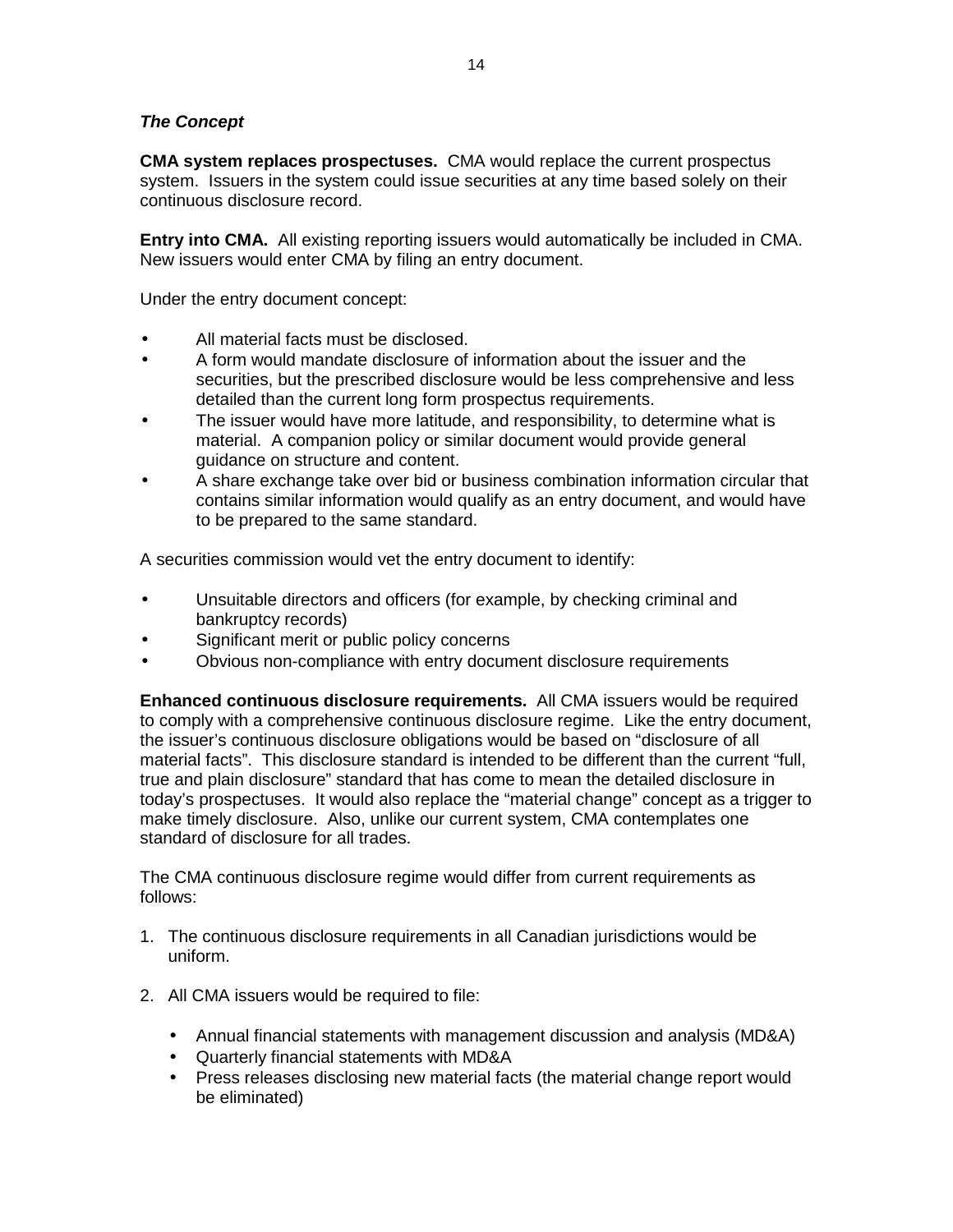- A streamlined annual information form (AIF) like the entry document, there would be less prescribed content than in the current form (the issuer would be allowed greater judgment in deciding what to disclose)
- 3. Filing deadlines for annual financial statements would be reduced from the current 140 days in most jurisdictions to 90 days for "TSE-exempt" companies and 120 days for all other issuers.
- 4. Filing deadlines for interim financial statements would be reduced to 45 days for "TSE-exempt" companies and remain at 60 days for all other issuers.
- 5. Issuers would be obligated to deliver financial statements and MD&A only to those shareholders that request them.
- 6. The annual report (Form 28 in most jurisdictions) would be eliminated.

The issuer's continuous disclosure record would provide current information for registrant firms to use when preparing information documents for individual registrants to use in advising their clients. (This function is currently served by the prospectus, which, as a static document, is less useful outside the primary distribution context.) It would also serve as the primary record against which any claim for misrepresentation would be tested.

**Offering process.** CMA issuers would have continuous and immediate access to the public market to sell their securities, based on their continuous disclosure record. Except for IPOs, there would be no mandated offering document, although we anticipate that issuers and their underwriters would produce an offering document containing meaningful information for the investor and otherwise tailored to the needs of the market. (We will consider whether some minimum disclosure requirements should be imposed if an issuer decides to prepare and deliver an offering document for offerings after the IPO.) Issuers and underwriters would be liable for the information in the offering document (see Concept 6).

The issuer would be required to issue and file a press release announcing its intention to make an offering, and disclosing the terms of the offering and the use of proceeds. Once the offering was completed the issuer would issue and file another press release.

This approach leaves the content of the offering document up to the issuer and the underwriter (or other due diligence provider), if there is one. In their sales effort, they would be motivated to present the information investors want and need to know. The spectre of enforcement action and civil liability would discourage them from making misrepresentations and from using unfair practices in selling the securities.

The offering document would be filed but commissions would not vet it as a precondition of the offering.

For Canadian issuers who use MJDS to offer securities into the US, a prospectus alternative with Canadian regulatory review would be preserved. We will consult with the United States Securities and Exchange Commission to ensure that Canadian issuers maintain simplified access to the US market.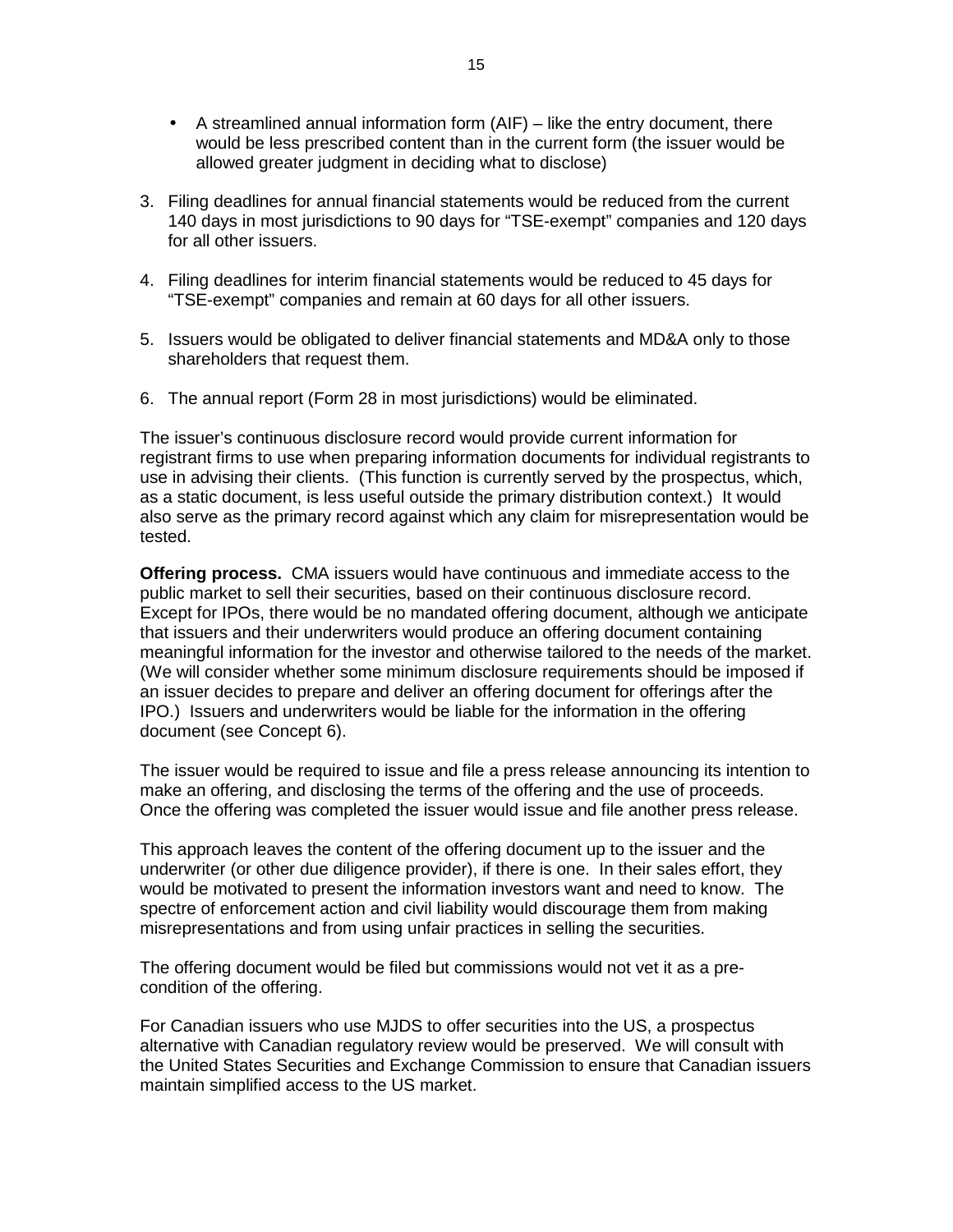**Due diligence providers.** Whether an issuer would be required to use a due diligence provider would depend on whether the issuer was "listed" or "unlisted":

- A listed issuer is one whose securities trade or, on completion of its IPO would be traded, on a market that has trading regulation and issuer regulation. Trading regulation looks for symptoms of market manipulation, such as price and volume anomalies. Issuer regulation includes director and officer review, material transaction review, and a consideration of the issuer's continuous disclosure record when conducting trading regulation.
- An unlisted issuer is one whose securities are traded or quoted on a trading facility that has no issuer regulation, no trading regulation, or neither. The continuous disclosure record of an unlisted CMA issuer would be required to include a warning to investors that the trading facility where its securities are traded or quoted has no issuer regulation and, if applicable, no trading regulation, including, in both cases, a short discussion of what this means.

To maintain market integrity, it is important that issuers are scrutinized when they first enter the public market. For a listed issuer, CMA would rely on the requirements of the issuer's market to provide this scrutiny. Listed issuers would not be required to use an underwriter or other due diligence provider for their IPOs or subsequent offerings (although we expect that usually they would). Exchanges might require a sponsor.

For an unlisted issuer, CMA would require the involvement of a due diligence provider for all offerings.

Due diligence providers could be either underwriters or other competent third parties. Issuers in the junior market tell us that the cost of underwriters is often prohibitive relative to the benefits they provide. Therefore, we will consider a model in which nonregistrants, such as venture capital companies, accounting firms, or financial institutions, could perform the due diligence function, as they do in London's Alternative Investment Market. This could increase competition for these services and could lead to lower costs to issuers.

If a CMA issuer retained a due diligence provider in connection with an offering, an investor buying in the offering would be able to sue the due diligence provider if there was a misrepresentation in the offering document (if any) or the issuer's continuous disclosure record as it stood at the time of the offering, subject to a due diligence defence. If the due diligence process identified a matter in the issuer's continuous disclosure record that required correcting, there is some risk that investors who traded on the basis of that record would make claims. This risk is not new – it exists under today's POP system – and it may motivate issuers to enhance the quality of their continuous disclosure.

For listed issuers that complete offerings without due diligence providers, we would rely on oversight by their market and on the continuous disclosure compliance review program.

As is generally the case today, all issuers would have to use registrants to sell securities to investors, and CMA issuers would continue to be able to rely on registration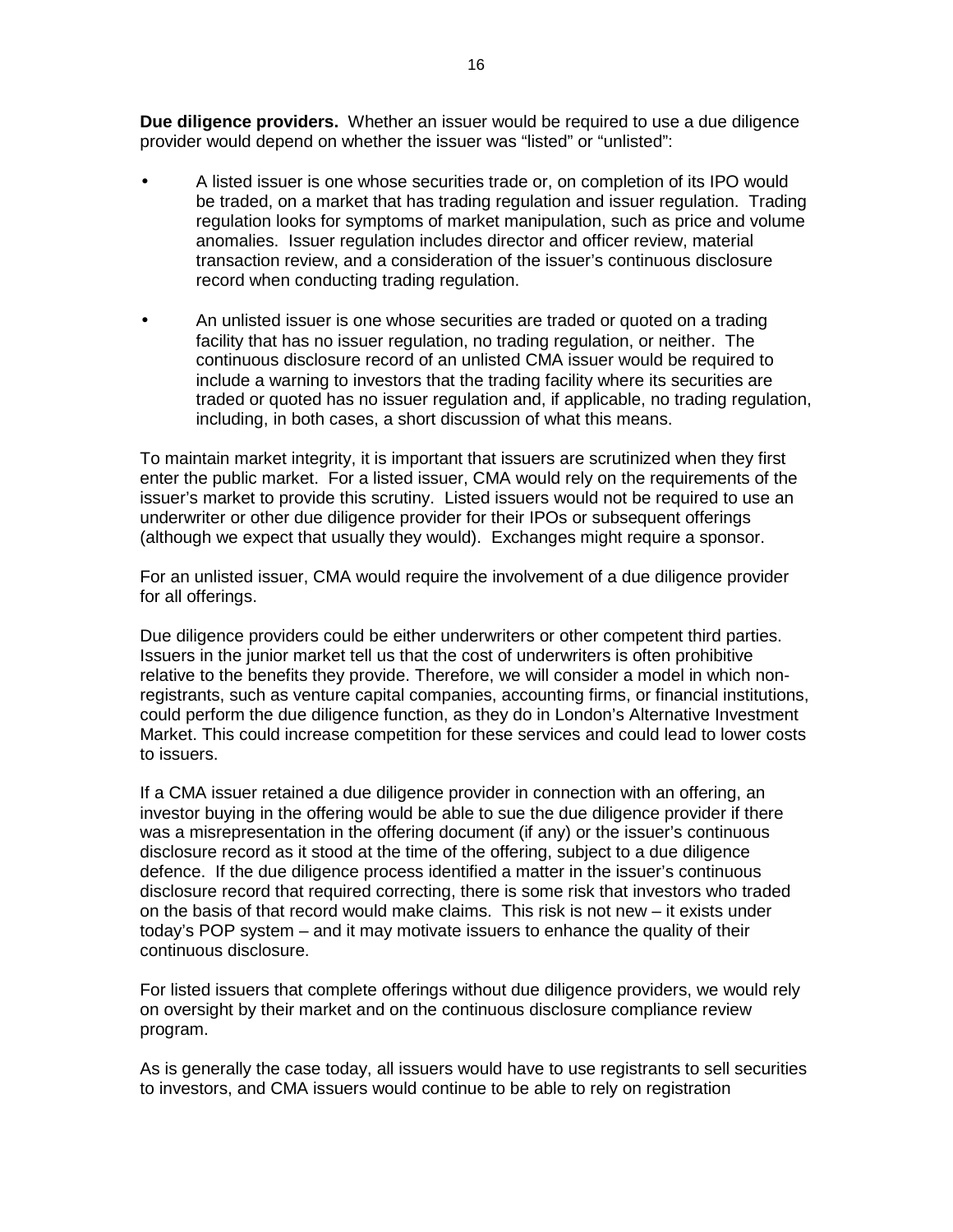exemptions for private placements. A CMA issuer would have the same access to the private placement market that reporting issuers have today.

**No exemptions or hold periods.** Under CMA, the prospectus requirement would be replaced by an evergreen continuous disclosure system, so there would be no prospectus exemptions and no resale restrictions for CMA issuers, regardless of "seasoning" (the period an issuer has been reporting) or size. There would no longer be a closed system for CMA issuers.

When CSA staff considered these factors in the context of the IDS system, they concluded they were no longer necessary because:

- marketplace information is immediately and widely disseminated through SEDAR and other advances in information technology, and
- even if large issuers have better continuous disclosure practices than small issuers (an assertion CSA staff questioned), any disparity could be addressed through continuous disclosure review programs and enforcement action.

**Continuous disclosure compliance review.** The integrity of CMA depends on good continuous disclosure. CMA would require an organized, disciplined and high profile program of continuous disclosure compliance review. It is contemplated that CSA would adopt national continuous disclosure review standards and administer the program through a mutual reliance or similar regime.

The continuous disclosure compliance review program would look at the issuer's disclosure as a whole to see whether it accurately reflects the issuer's business and financial position. We would generally not require issuers to re-file documents that contain non-material deficiencies, but would provide instructive comment to be taken into account by the issuer on future filings.

An issuer whose continuous disclosure record is found to be seriously misleading could be the subject of enforcement action.

**Restricted issuers.** "Restricted issuers" would not be in the CMA system. Restricted issuers are so-called because they would be restricted to selling securities only to certain classes of investors, and secondary trading in their securities would be restricted to those same persons.

These are the classes of investors to whom restricted issuers could sell securities (they follow the conditions currently set out in the proposed BC and Alberta capital raising exemptions rule and in some of the existing prospectus exemptions):

#### *1. Investors in private issuers*

This refers to "private issuers" as currently defined – issuers that have a limited number of shareholders and whose securities are subject to restrictions on transfer – that may sell securities to persons who are not "the public".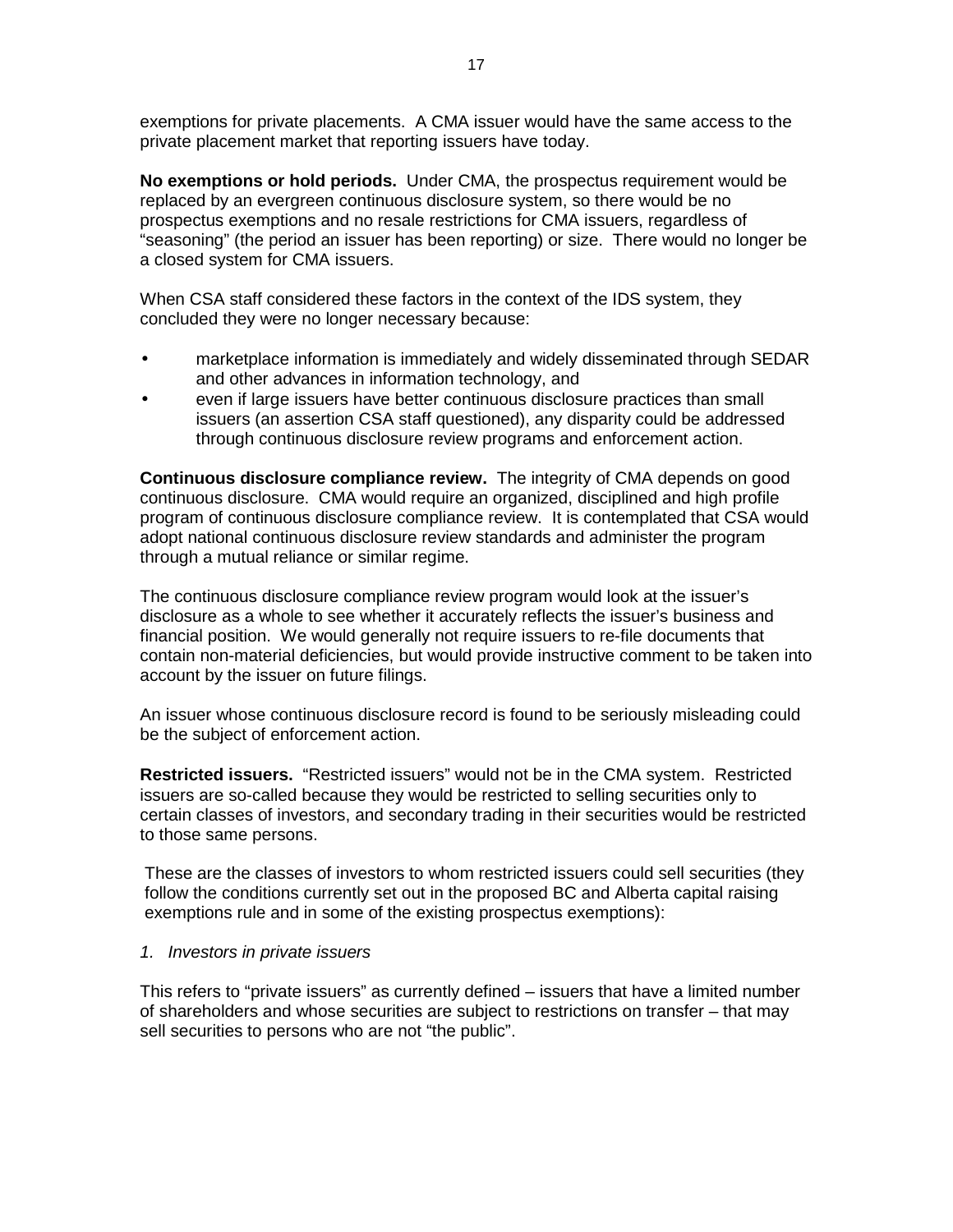*2. Family, friends, and business associates* 

A restricted issuer would be permitted to sell securities to relatives, close personal friends, and close business associates of principals of the issuer. We would provide guidance as to who is a "close personal friend" or a "close business associate".

### *3. Investors who buy under an offering memorandum*

A restricted issuer would be permitted to sell any amount of securities to any person if:

- the issuer gives the investor an offering memorandum in a prescribed form, and
- the investor signs an acknowledgement that contains a clear, blunt warning of the risks of investing in restricted securities.

#### *4. Accredited investors*

A restricted issuer would be permitted to sell any amount of securities to "accredited investors", including financial institutions, pension and investment funds, substantial corporations, and wealthy individuals. An individual would be an accredited investor if the individual and his or her spouse:

- have financial assets exceeding \$1 million, or
- have net income exceeding \$300,000 (\$200,000 without a spouse) in each of the last two years, and a reasonable expectation of exceeding that amount in the current year.

No disclosure would be required.

*5. Other investors based on current exemptions* 

These investors include:

- employees and consultants
- vendors of properties and other assets
- persons outside Canada in compliance with applicable foreign laws

Investors in a restricted issuer could trade only among themselves. A restricted issuer could not have its securities listed or quoted on any domestic or foreign trading facility (exchange, market, or alternative trading system (ATS)). A restricted issuer that wants to provide greater liquidity to its investors would have to enter CMA.

A restricted issuer could stay outside CMA and its enhanced continuous disclosure requirements by ensuring that it limits sales and trading of its securities so that it stays within the definition of restricted issuer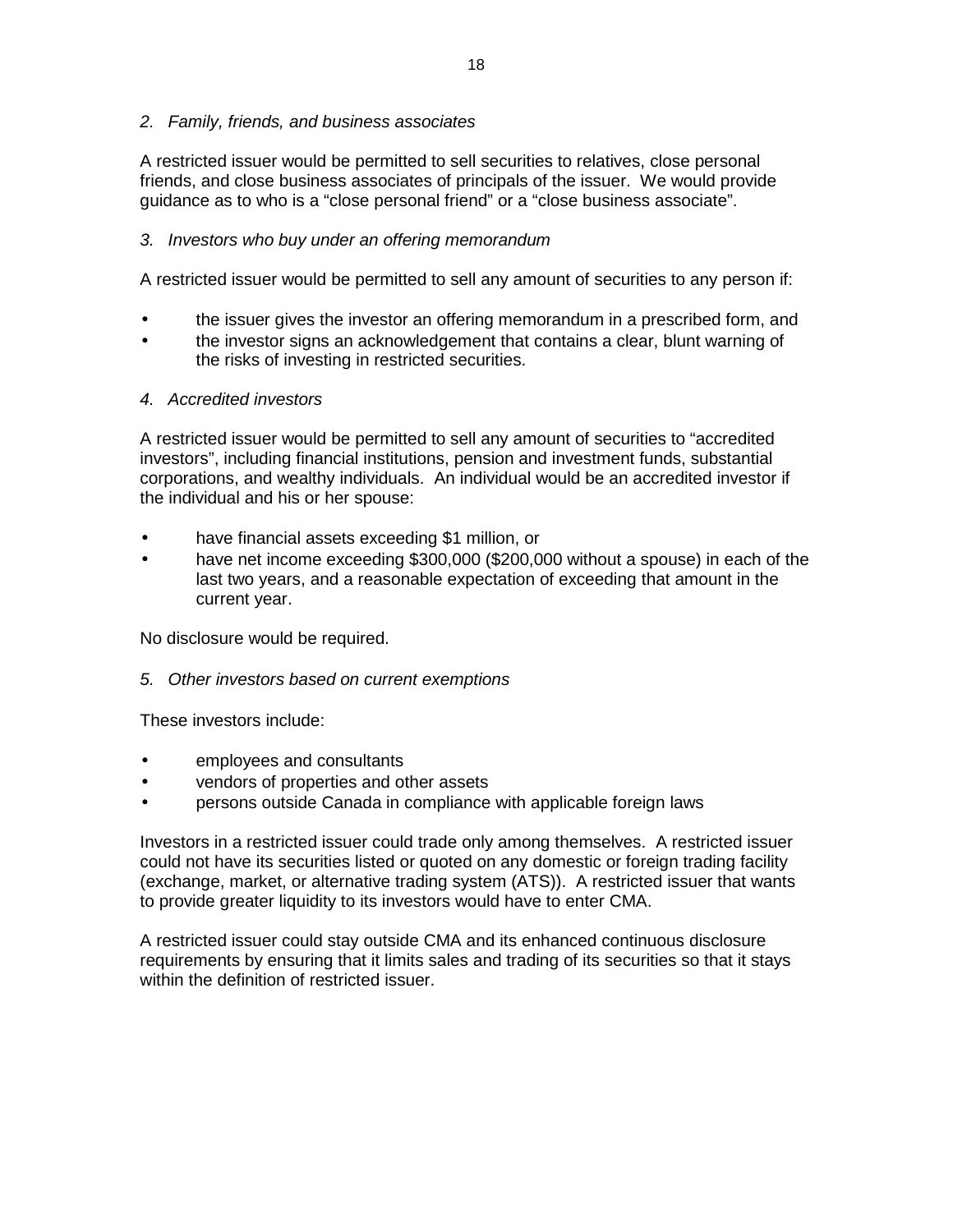### *The Problem*

BC has historically placed a great deal of importance on the issuer regulation of junior issuers that stock exchanges provide. For example, BC will generally not receipt a prospectus for a junior issuer unless the securities will be listed on an exchange, and National Instrument 21-101 *Marketplace Operation* (the ATS rule) limits trading in equities to listed equities.

# *The Concept*

A CMA issuer would not be required to be listed on an exchange. Our policy has not prevented a local market from developing in securities of unlisted issuers. By bringing these issuers into CMA, we would acknowledge the existence of this market and make these issuers visible to the system.It follows that the ATS rule would also be amended to remove the restriction on trading unlisted equities.

CMA's approach to unlisted issuers is also consistent with the view that we are entering an era of international competition among marketplaces, many of which will not offer issuer regulation or trading regulation. In this environment, it seems doubtful that we will be able to sustain our current policies. (Currently, an ATS operating in Canada is required to register and to contract with Market Regulation Services Inc. for trading regulation.)

This approach would be supported by requiring that unlisted issuers use underwriters or other due diligence providers and disclose their lack of issuer or trading regulation.

# **Registration exemptions**

# *The Problem*

Currently, the registration exemptions are worded identically to the prospectus exemptions, which contain conditions intended to address disclosure and resale issues. These conditions are not relevant to exemptions from the registration requirement.

# *The Concept*

Under CMA, there would be no prospectus requirement, but the registration requirement would remain. Registration exemptions would still be necessary, but they can be simplified.

Under the CMA system, registration would not be required for trades:

- 1. To "exempt purchasers", which would include:
	- directors, senior officers, and control persons of the issuer, their families, close friends and close business associates, and employees and consultants (as described above under "Restricted issuers")
	- accredited investors (as described above under "Restricted issuers")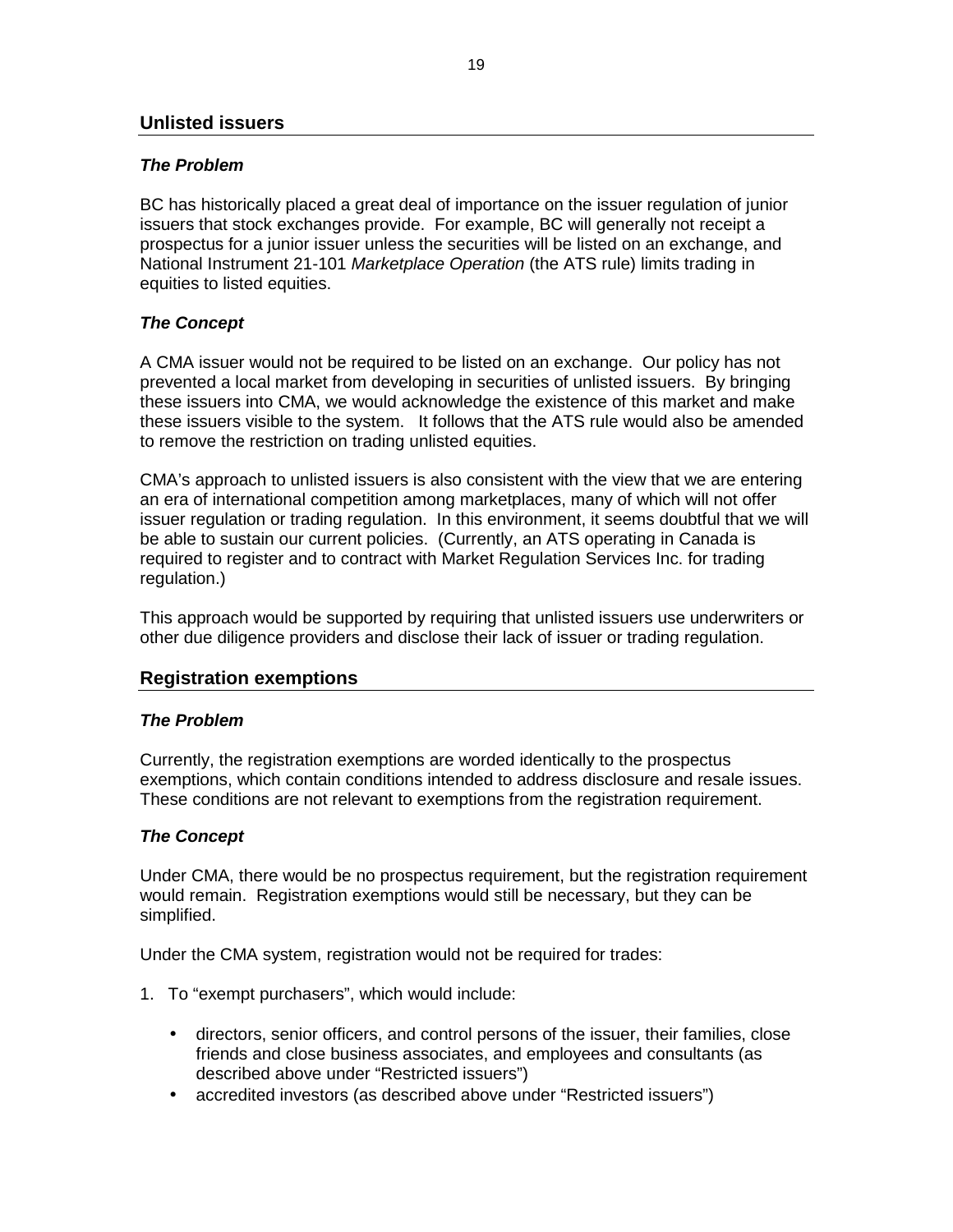- vendors of properties and other assets
- existing shareholders
- 2. To registrants
- 3. To issuers of their own securities
- 4. In connection with a reorganization, merger, take over bid, or other business combination
- 5. In securities to satisfy *bona fide* debts, finders' fees, etc.
- 6. In debt securities issued or guaranteed by:
	- financial institutions (including certain foreign financial institutions)
	- federal, provincial or municipal governments, government agencies, or Crown corporations
	- countries or political divisions of countries
- 7. To persons outside Canada in compliance with applicable foreign laws
- 8. That are isolated trades

Additional exemptions may be needed, for example for co-operatives, charities, mortgage brokers, and for trades in commercial paper. We will also consider whether each registration exemption should apply to both advising and trading.

# **Foreign-regulated issuers**

#### *The Problem*

Currently, foreign issuers selling securities in Canada must either file a prospectus or rely on an available exemption. This means that some issuers who would otherwise offer their securities in Canada choose not to do so, which reduces investment opportunities for Canadians.

We remain concerned about unlisted issuers that are subject to no continuous disclosure requirements. For example, an issuer whose securities are quoted on the pink sheet market may not be required to report under the US *Securities Exchange Act of 1934*.

#### *The Concept*

**Approved foreign issuers.** Issuers that are regulated in countries with mature marketbased economies would have freer access to our markets.

Specifically, we would allow into CMA issuers that are subject to a credible foreign system of securities regulation – that is, one that has:

• rules for investor protection and market integrity, including continuous disclosure requirements,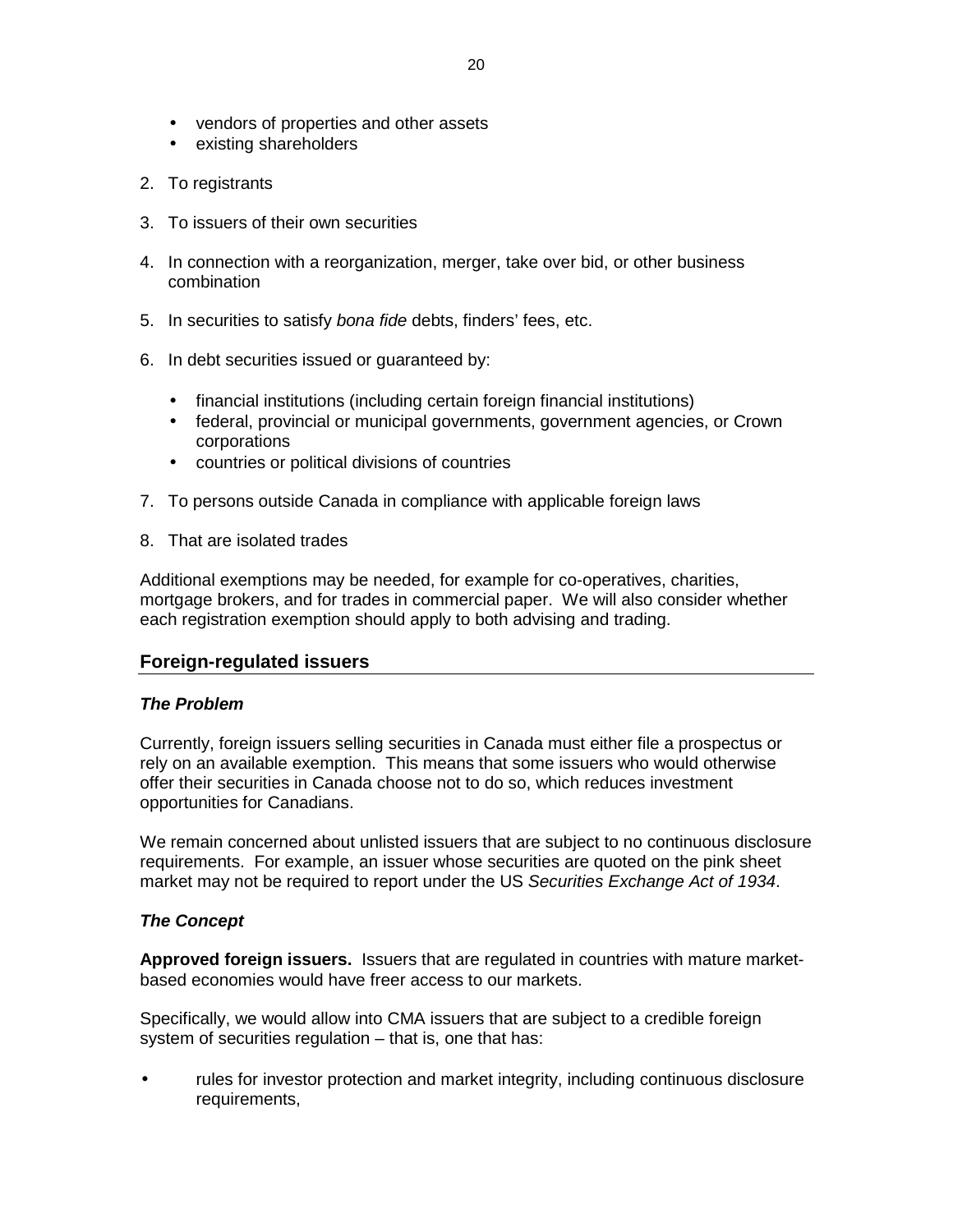- an effective infrastructure for administering and enforcing the rules, and
- a track record of effective securities regulation.

A foreign regulatory system that meets these criteria would be recognized as credible, even if its requirements did not exactly correspond with ours. Issuers regulated under these systems would be "approved foreign issuers".

Approved foreign issuers could use the documents required by the foreign system to comply with Canadian continuous disclosure requirements under CMA if:

- their continuous disclosure was publicly accessible, whether on SEDAR (the electronic system used in Canada for filing securities documentation), EDGAR (the US equivalent of SEDAR) or another system accessible through the internet,
- they directed investors to their continuous disclosure, for example by a notation on SEDAR directing investors to EDGAR, and
- they cautioned investors that they are subject to a foreign regime of securities regulation that differs from that in Canada.

This would reduce the burden on approved foreign issuers, because they would need comply with only one set of requirements.

In some circumstances, Canadian-based issuers could be considered "foreign" under this concept. We will have to consider what factors are appropriate for determining whether a Canadian issuer is "foreign". A significant factor would be the location of the principal market where its securities trade. Other factors may also be relevant.

Canadian-based, foreign-regulated issuers could choose to prepare their documents under the foreign system. For example, Canadian-based NASDAQ issuers could file documents prepared under US rules.

"Pure" approved foreign issuers (those with no meaningful connection to Canada) would have the same access to the Canadian private placement market that they have today, without becoming subject to CMA's disclosure requirements. Under CMA, they would be able to sell securities only to the persons identified in the restricted issuer definition (although these investors would be free to resell the securities in the foreign marketplace). An approved foreign issuer wishing to make a public offering in Canada would be required to enter CMA and be subject to the system's disclosure obligations.

Issuers quoted on the US NASD (National Association of Securities Dealers) OTCBB, which are required to report under the US 1934 Act, would be approved foreign issuers.

The OTCBB provides no issuer regulation and limited trading regulation. As a consequence, there is more abuse in this market. There may be concern that bringing OTCBB issuers into CMA could lead to more abuses.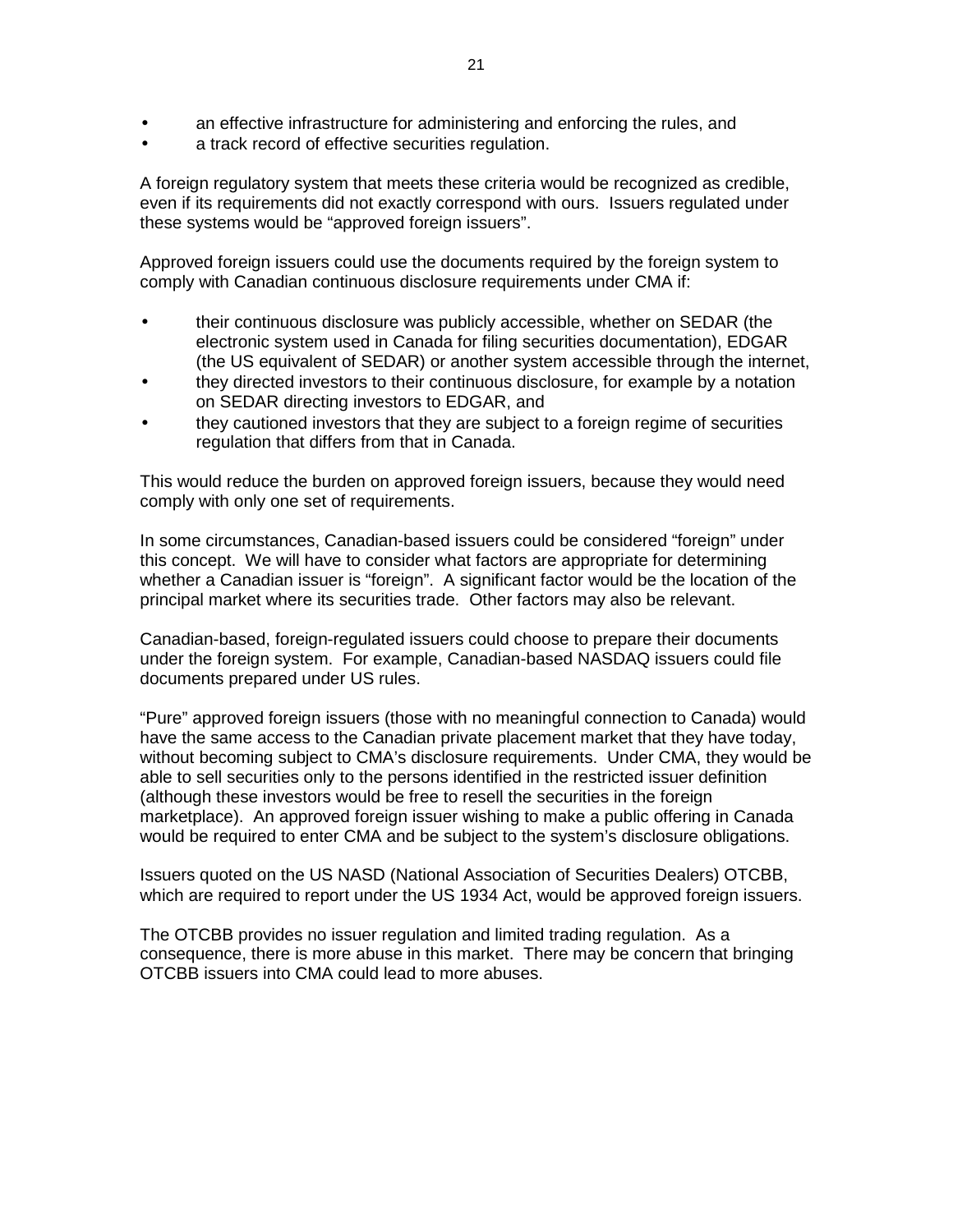We do not think the answer is to keep these issuers out of CMA or to patrol these markets from Canada. To protect investors who trade in securities of these and other unlisted approved foreign issuers, we would:

- require these issuers to warn investors that they will not have the benefit of issuer regulation or, if applicable, trading regulation,
- increase investors' awareness of the risks associated with these markets through investor education,
- rely on registrants to inform clients about these risks when discussing whether a particular investment is suitable for them, and
- require unlisted CMA issuers to use a due diligence provider whenever they sell securities, as discussed above.

The abuses related to this and similar markets have little to do with the disclosure system. These abuses exist today and will continue whether or not unlisted foreign issuers are permitted to use CMA.

**Non-approved foreign issuers.** We draw a distinction between the unlisted issuers just described and unlisted issuers that are publicly traded but have no continuous disclosure obligations. Issuers not subject to continuous disclosure obligations (such as those on the US pink sheet market that do not report under the US 1934 Act) would be "non-approved foreign issuers" and could not use CMA to distribute securities without filing a CMA entry document and complying with CMA continuous disclosure requirements or acceptable foreign equivalents. This is because a continuous disclosure regime is central to the CMA concept.

Because this approach would not restrict trading in the shares of these issuers in the secondary market, it has an internal inconsistency: there would be restrictions on primary, but not secondary, trading in the shares of these issuers.

There are three possible ways to resolve this inconsistency:

- 1. Justify it, that is, identify that there is a sound policy reason to treat primary and secondary trading in these securities differently.
- 2. Prohibit secondary market trading in these securities unless the issuer joins an acceptable continuous disclosure regime. This approach is consistent with a view that CMA is based on a system of publicly available evergreen continuous disclosure and issuers that do not fit there or in the restricted issuer category have no place in the system.
- 3. Allow these issuers into CMA and rely on disclosure and the role of registrants to protect investors. This solves the inconsistency but is at odds with the CMA system's reliance on a continuous disclosure record.

More consideration is required to determine the appropriate position to take on this issue.

Assessing whether foreign regimes ought to be recognized as credible would in some cases involve extensive study. Initially, recognition could be granted to countries that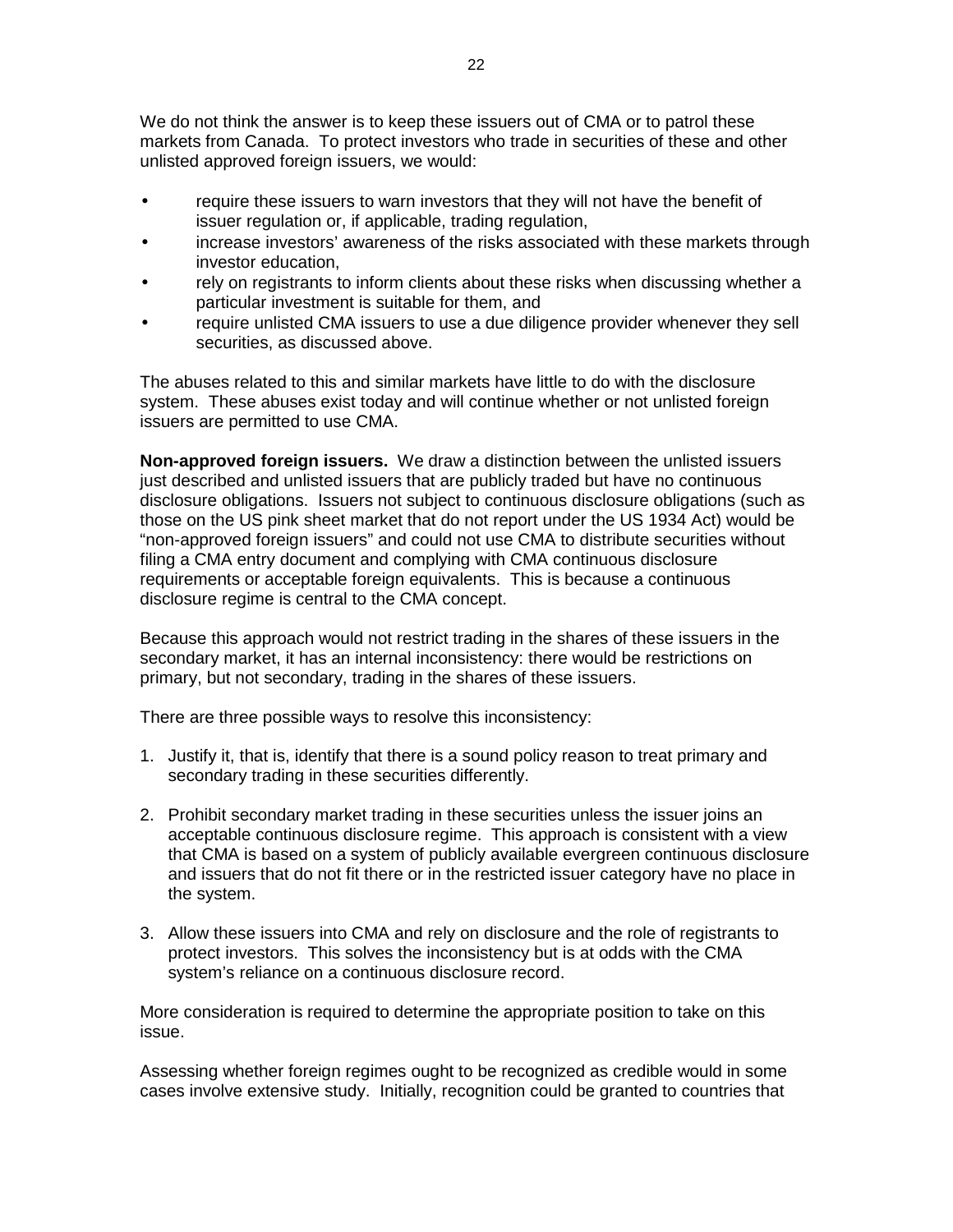appear to have credible regulation regimes (such as the US). We would defer the study of other regimes until it is justified by significant demand from Canadian investors.

Foreign-regulated issuers that are currently reporting issuers in Canada would be automatically included in the CMA system. New approved foreign issuers could enter CMA by using documents prepared under the laws of the foreign regime that contained similar disclosure to the CMA entry document. Approved foreign issuers in CMA would be subject to Canadian enforcement and the civil liability provisions discussed below (based on contraventions of the foreign laws).

# **Civil remedies**

# *The Problem*

Today, investors who buy securities directly from the issuer under a prospectus have more rights than investors who buy the same securities from the issuer under an exemption or in the secondary market.

# *The Concept*

Civil liability for prospectuses would be replaced by a comprehensive civil liability regime that applies to the issuer's continuous disclosure record. Investors in the primary and secondary market would have the same rights of action for damages if an issuer made a misrepresentation in any public disclosure or failed to make timely disclosure of material facts.

The enhanced civil liability regime would include a class action system tailored for securities regulation (see Concept 6).

# **Escrow**

# *The Problem*

In most junior issuers, management holds a significant share position and looks to appreciation in share value rather than salary as the primary source of its compensation. If management of an issuer sells its shares immediately following the issuer's IPO, management may lose interest in the issuer's success and the issuer's business plan may be abandoned. This could cause a drop in the value and liquidity of the shares bought by public investors and damage confidence in the junior equity market generally.

Escrow requirements were designed to tie management to the issuer for a sufficient period of time following the IPO to ensure management carries out the issuer's business plan. Escrow imposes hold periods on shares acquired by management before the IPO.

# *The Concept*

Mandated escrow conditions may not necessarily be the best way to accomplish the objective of escrow. Other solutions, such as employment contracts, non-competition agreements, vesting periods for options, and bonus systems, may be more likely to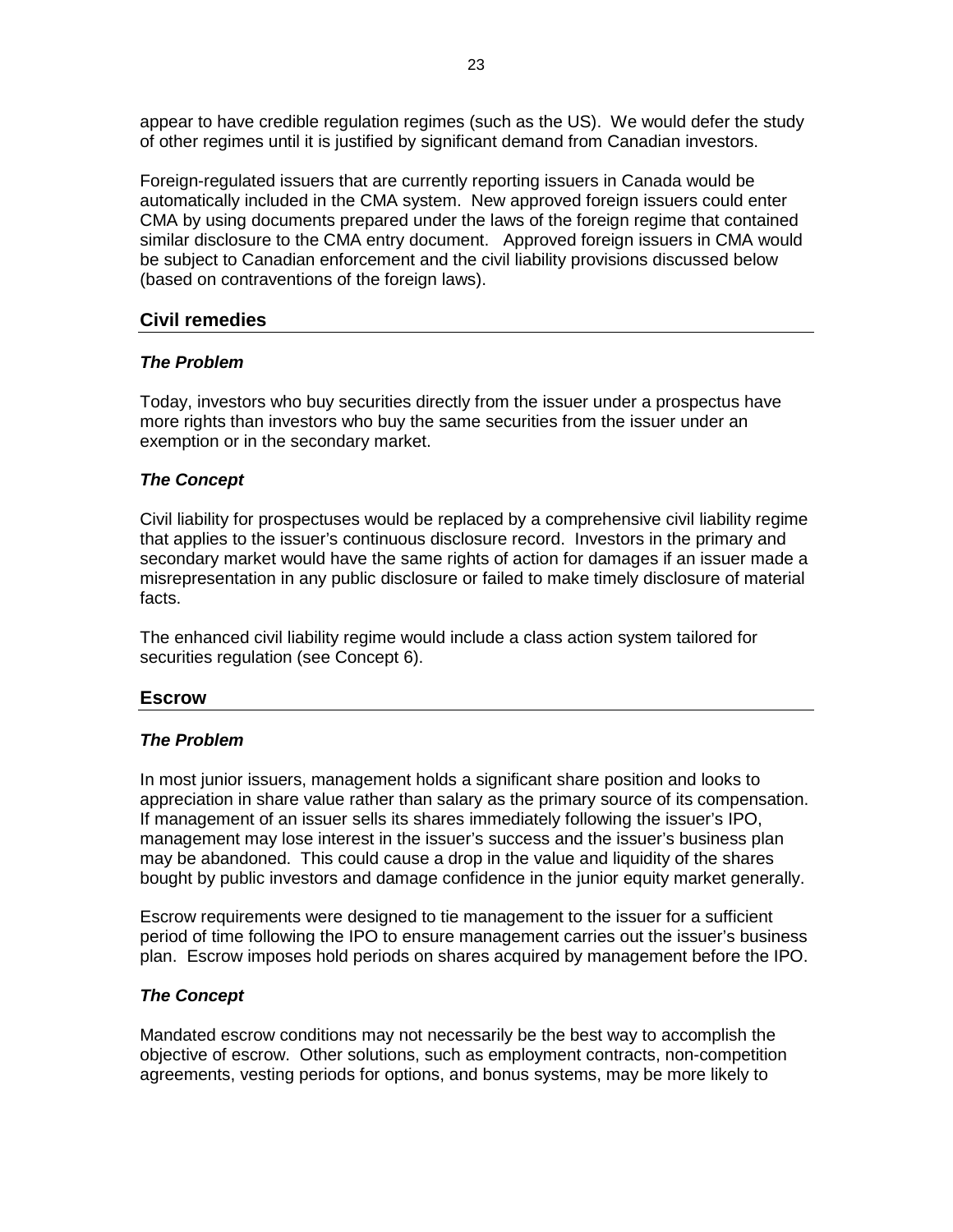motivate management. Alternatively, underwriters may require escrow as a condition of the underwriting.

There is a risk that in hot markets, underwriters would be under pressure not to impose escrow or other restrictions. However, underwriters would be motivated to protect their investment clientele, their own investment, and their reputation for underwriting issuers with stable after-markets.

A liberalized national escrow regime was recently implemented. We are not certain whether the market favours retaining this escrow regime, or whether the existence of mandated escrow is still viewed as an obstacle to raising capital. We will consider the best approach after consultation.

# **Advertising**

#### *The Problem*

Existing national policies place numerous unnecessary restrictions on advertising. The current approach to advertising was developed in the context of a prospectus-based system, and reflects concerns that advertisements could communicate messages that are not consistent with the approved disclosure contained in an issuer's official disclosure materials.

#### *The Concept*

Issuers would be free to advertise at any time, so long as the advertisement:

- is identified as an advertisement,
- states, if the issuer is an unlisted CMA issuer, that trading in its securities is not subject to issuer regulation or, if applicable, trading regulation, and what that means,
- states, if the issuer is a restricted issuer, that fact and what it means,
- directs the public to the issuer's continuous disclosure record, if applicable, and
- states that investors have a statutory right of action against issuers that make a misrepresentation.

In a system that recognizes that the prospectus is not the foundation for an investor's investment decisions and that permits an issuer to offer securities on the basis of its continuous disclosure record, the existing restrictions on advertisements no longer appear to make sense.

Under Concept 5, enforcement action would be available against issuers that make misrepresentations or engage in unfair practices. Under Concept 6, issuers would be subject to civil liability for misrepresentations in any public disclosure, including misleading advertising that is intended to induce investors to buy securities.

Investor education programs will help investors identify what they need to know before investing.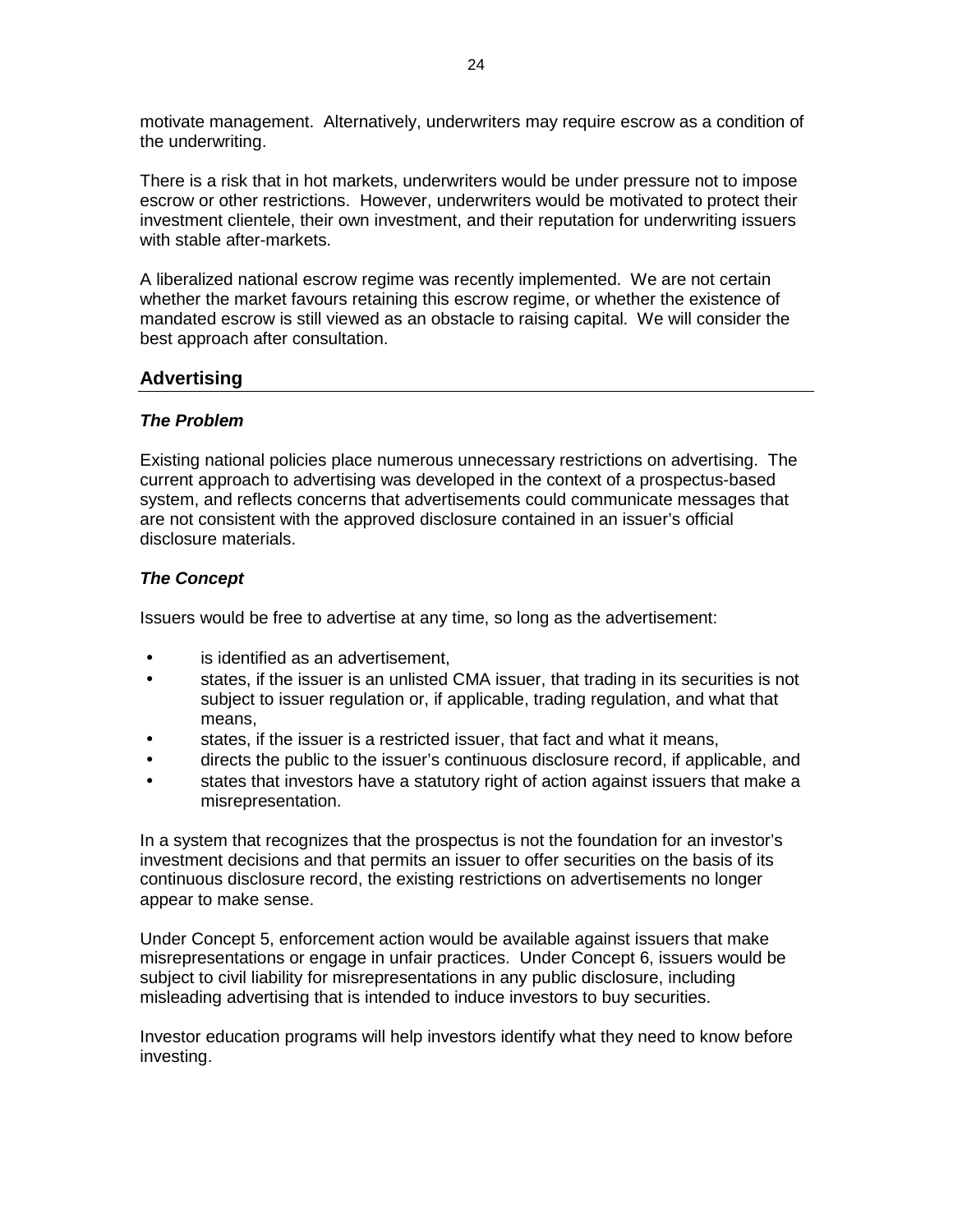# Advantages of the Concept

- 1. It would be simple to understand and use. It would significantly lower offering costs and allow issuers immediate access to the market to sell their securities.
- 2. It would eliminate the complex prospectus regime and the associated exemptions, alternative offering regimes, hold periods and resale restrictions. The closed system would disappear for CMA issuers.
- 3. It would significantly reduce the need for issuers to apply to commissions for relief from the requirements of securities legislation and the resulting commission orders and rules.
- 4. It reflects the significance of the secondary market.
- 5. CMA issuers would have one disclosure standard for all purchasers of their securities. All investors in CMA issuers would have equal rights.
- 6. CMA issuers may have higher costs of continuous disclosure, but these costs would be outweighed, or at least significantly mitigated, by the benefit to issuers of immediate access to the market, lower offering costs, and savings resulting from the simplification of the system.

# Questions

- 1. What are the factors we should consider in weighing the costs and benefits of this concept?
- 2. Most investors do not use prospectuses when making their investment decisions. Are there other reasons to keep the prospectus requirement? Can those reasons be addressed in other ways?
- 3. If a CMA issuer chooses to prepare a disclosure document in connection with an offering, should we prescribe some minimum disclosure requirements? Should the commission vet the offering document?
- 4. The concept would require unlisted issuers to use an underwriter or other due diligence provider for all offerings. Are there other circumstances in which an underwriter should be required?
- 5. Are there any problems created by replacing the "material change" concept as a trigger to make timely disclosure with a "material fact" concept?
- 6. The paper describes three ways to deal with secondary trading in securities of issuers that have no continuous disclosure obligations. Which one should we adopt? Is there another alternative?
- 7. Should we maintain the current escrow requirements?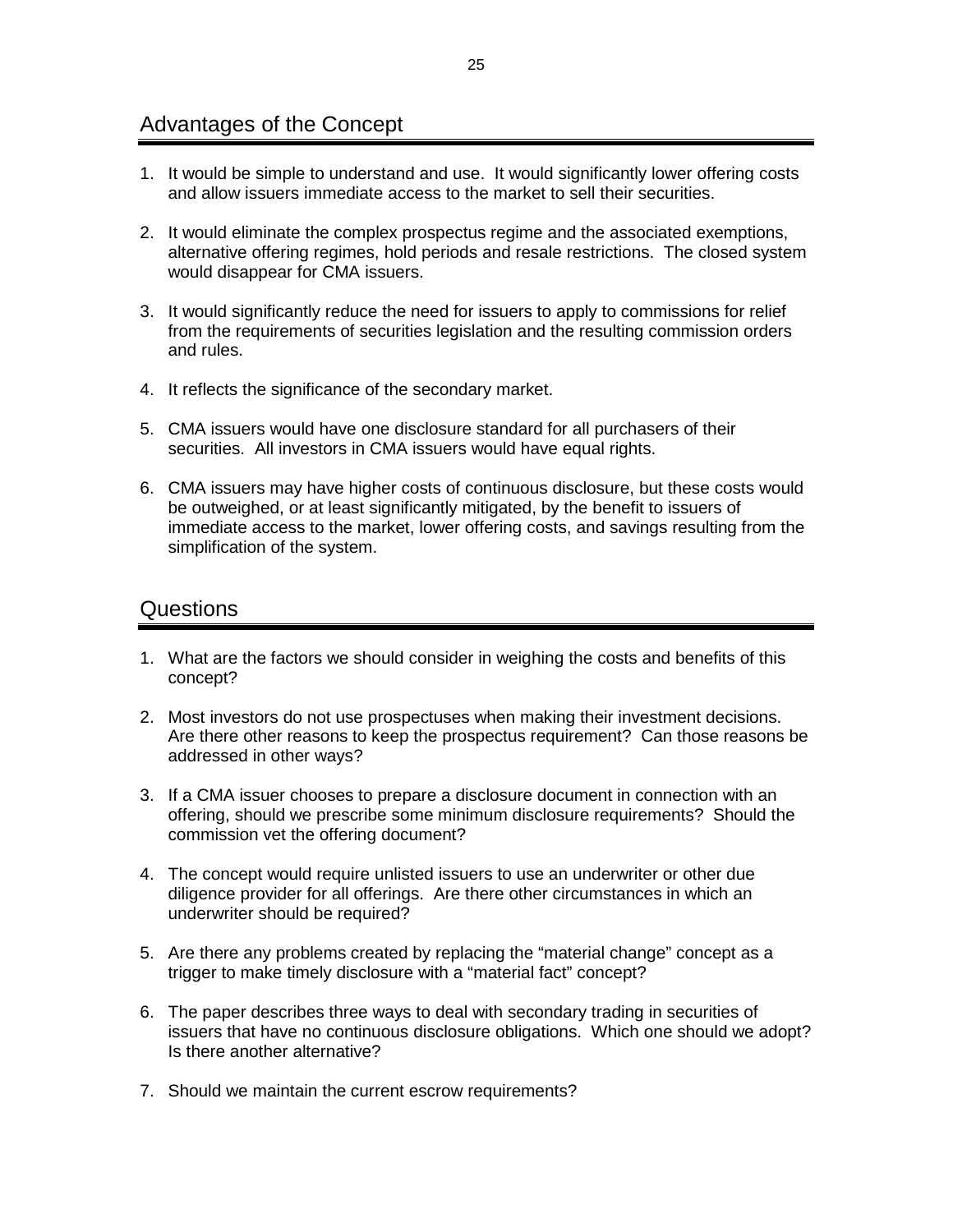# Concept 2

# A Simpler Registration System

The current registration system requires firms and their employees that trade in or advise on securities to register. Applicants for registration must provide us with detailed information to prove they are fit to trade or advise. Employees must satisfy us they meet our educational requirements and are of good character. Firms must satisfy us they have employed competent and ethical individuals to manage and operate their business, that they have adequate capital and sound financial and records management systems, and, in some cases, that they are members of an investor protection fund.

The registration requirement is intended to ensure that those who trade in or advise on securities are competent and do not engage in inappropriate selling practices. It is also designed to address conflicts of interest, curb market manipulation, and minimize the risk that registered firms will fail and their clients will suffer financial loss. Registered individuals and firms must meet our initial qualification requirements and they must continue to comply with our rules for competency, ethical conduct, and financial responsibility in order to retain their registration status.

Responsibility for registering firms and their employees has in some cases been transferred from the securities commissions to self-regulatory organizations (SROs). For example, in BC the Investment Dealers Association (IDA) registers investment dealers and their salespersons. The BC Securities Commission retains ultimate authority to regulate investment dealers and their salespersons, but the IDA has day-to-day regulatory responsibility.

In this paper, we use the term "employees" to include a firm's employees (including personal service corporations), agents, representatives, partners, directors and officers.

# Summary of the Concept

- 1. Move existing prescriptive rules about qualification, ongoing proficiency, and ethical conduct to a mandated code of conduct. The code would replace existing detailed requirements with general principles. Registered firms would be required to enforce the code and would be free to supplement it as they thought necessary to suit their own business circumstances.
- 2. Implement a registration "passport" system so that a firm or employee registered in one Canadian jurisdiction can carry on business anywhere in Canada.
- 3. Consider eliminating the registration requirement for individual employees.
- 4. Consider allowing foreign registrants to do unsolicited business with Canadian residents without registering here.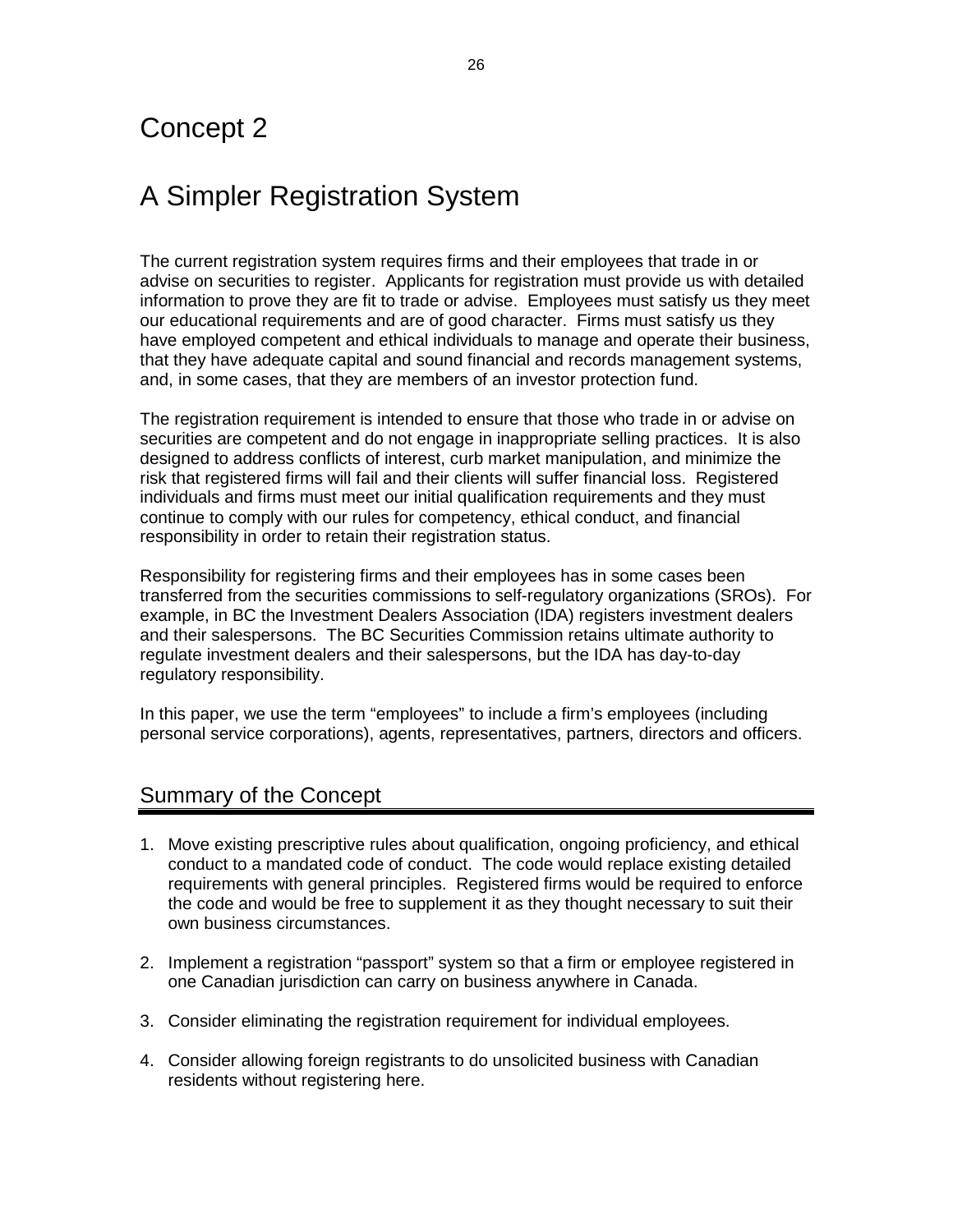5. Give investors new civil remedies and give regulators new powers to ensure that registered firms are motivated to comply with the code of conduct.

# Details of the Concept

# **Code of conduct**

#### *The Problem*

The registration system works best when registrants are focused on their broader obligations to their clients and the market and are accountable for meeting them. The present system contains a mixture of broad obligations and complex, detailed requirements.

Some registrants like detailed rules because they provide certainty. If they follow them, they know they are in compliance.

Unfortunately, it is possible in some cases for registrants to follow the detailed rules and not consider their broader obligations. For example, current rules for those who sell mutual funds focus on the details of what kinds of perks mutual fund companies may offer to salespersons (golf balls) and what kinds of perks they may not (trips to the Caribbean). This can have the unfortunate effect of focusing registrants on the details of what they can and cannot do, rather than the more important question of whether they are meeting their duty to act in the interests of their clients and to recommend only suitable investments.

Other registrants complain that the present system is costly and forces them to think of compliance as an exercise in filling out forms and auditing their practices to ensure they avoid stepping offside of technical requirements. This work, they say, takes the place of higher level monitoring of salespersons to ensure they are acting in clients' interests and not putting the reputation of the firm, and the integrity of the market, at risk.

Prescriptive rules also make it difficult for us to keep regulatory requirements aligned with commercial practice. The market changes far faster than commissions can revise rules. The current system does not offer the flexibility that is needed for the fast pace of change in the industry.

#### *The Concept*

A code of conduct would replace existing provisions regulating registrants' qualifications, ongoing proficiency, and ethical conduct. Commissions would mandate specific proficiency qualifications only for registrants who do not belong to an SRO. SROs would, under commission supervision, mandate proficiency for their members. The SROs are more familiar with the proficiency needed to meet the requirements of the market and are already expected to set appropriate proficiency levels so that their members can carry out their responsibilities competently.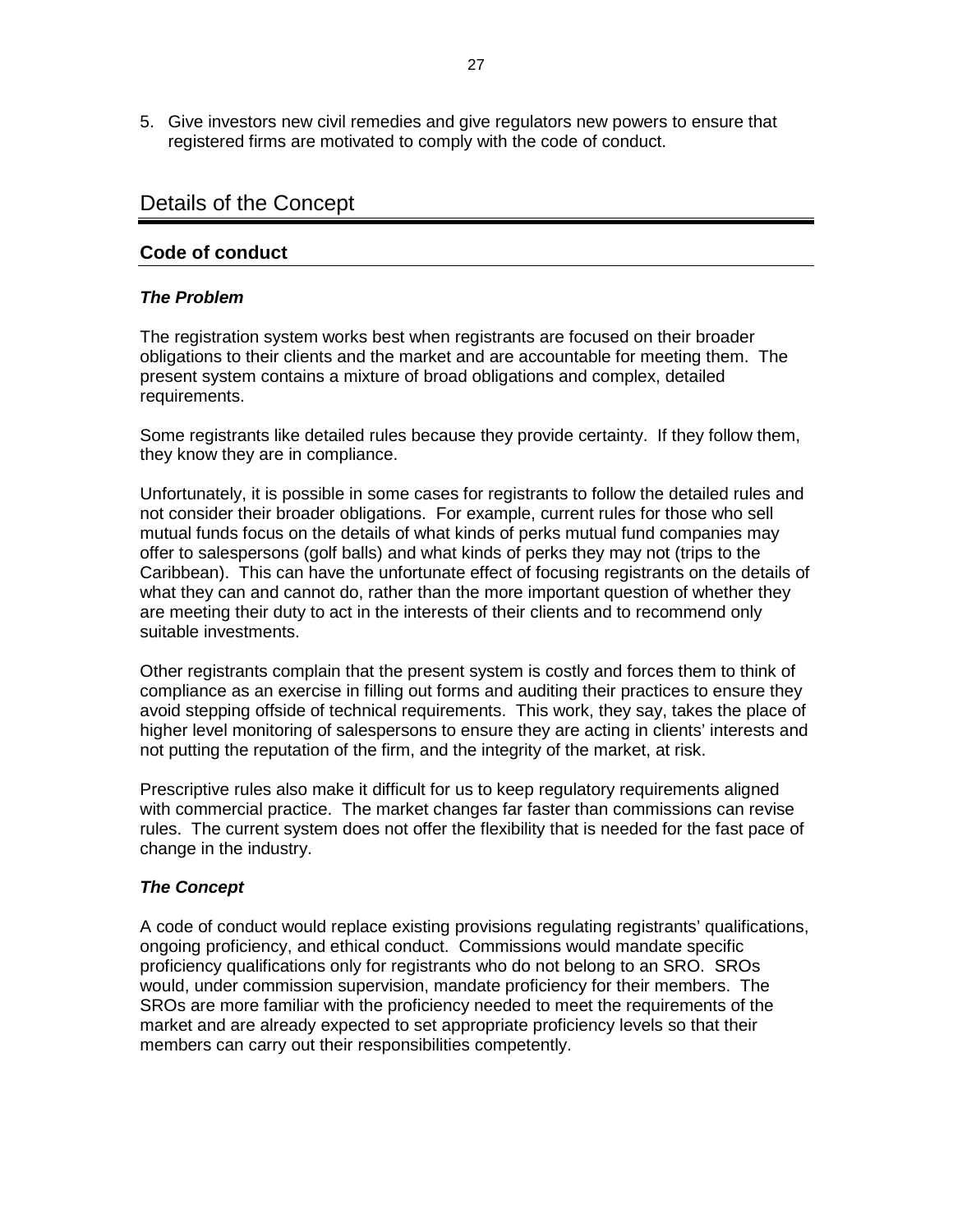The code would set out general statements of principle and allow firms to decide how to achieve them. A companion policy or similar document would provide guidance to firms and their employees to help them interpret the code.

By casting registration requirements in general, principled terms, we would create a framework that protects both investors and Canadian markets while encouraging innovation. Firms would be responsible for enforcing the code and would be accountable to regulators and absolutely liable to investors, for breaches of the code by their employees. We think this will motivate firms to take an active and continuing interest in compliance.

Some firms may incur transition costs to adapt their compliance systems to a code of conduct approach, but this approach would ultimately offer firms more control over costs by allowing them to design the details of their compliance systems rather than having the details imposed on them.

Firms would also have more flexibility and their compliance programs would yield better quality results. Time currently spent filling out forms and going through checklists would instead be spent on employee education, policy-making, supervision, and solving problems with the broad principles as guidance.

The code of conduct would be in the securities rules. It would be developed with reference to existing codes of professional organizations (such as the Association of Investment Management and Research – AIMR) and regulatory codes under development in Canada (for example, by the Joint Forum of Financial Market Regulators) and elsewhere – such as Britain (Financial Services Authority Code of Market Conduct) and Australia.

The code of conduct would state:

- 1. Registrants must meet the proficiency requirements mandated by their SRO or, if not an SRO member, by the commission. Registrants who underwrite securities must ensure their employees have sufficient knowledge and expertise to conduct due diligence.
- 2. Registrants must have integrity and good character, be competent, and act ethically.
- 3. Registrants must deal fairly, honestly and in good faith with their clients. They must know their clients and ensure investment recommendations are suitable for clients. Registrants must ensure that investors get adequate and appropriate information about securities before accepting orders from clients for trades. (These principles would replace sections 14, 48 and 49 of the BC securities rules (and similar rules elsewhere), which require registrants to deal fairly, know their clients, recommend suitable investments, and explain relevant terms and conditions in the exchange contract context.)
- 4. Registrants must provide clients with information that is material to the client-adviser relationship, including information about registration status, discipline history, and changes of information provided to the regulator (for example, changes in address, charges or indictments, findings of fraud). Registrants must also provide clients with all relevant information about transactions they conduct on the client's behalf.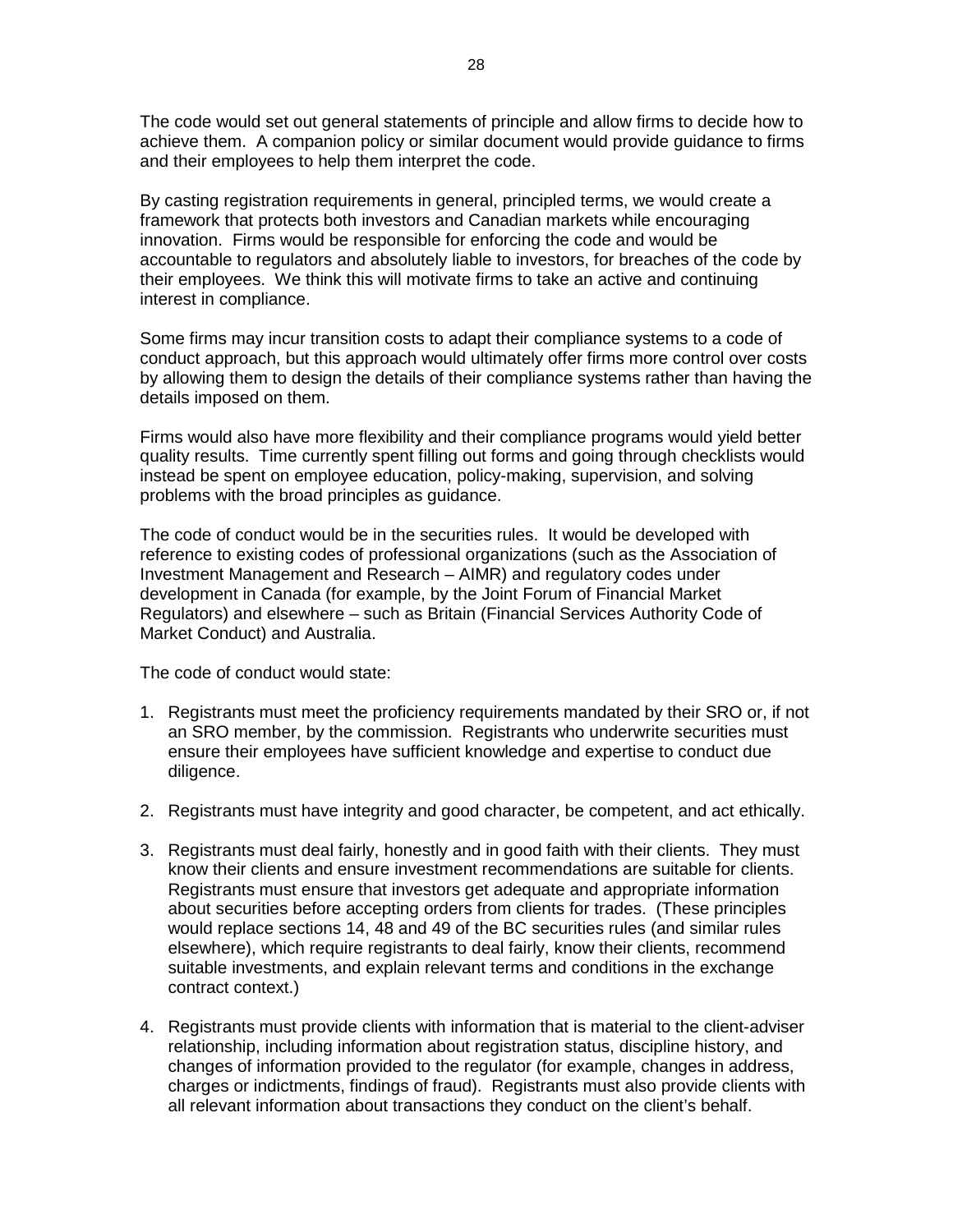(These principles would replace sections 36 to 38 and 50 of the BC securities rules (and similar rules elsewhere) and section 42 of the BC *Securities Act*, which deal with confirmations and statements of account and registrant information.)

- 5. Registrants must disclose to clients any limitation on the registrant's ability to provide objective services, including conflicts of interest, compensation incentives, contingency fees, and allocation of investment opportunities among clients. Registrants must resolve conflicts in favour of the client or, when there are conflicts between clients, they must use objective, fair and transparent criteria to resolve those conflicts. (These principles would replace sections 16, 53, 54 and 75 to 85 of the BC securities rules (and similar rules elsewhere), which deal with prohibition on cross-ownership of firms, disclosure of referral fees and commission splitting, prohibitions on contingent fees without the client's consent, and registrants' conflicts of interest. They would also replace National Instrument 33-105 *Underwriting Conflicts*.)
- 6. Registrants must not disclose client information, unless the client consents or disclosure is required under securities or other laws. They must inform their clients of these exceptions.
- 7. Firms must create and use adequate procedures for handling client complaints effectively. Clients must be told they can refer complaints to the SRO or the commission. Firms must report all disciplinary actions against employees to their SRO (if any) and the commission.
- 8. Firms must ensure their conduct and their employees' conduct complies with all applicable laws.
- 9. Firms must always be in a position to meet their financial obligations when due and must immediately inform the commission and their SRO (if any) if they are unable to do so at any time.
- 10. Firms must demonstrate to commissions that they have adequate business and compliance systems. (These principles would replace sections 44, 45 and 47 of the BC securities rules (and similar rules elsewhere), which address registrants' business procedures, underwriters' due diligence procedures, and responsibility for opening and supervising new client accounts.)

In addition to the other specific provisions described above, BC Policy 31-601 *Registration Requirements* (and similar policies elsewhere) would be replaced by a policy providing guidance on how the code would apply.

# **Registration "passport"**

# *The Problem*

If registrants want to do business in two or more provinces or territories, they must register in each jurisdiction. National firms spend significant time and resources filing applications for registration in multiple jurisdictions, dealing with commission staff in those jurisdictions, and keeping track of the differences between the rules of the various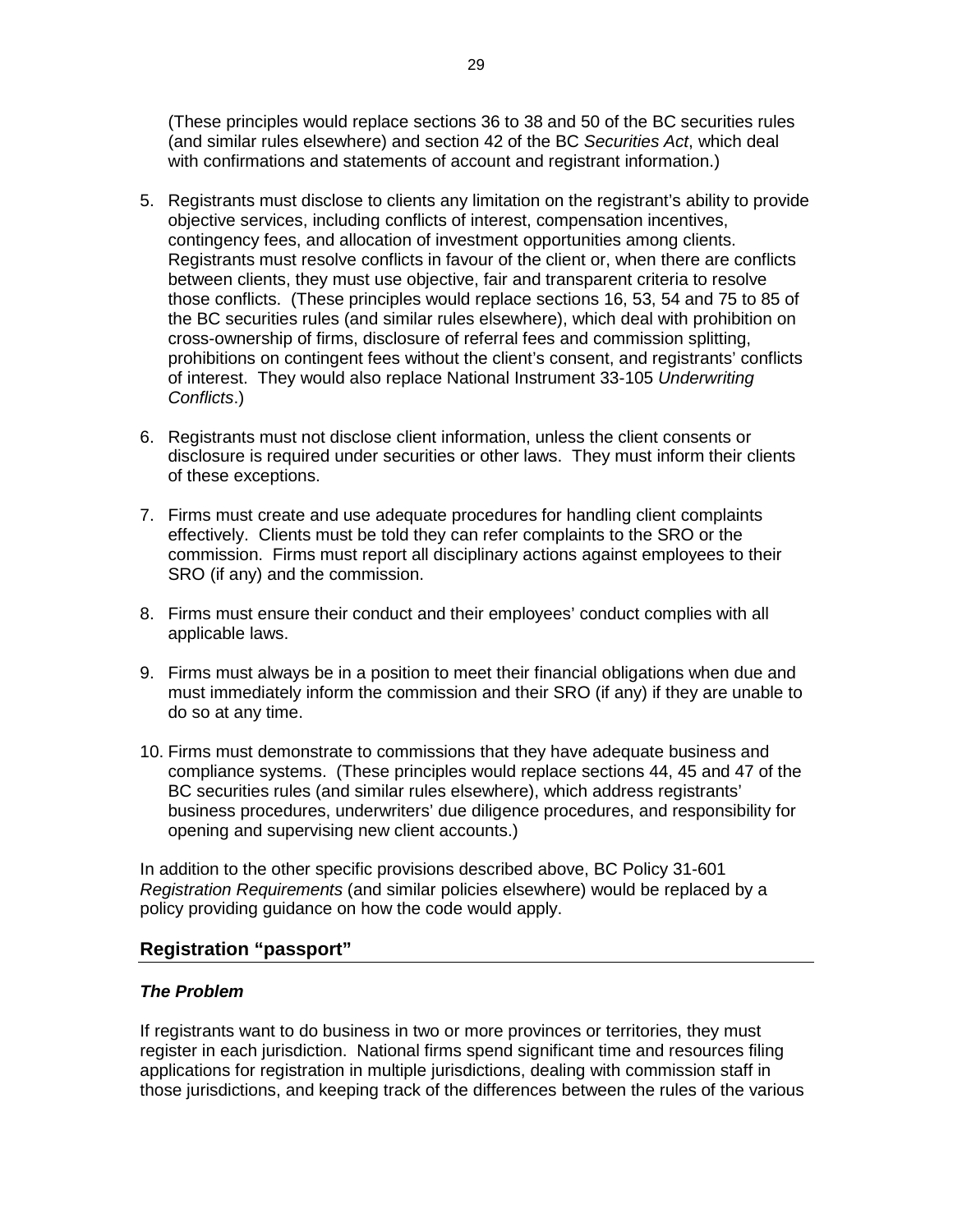jurisdictions. This process is costly and time consuming for both applicants and commissions.

The proposed National Registration Database (NRD) will ease the existing burden significantly by allowing registrants to register their employees in multiple Canadian jurisdictions with the click of a mouse. NRD will eventually contain all information provided by registered employees (not firms) to securities regulatory authorities in all the jurisdictions (except Québec) where they are registered. The system is also designed to process employee (not firm) applications for registration or renewal, and termination notices.

However, NRD will not address the differences in requirements from jurisdiction to jurisdiction. Nor does NRD, of itself, eliminate the need to apply to multiple jurisdictions for registration, although it will provide a single entry point for registering employees.

#### *The Concept*

Registrants already registered in their principal Canadian jurisdiction could automatically carry on the same category of business in every other jurisdiction where they wished to carry on business.

This system would be administered through a mutual reliance regime. Once the principal jurisdiction registered the firm or the employee, it would notify the other jurisdictions of the registration and the registrant would be entitled to automatic registration in any other jurisdiction by giving notice and paying the fee through the principal jurisdiction. The principal jurisdiction would also notify the other jurisdictions of any changes in registration status or disciplinary action. The other jurisdictions could rely on the principal jurisdiction to conduct periodic compliance reviews and to enforce the code of conduct through enforcement action, if necessary.

Although many of the registration cost and convenience issues that are faced by national firms today will be addressed through NRD, this concept goes further by creating a single registration system across Canada so that registrants would need to deal with only one commission.

# **Registration of individuals**

#### *The Problem*

We currently require all individuals who trade or advise on securities to register and to comply with our ongoing requirements for individual registrants. Individuals cannot trade or advise unless they are employed by firms that are also registered.

This creates a large paper burden on registered firms. They must submit detailed applications in each jurisdiction where they wish individuals to be registered. Firms must also keep track of differences in ongoing requirements across the country for individuals and deal with commission and SRO staff in multiple jurisdictions.

In most jurisdictions, individuals who transfer between firms cannot work while their transfers are being processed.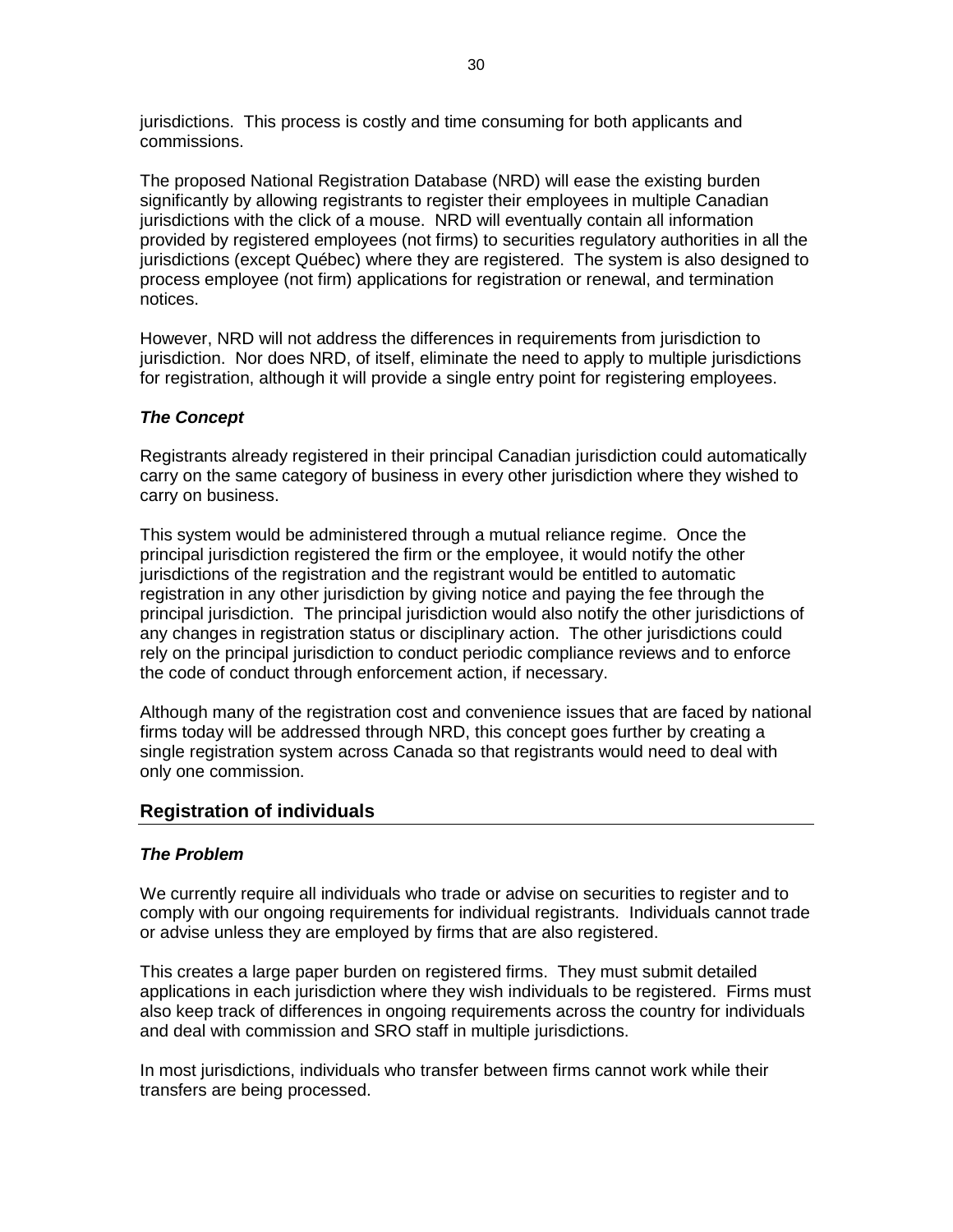Individuals who wish to use a personal services corporation, for tax or other reasons, as the vehicle for trading in or advising on securities are difficult to accommodate in the current system. Commissions have traditionally required a strict employer-employee relationship between firms and their salespersons or advising employees so that the firms would clearly be vicariously liable for the actions of their employees.

Some firms attempt to shift responsibility for employee compliance to commissions or SROs. Others, rather than taking an active interest in preventing their clients from losing money, or compensating them for any losses suffered, take the position that the responsibility rests solely with the employee. In enforcement proceedings by commissions or SROs, some firms attempt to avoid responsibility for their employees' actions entirely.

NRD is expected to decrease costs for registrants because applications will be submitted once, rather than separately for each jurisdiction. NRD is also intended to help eliminate the delay in transfers of registration when individuals change firms.

NRD will decrease the time firms spend preparing paperwork, but without a mutual reliance system for registration, firms will continue to spend too much time interacting with multiple commissions about registration issues.

Nothing in NRD addresses the use of personal services corporations or encourages firms to take an increased interest in screening employees.

#### *The Concept*

Only firms would be required to register. Firms would be primarily responsible for screening employees for proficiency and good character. For example, firms would have to get applicants' consents to conduct criminal records checks, obtain relevant information from regulators, and check references.

Under the code of conduct (whether or not individual registration is eliminated), firms would have to ensure the ongoing proficiency and ethical conduct of their employees. They would need to design internal compliance systems that provide employees with adequate training, supervision, and systems to achieve the general principles in the code of conduct. On compliance reviews by commissions or SROs, firms would have to demonstrate to regulators they have effective systems in place to achieve the code's objectives.

Firms would be required to file with the commissions a list of those employees carrying on trading and advising activities and keep it current.

Is individual registration critical to maintaining investor protection and market integrity?

The regulatory benefits of individual registration are:

- Individuals are required to be qualified, proficient and ethical.
- Commissions or SROs can suspend or terminate registration or attach conditions to registration.
- Commissions or SROs can bar unsuitable individuals from the industry at the outset and review their suitability each time they change jobs.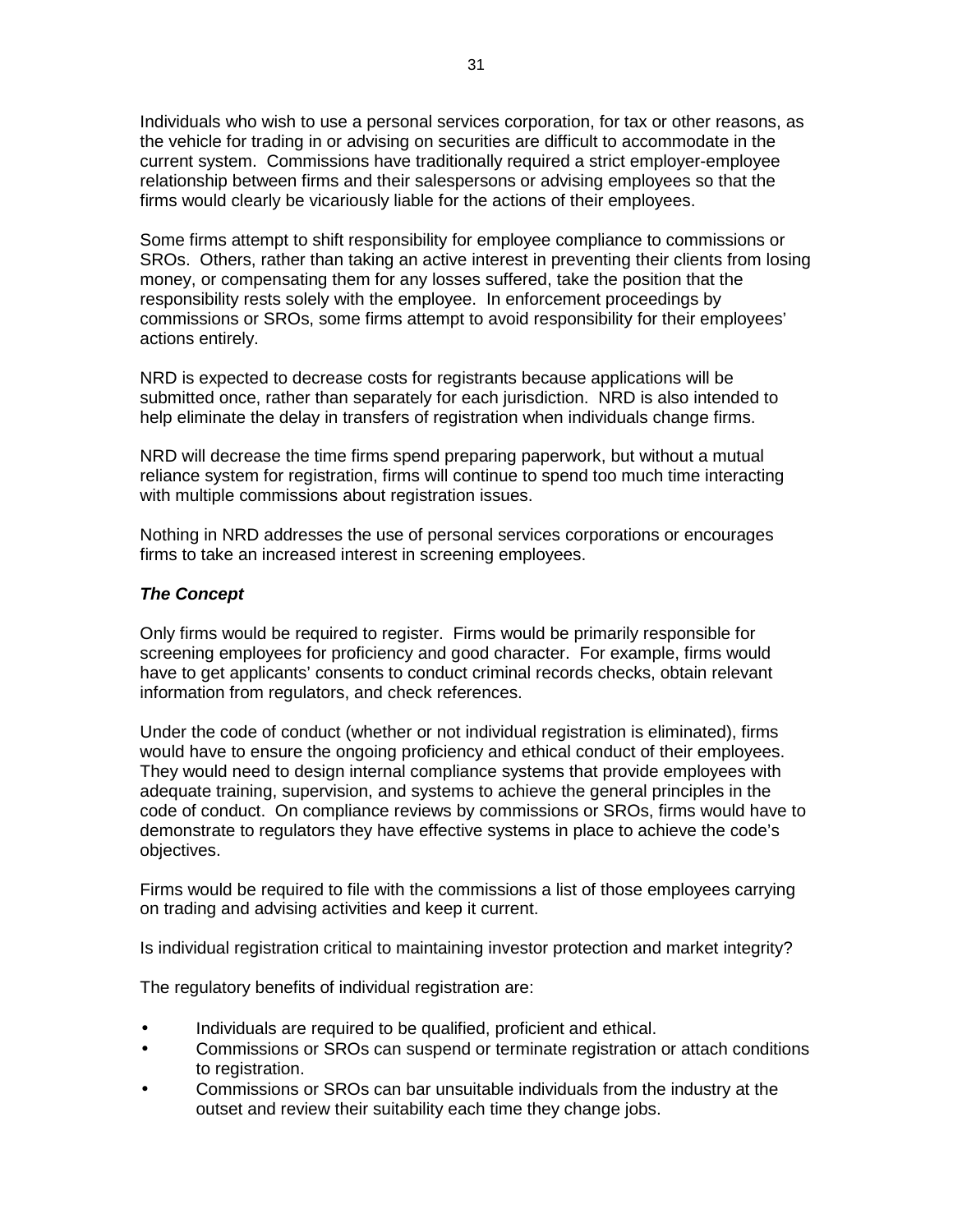• Investors can obtain relevant information about their advisers from commissions or SROs (by contacting them directly or by visiting their web sites).

The concept addresses these benefits as follows:

- Commissions and SROs would continue to mandate qualification, proficiency and ethical standards.
- Commissions and SROs would have the power to order that an individual is not suitable for employment in the industry, or that their employment is subject to conditions.
- Investors could still check commission and SRO records for any disciplinary history. Instead of checking with the commission or SRO to see if their advisers are registered (and perhaps taking false comfort in that information), investors would rely on firms to ensure their advisers are qualified, proficient and ethical.

The concept also has these advantages:

- Firms would be relieved of a major paper-processing burden and could focus on training and effective compliance activities.
- Firms would be motivated to make sure that individual salespersons are liable for their actions, whether they are employed directly or use personal service corporations.
- Firms could not shift responsibility for the actions of their employees to others.

If individuals were no longer required to register, commissions or SROs would lose the opportunity to prevent unsuitable individuals from entering the system or transferring between firms. Commissions and SROs currently use information from other regulators to decide whether an application warrants closer scrutiny, but firms would not be able to access such non-public information.

These apparent disadvantages would be at least partially offset by making firms accountable to regulators and absolutely liable to their clients for the actions of their employees. We think this would motivate firms to scrutinize potential employees very carefully.

# **Foreign registrants**

#### *The Problem*

The current registration requirements apply to all firms, domestic or foreign.

A foreign registrant cannot advise or open accounts for Canadians unless it registers in each Canadian jurisdiction where it wishes to operate. This means it must incorporate a Canadian subsidiary, keep records in the jurisdictions where it is registered, become a member of the IDA or the Mutual Fund Dealers Association, participate in a Canadian compensation or contingency trust fund such as the Canadian Investor Protection Fund, and comply with all other rules relating to registrants in each Canadian jurisdiction.

As a result, few foreign registrants register in Canada. This limits Canadians' access to the expertise of foreign registrants when they wish to invest in foreign securities.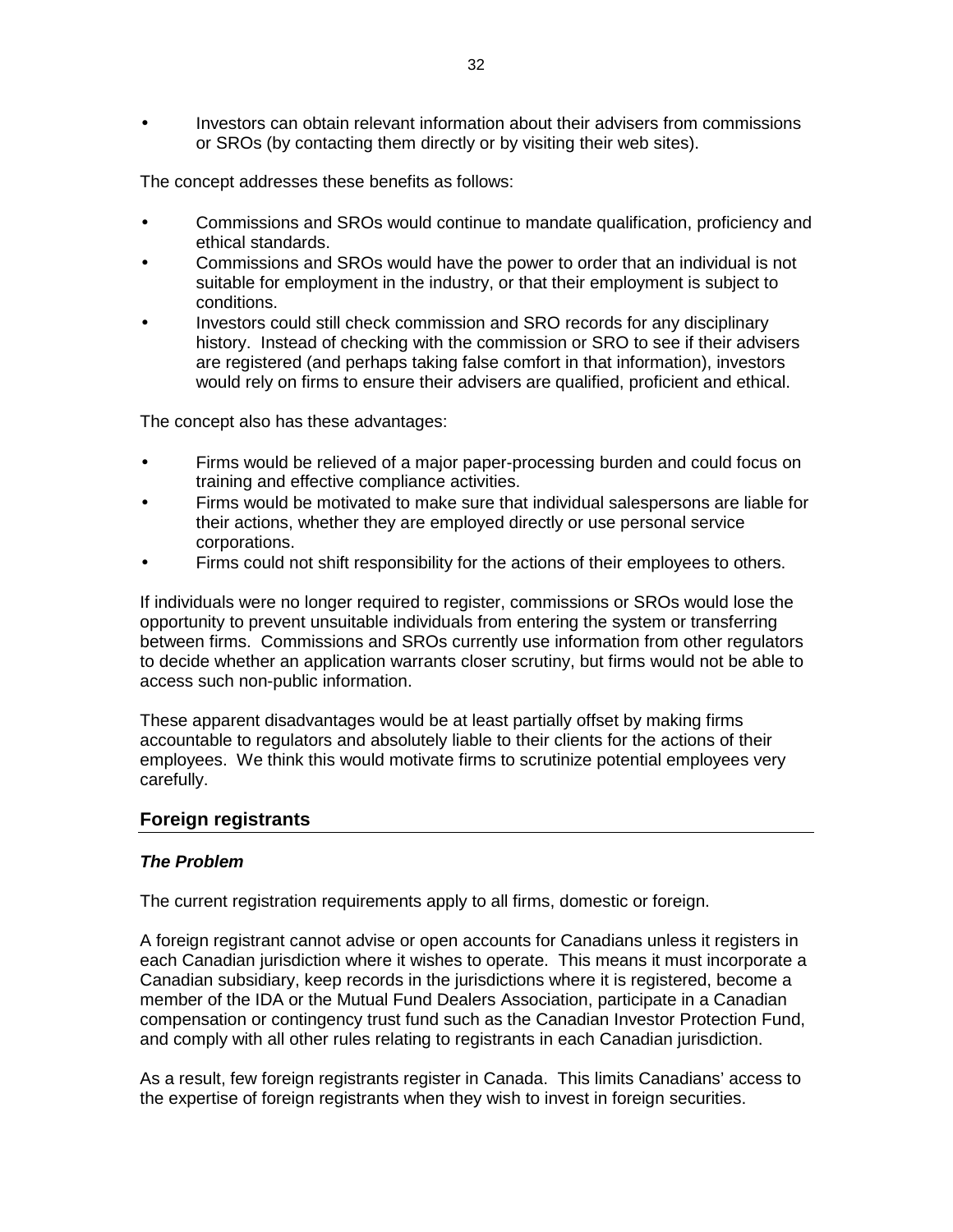# *The Concept*

Consider allowing foreign registrants that do not solicit business from Canadians to advise or open accounts for Canadian residents to trade in foreign securities without registering here.

Foreign firms could then deal with Canadian clients who open accounts on an unsolicited basis without complying with duplicative Canadian requirements. Canadian investors that wish to invest in foreign securities could benefit from the expertise in those securities provided by foreign registrants.

Canadian residents who seek out foreign registrants would not have the protections of Canadian law, but that would be their choice. Our responsibility to protect investors in our markets does not extend to protecting them when they voluntarily and without solicitation choose to do business in foreign markets.

If foreign registrants wanted to solicit business from Canadian investors, the registration requirements would continue to apply.

# **Civil remedies for investors and enhanced public interest powers**

#### *The Problem*

A code of conduct approach would give firms and their employees more freedom to decide how to meet the broad investor protection goals of registration. It is important to balance that freedom with significant consequences for firms that fail to meet their responsibilities. Without these consequences, there is a danger that some firms would not take their compliance responsibilities seriously.

# *The Concept*

To balance the increased freedom firms would have to design their compliance programs in ways that work for their businesses, we would give investors new remedies against firms and their employees.

- Investors could sue registered firms and their employees if they fail to comply with the code of conduct.
- Investors could sue anyone, including registered firms and their employees, if they engage in unfair practices.
- Investors could sue anyone, including registrant firms and their employees, who participate in a fraud or market manipulation.
- There would be a class action regime tailored for these remedies.

These new remedies are described in detail in Concept 6.

The code of conduct approach would also be supported by enhanced public interest powers for commissions. These would include powers to order that firms disgorge profits resulting from breaches of the code or make restitution to investors who suffer loss if the code is breached. These powers are described in detail in Concept 5.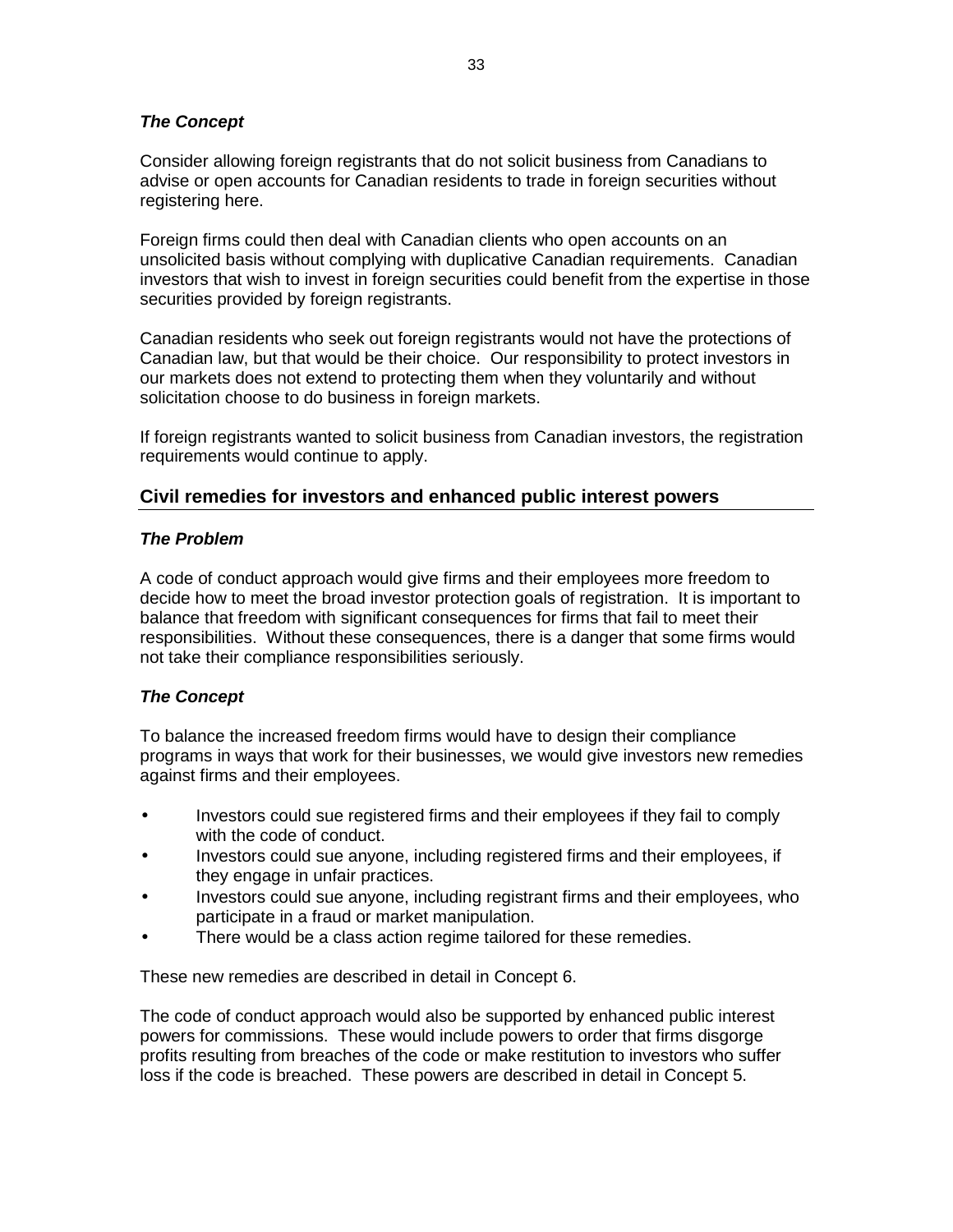# Advantages of the Concept

- 1. The concept avoids the problems associated with prescriptive rules, yet provides industry with reasonable certainty about its compliance responsibilities.
- 2. Registrants would be fully accountable to their clients.
- 3. Obtaining registration in one jurisdiction would enable the registrant to carry on business anywhere in Canada.
- 4. The costs and burdens associated with individual registration would be eliminated without compromising investor protection or market integrity.
- 5. Canadians would gain free access to advisers in foreign markets to trade in foreign securities.
- 6. A significant number of provisions in the securities rules relating to registration (see above under "Code of conduct") would be replaced, along with a number of national and local instruments, including National Instrument 33-105 *Underwriting Conflicts* and its companion policy, BC Policy 31-601 *Registration Requirements*, and similar policies elsewhere*.*

# Questions

- 1. What are the factors we should consider in weighing the costs and benefits of the code of conduct approach?
- 2. What are the factors we should consider in weighing the costs and benefits of the individual registration approach?
- 3. Are there reasons not to allow foreign registrants that do not solicit business from Canadians to advise or open accounts for Canadian residents to trade in foreign securities without registering here?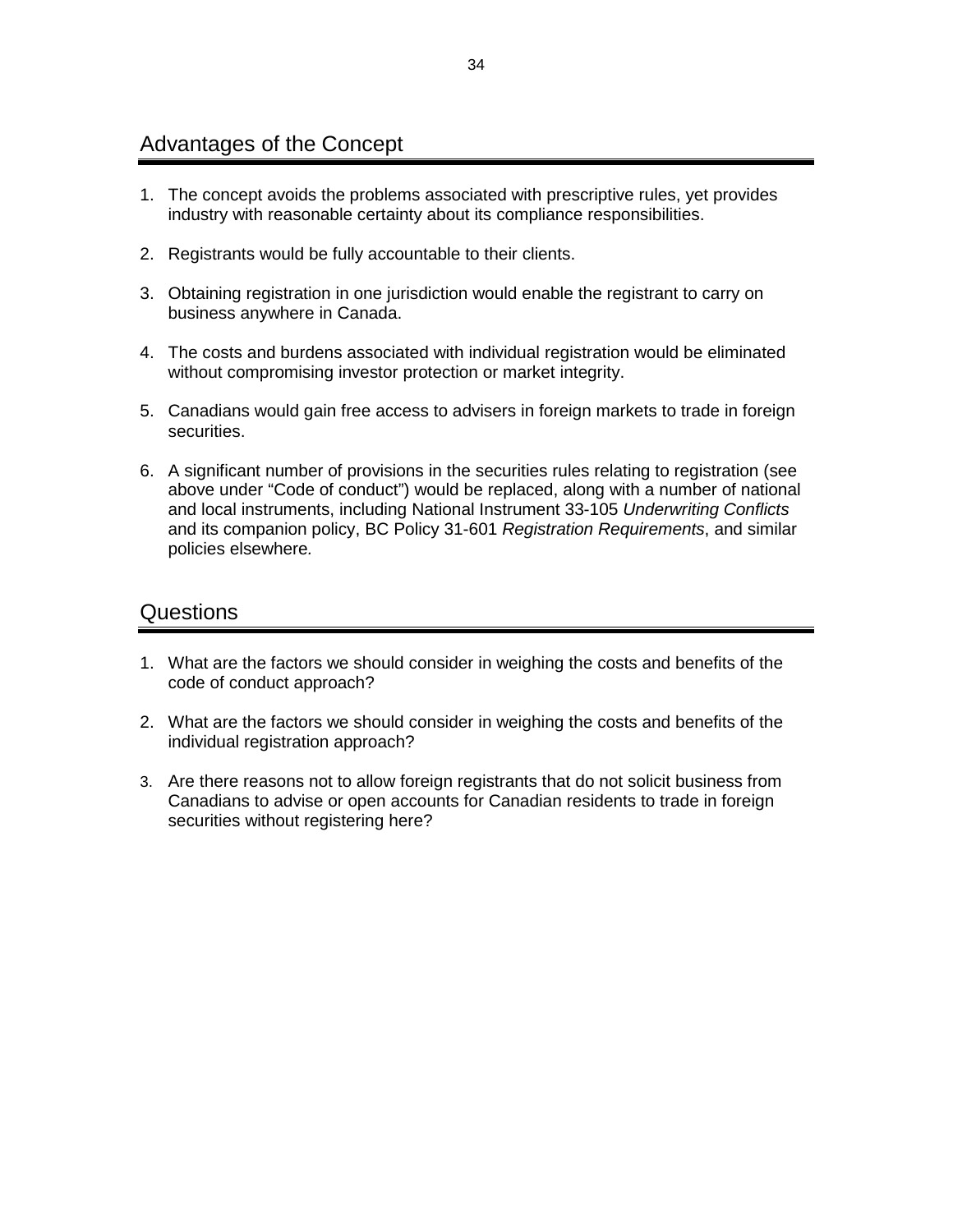# Concept 3

# A Better Mutual Funds Regime

Mutual funds have unique features that require special regulatory attention. A mutual fund is both a security issuer that has no secondary market (that is, investors can not buy and sell mutual fund units among themselves) and a vehicle through which professional management services are provided to investors. It is a means to pool the investments of a number of investors in a single portfolio under common management. The skills of the portfolio manager are largely what an investor is choosing when purchasing mutual fund securities.

Mutual funds are widely distributed to retail investors. About \$400 billion is currently invested in over 2,500 mutual funds in Canada. In BC alone, there are approximately 77 mutual fund dealers and 14,000 registered mutual fund representatives. Mutual funds are also sold in BC through 111 investment dealers and their approximately 7,200 representatives.

These are the various players in mutual fund structures and distribution:

**The mutual fund itself.** Usually structured as an open-end trust, although sometimes as a corporation. Most mutual funds are sold to public investors through a variety of distribution channels.

**The mutual fund sponsor**. Usually the mutual fund manager or a related party.

**The mutual fund manager.** The person, usually a corporation in the financial services or mutual fund industry, who is responsible for all aspects of managing the mutual fund, including hiring the service providers to the fund.

**The portfolio manager.** The person who chooses the investments the mutual fund will make. Can be the fund manager or a third-party portfolio manager.

**The principal distributor.** The person with primary responsibility for marketing the fund units. Frequently, the mutual fund manager, but can be a dealer.

**Participating dealers.** The dealers contracted by the principal distributor to distribute the fund units.

**Trustee.** The person theoretically responsible to the "beneficiaries" – the investors – for the management of the fund. However, the trustee is almost always a bare trustee, that is, it contracts out of its fiduciary obligations. The trustee can be the mutual fund manager, a registered trust company (which may or may not be related to the manager), or an individual or group of individuals.

**Custodian.** The person appointed to receive and disburse money to and from investors and to hold the mutual fund's investment portfolio.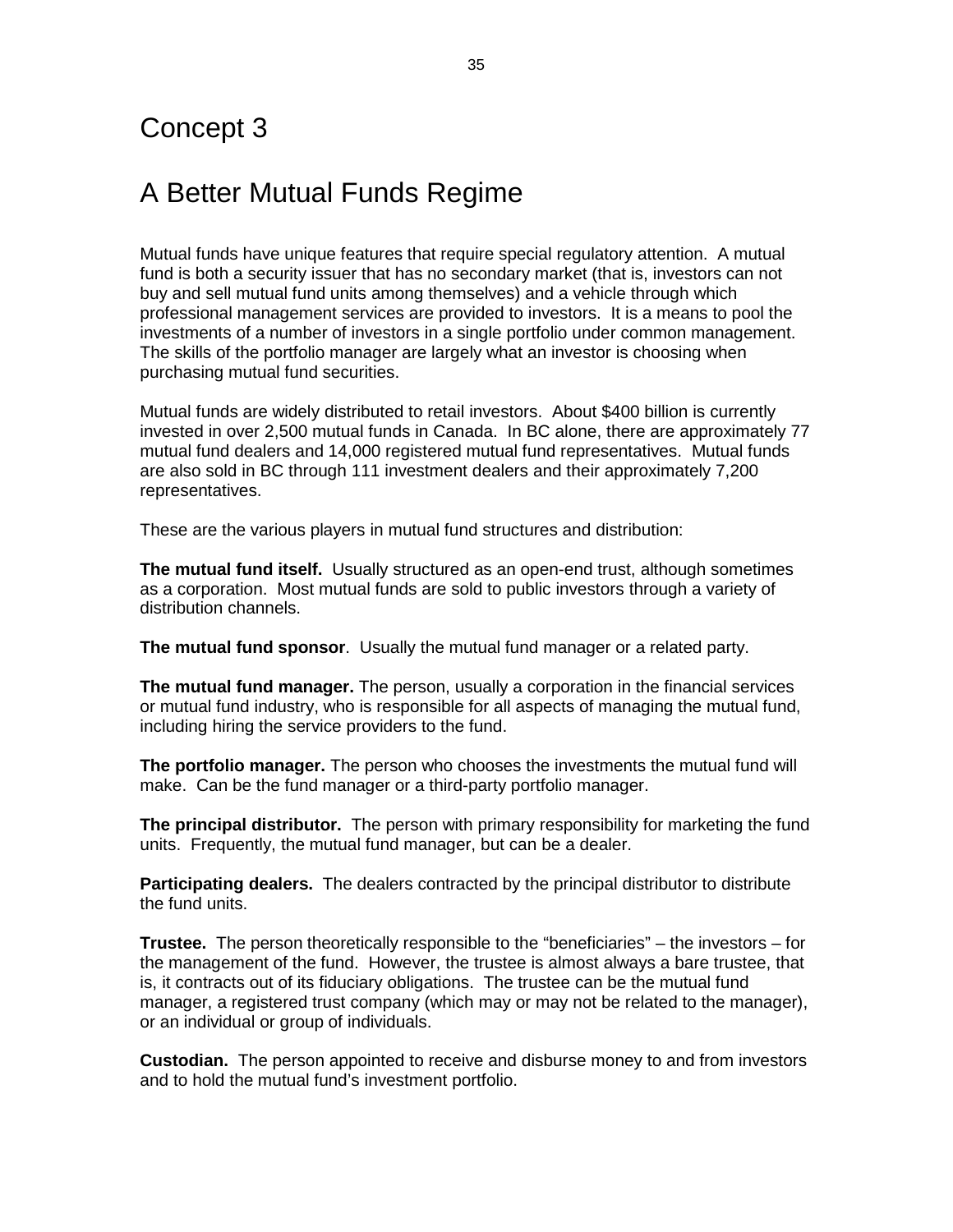The current regime addresses disclosure, liquidity, conflicts of interest, and unit holder protection.

- **1. Disclosure.** To ensure that there is disclosure to investors and the market about mutual funds being publicly distributed, the current regime:
	- provides investors with a simplified plain-language prospectus that contains all the necessary information they need to make an informed investment decision (including information about mutual funds in general),
	- requires mutual funds to file (and provide to investors on request) an annual information form (AIF) containing additional relevant information,
	- requires mutual funds to file (and provide to investors on request) annual and semi-annual financial statements and to file significant change reports, and
	- limits advertising and regulates disclosure of rates of return.
- **2. Liquidity.** There is no secondary market for the sale of mutual fund units. Investors can only sell their units back to the mutual fund. To minimize the risk of mutual funds being unable to buy back units from investors, or "redeem", the current regime:
	- regulates the types of investments that mutual funds can make (for example, there are prohibitions against certain investments and limits on concentration and control in investments),
	- requires segregation of mutual fund assets and places limits on the fund's ability to lend its assets,
	- requires all portfolio assets of the fund to be held by a large regulated custodian, and
	- prescribes the processes for unit purchases, switches and redemptions (including the method of calculating net asset value), portfolio transactions, capital transactions, and valuations of restricted securities.
- **3. Conflicts of interest.** The structure and organization of mutual funds and the mutual fund industry create potential for conflicts between the interests of the mutual fund sponsor and those of the investors. To minimize the risks to investors, the current regime:
	- requires requiar compliance reports,
	- imposes a statutory standard of care on mutual fund managers, portfolio managers, principal distributors, and custodians,
	- prohibits most transactions and investment holdings involving related parties, and
	- prescribes prohibited and acceptable sales practices and investment practices.
- **4. Unit holder protection.** As mutual funds are usually trusts, the protections for shareholders provided under corporate legislation are not available to unit holders. To minimize the risks to investors, the current regime:
	- creates investor rights, and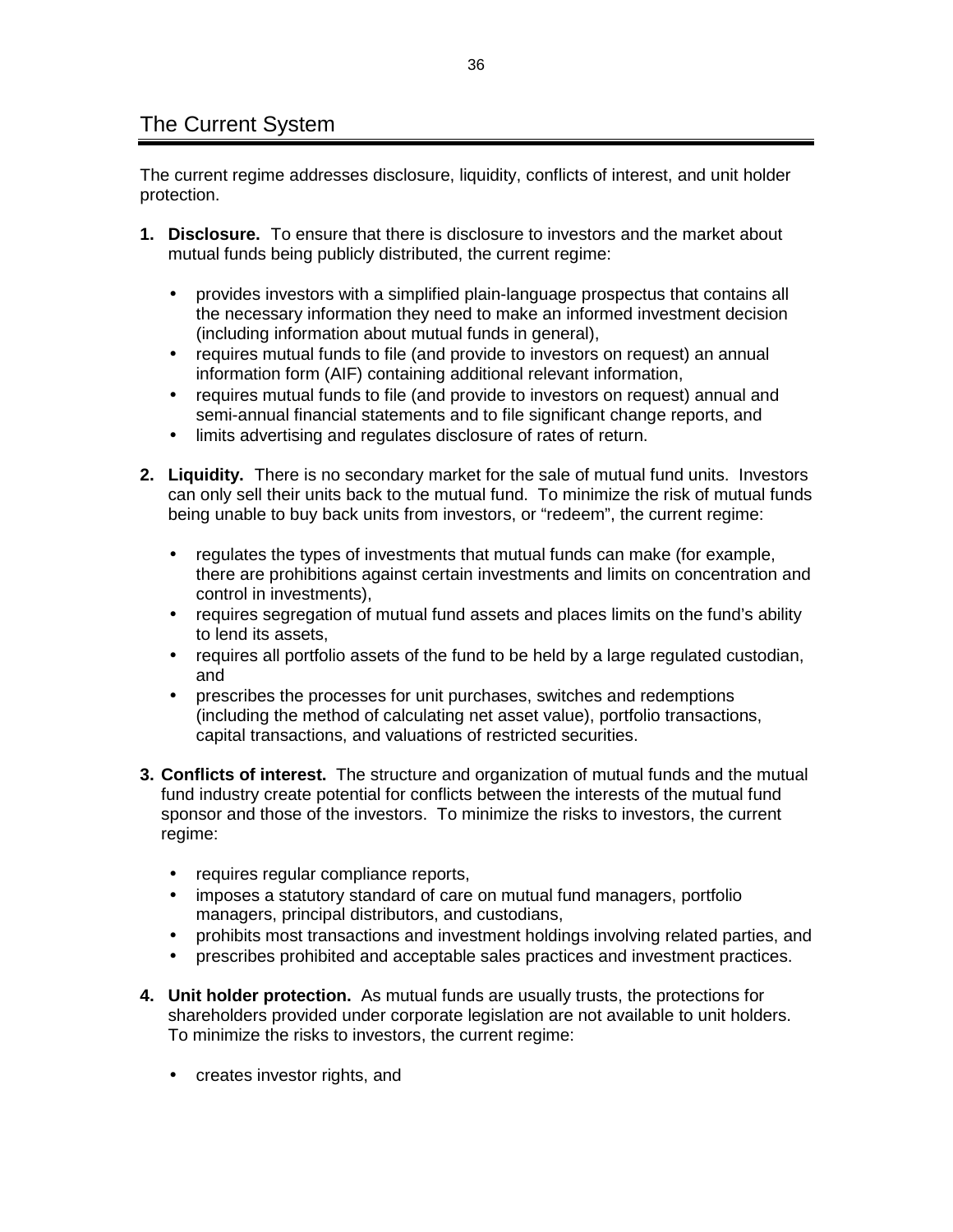• requires unit holder approval for some fundamental changes, for example, changes in the investing style.

# Summary of the Concept

- 1. A mandated code of conduct (like that described in Concept 2) for mutual fund managers, portfolio managers, distributors and dealers would replace many of the current prescriptive requirements dealing with conflicts of interest and sales practices.
- 2. Mutual fund investors would be surveyed to see whether they rely on the information a prospectus provides when making investment decisions. A survey conducted before the current mutual fund prospectus regime was introduced two years ago found that investors did not read mutual fund prospectuses and looked only to their advisers for information on investing. If this is still true, the simplified prospectus is not performing its primary function, and we should consider whether to retain the prospectus requirement for mutual funds.
- 3. A new continuous disclosure regime tailored to mutual funds would require up to date, or "evergreen", disclosure of all significant changes and provide relevant information to investors.
- 4. We would consider allowing foreign mutual funds that are subject to a credible regime of regulation to offer their securities in Canada, using documents prepared under the foreign regime. They would have to provide extra disclosure regarding any tax or legal factors specific to Canadian investors.
- 5. The code of conduct and the disclosure system would be supported by enhanced civil remedies for investors.

# Details of the Concept

# **Code of conduct**

# *The Problem*

As noted in Concept 2, prescriptive requirements are sometimes counterproductive. For example, detailed rules about the types of incentives mutual fund companies may offer to mutual fund salespeople stifle competition and tend to divert attention from the mutual fund salesperson's fundamental responsibility to recommend only suitable investments to clients. Similarly, the anti-conflict provisions sometimes prohibit investments that would benefit investors, increase compliance costs (that are ultimately passed on to investors), and generate numerous applications to commissions for relief from the rules. For example, the current rules prevent a mutual fund sponsored by a Canadian chartered bank from purchasing securities in a public offering by a blue-chip company underwritten by that bank's investment dealer subsidiary.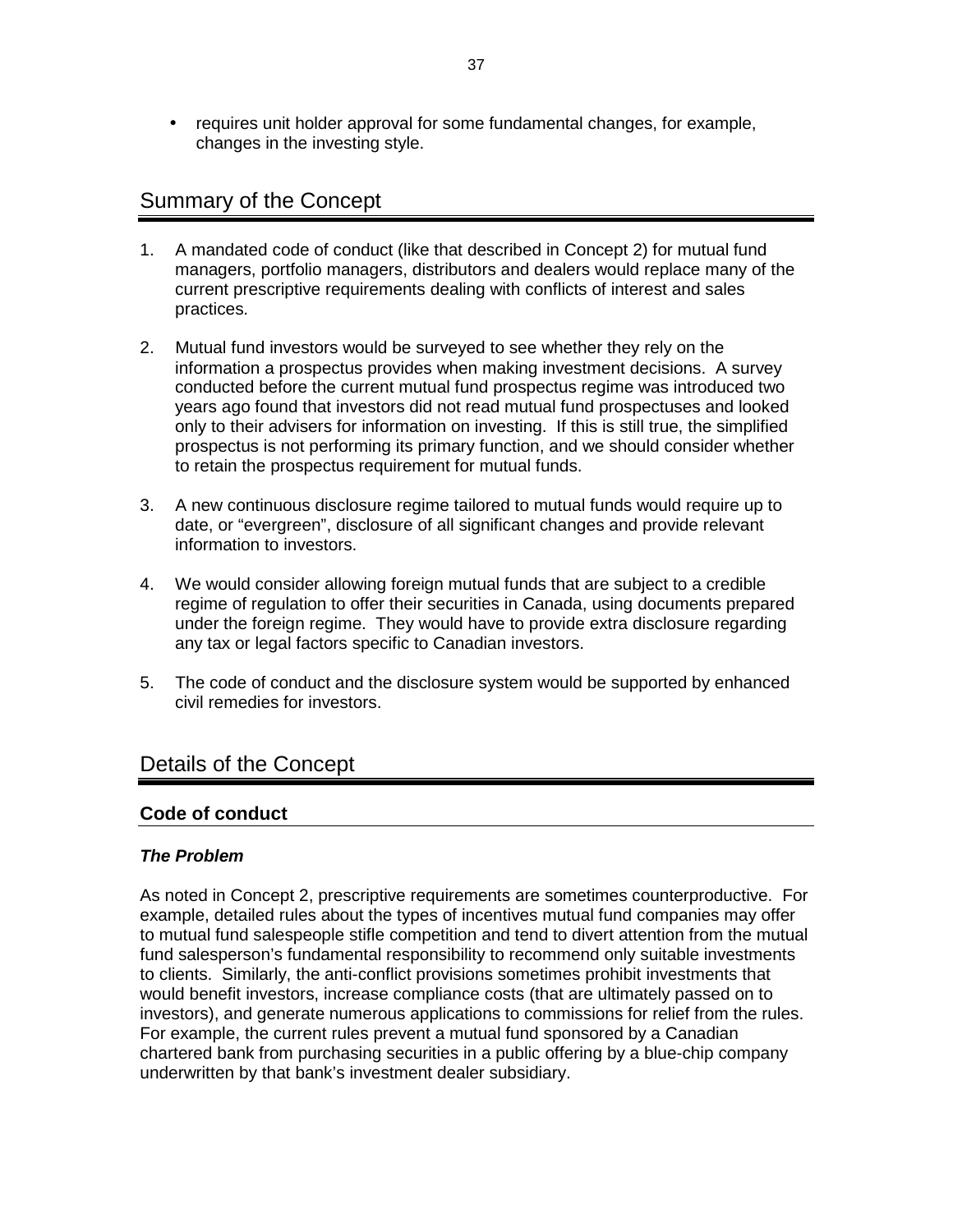# *The Concept*

Mutual fund managers, portfolio managers, distributors and dealers would adhere to and enforce a mandated code of conduct covering competency and ethics, including those principles discussed in Concept 2. The code would be contained in the securities rules. We would provide general guidance on compliance issues in a companion policy or similar document.

Mutual fund managers would be subject to the code of conduct in recognition of the important role they play in the operation of the fund. This would make fund managers more accountable to investors for their actions.

In addition to the general principles described in Concept 2, this code of conduct would include the following:

- 1. Fund managers must ensure that each mutual fund that they manage is solvent and can meet redemption requests.
- 2. Fund managers must segregate the assets of each mutual fund that they manage.
- 3. Fund managers must retain an appropriate custodian for each mutual fund that they manage.

As discussed in Concept 2, the minimum proficiency level for registrants who belong to an SRO, such as the Mutual Fund Dealers Association, would be left to the SRO to determine.

# **Prospectus requirements**

# *The Problem*

Past surveys of investors found that they did not read mutual fund prospectuses and relied solely on their adviser when making investment decisions. Since those surveys were completed, a new disclosure regime was implemented under National Instrument 81-101 *Mutual Fund Prospectus Disclosure*. It was designed to encourage investors to read the documents. The format of the simplified prospectus is now much easier for investors to read and understand.

# *The Concept*

After two years with this improved system, we should re-survey investors to find out if they rely on the prospectus more than they did formerly. If investors are still relying primarily on their advisers when making investment decisions, we should consider whether to retain the prospectus requirement for mutual funds.

If the prospectus requirement were eliminated, the features of the new disclosure system would be:

The existing AIF and simplified prospectus form would be combined into one comprehensive disclosure document that would be updated annually.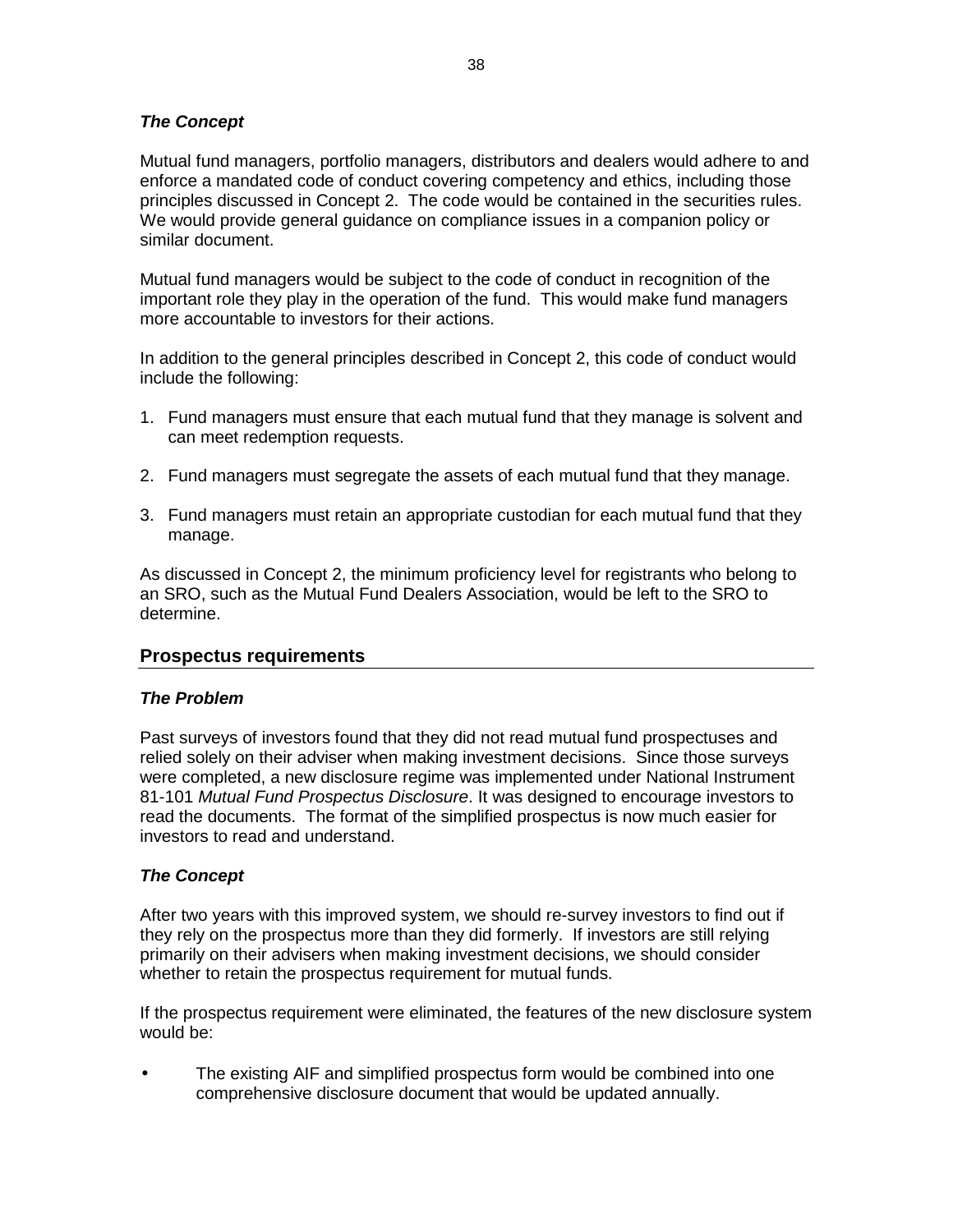- Mutual funds would have to keep the material facts in their annual filing document up to date through a continuous disclosure regime.
- As in the current system, a mutual fund issuer could issue securities at any time but it would no longer be required to deliver a prospectus. Investors and advisers could access the current disclosure record through the internet.

The existing registration exemptions for non-reporting mutual funds and the private mutual fund exemption would continue to exist in some form.

### **Continuous disclosure**

#### *The Problem*

Existing continuous disclosure materials contain little information to help investors assess the performance of their investments. The annual and semi-annual financial statements currently required provide information that is of some use, but they are not directly relevant to the typical investor.

Investors need information to help them assess the performance of their fund, such as management discussion by the fund manager about the performance of the portfolio. There is currently no requirement for fund managers to provide this information.

#### *The Concept*

Reporting, or "public", mutual funds would comply with a continuous disclosure regime tailored to mutual funds that would require up to date, or "evergreen", disclosure of all significant changes and provide meaningful information to investors. For example, the fund manager would have to provide a discussion of fund performance in light of the fund's objectives, investment style and performance benchmarks, and the outlook for the fund going forward.

#### **Foreign mutual funds**

#### *The Problem*

Currently, foreign mutual funds that access the Canadian market must comply with the same rules as domestic mutual funds. This imposes additional costs on foreign funds, which are already incurring the costs of complying with their home regime. This creates a barrier to entering the Canadian market, with the result that Canadians' investment options are artificially limited.

#### *The Concept*

We would consider allowing foreign mutual funds that are subject to a credible regime of regulation to offer securities in Canada using documents prepared under the foreign regime.

If foreign funds were allowed access to our markets, Canadian investors would have more choice, including the potential for lower cost investment options. Competition from foreign mutual funds would likely benefit Canadian investors. Although other factors, like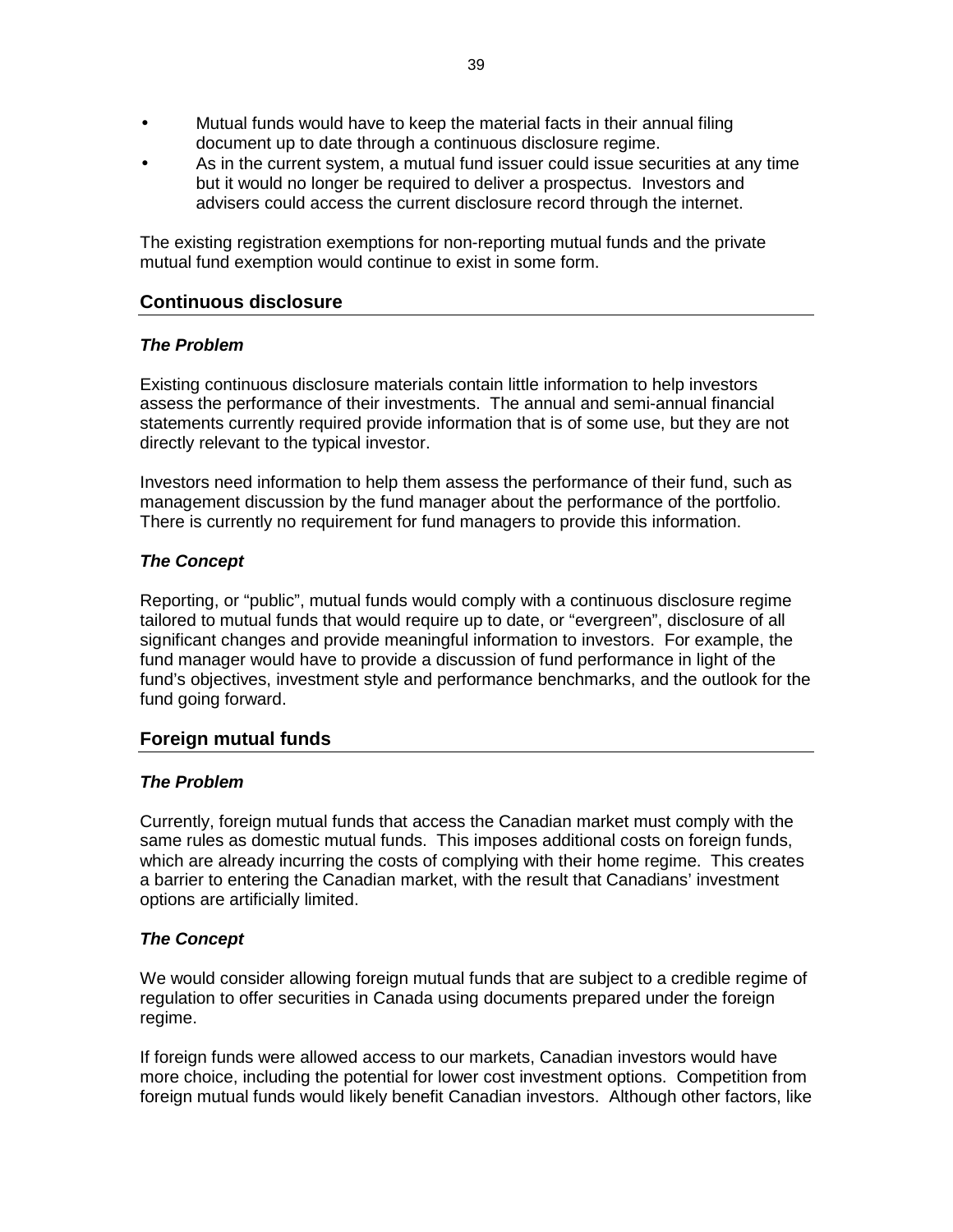tax laws, may inhibit these mutual funds from offering securities in Canada, there seems to be no securities regulation reason to deny Canadians access to foreign mutual funds that are subject to a credible foreign system of regulation.

A credible foreign system of regulation would include:

- rules for market integrity and investor protection,
- an effective infrastructure for administering and enforcing the rules, and
- a track record of effective securities regulation.

The foreign mutual fund could use the documents required by the foreign system of regulation to comply with Canadian continuous disclosure requirements if:

- its continuous disclosure was publicly accessible, whether on SEDAR (the electronic system used in Canada for filing securities documentation), EDGAR (the US equivalent of SEDAR) or another system accessible through the internet,
- it directed investors to its continuous disclosure, for example by a notation on SEDAR directing investors to EDGAR,
- it cautioned investors that it is subject to a foreign regime of securities regulation that differs from that in Canada, and
- it provided extra disclosure regarding any material tax or legal factors specific to Canadian investors.

# **Civil remedies for investors**

These concepts would be supported by a more comprehensive civil liability regime.

- Investors could sue the mutual fund and the fund manager for misrepresentations.
- Investors could sue firms and their employees if they fail to comply with the code of conduct.
- Investors could sue anyone, including firms and their employees, if they engage in unfair practices.
- There would be a class action regime tailored for securities litigation.

We would maintain a mutual fund investor's right to rescind, or cancel, an agreement to buy mutual fund securities in the event of a misrepresentation. However, these investors would no longer be able to withdraw an offer to purchase within two days.

These remedies are described in detail in Concept 6.

# Advantages of the Concept

- 1. The concept avoids the problems with prescriptive rules. Industry would have more flexibility to determine how to comply. Fund managers could structure their distribution channels in response to market conditions.
- 2. The need for mutual funds to obtain exemption relief would be significantly reduced.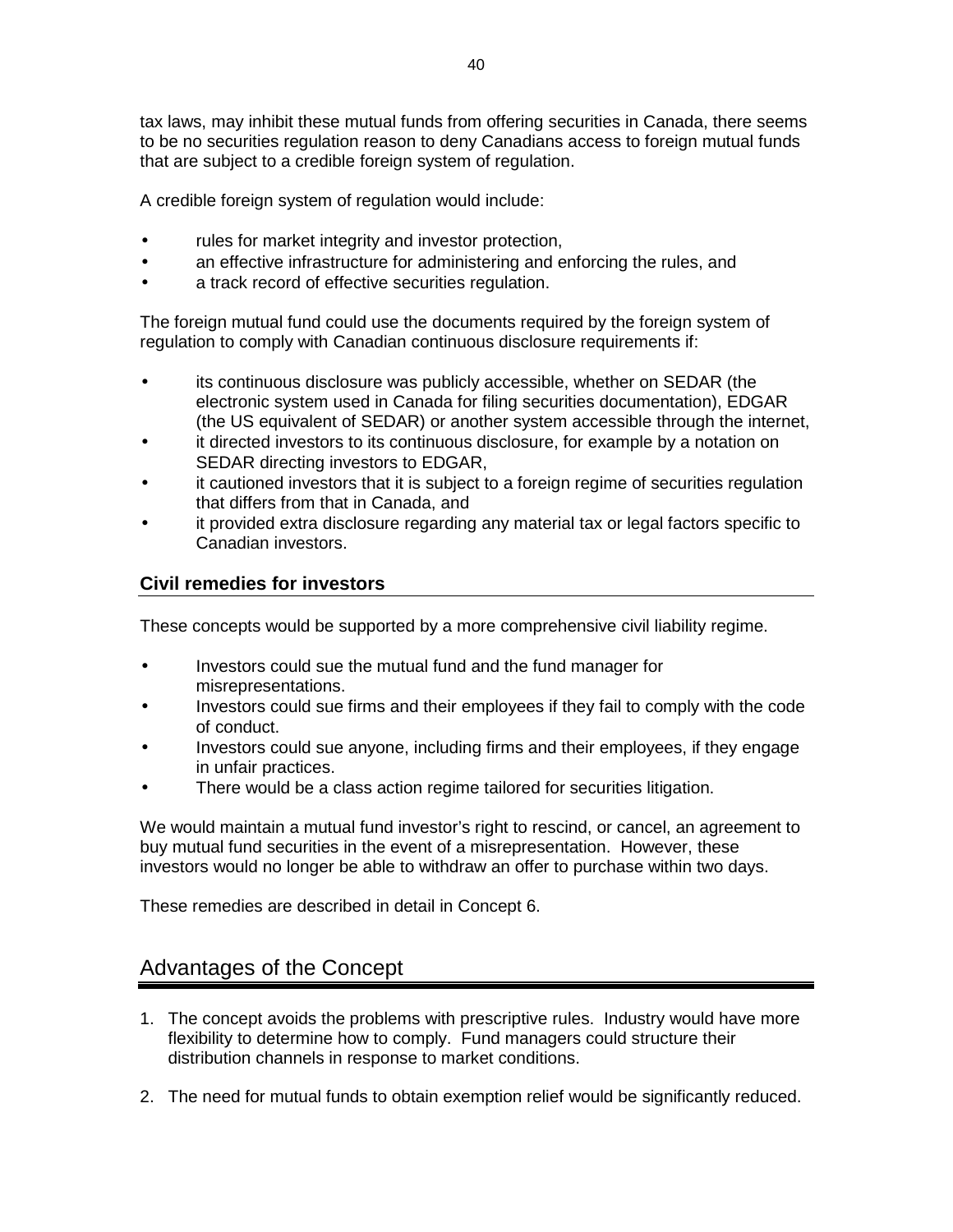- 3. If investors do not use the prospectus to make an investment decision, industry, and ultimately the investor, would be spared the costs of preparing and distributing them. A comprehensive plain-language disclosure document about the mutual fund would still be available for the adviser, the market, and any investors who want it.
- 4. A continuous disclosure regime tailored to mutual funds would provide more meaningful information for investors.
- 5. Canadians would have more investment choice.
- 6. A significant number of mutual fund rules could be eliminated, including the parts of National Instrument 81-102 *Mutual Funds* and its companion policy dealing with product regulation, and most, if not all, of National Instrument 81-105 *Mutual Fund Sales Practices* and its companion policy.

# **Questions**

- 1. What are the factors we should consider in weighing the costs and benefits of this concept?
- 2. If we discover that investors do not use prospectuses in making their investment decisions, are there any reasons to keep the prospectus requirement for mutual funds? Can those reasons be addressed in other ways?
- 3. What continuous disclosure do mutual fund investors need? How often do they need it? How important to investors is the information found in the fund's financial statements?
- 4. Is there any reason not to allow foreign mutual funds that are regulated under a credible regime of regulation in their home jurisdiction to sell their funds in Canada using the documents from their home jurisdiction (with the additional disclosure described in the concept)?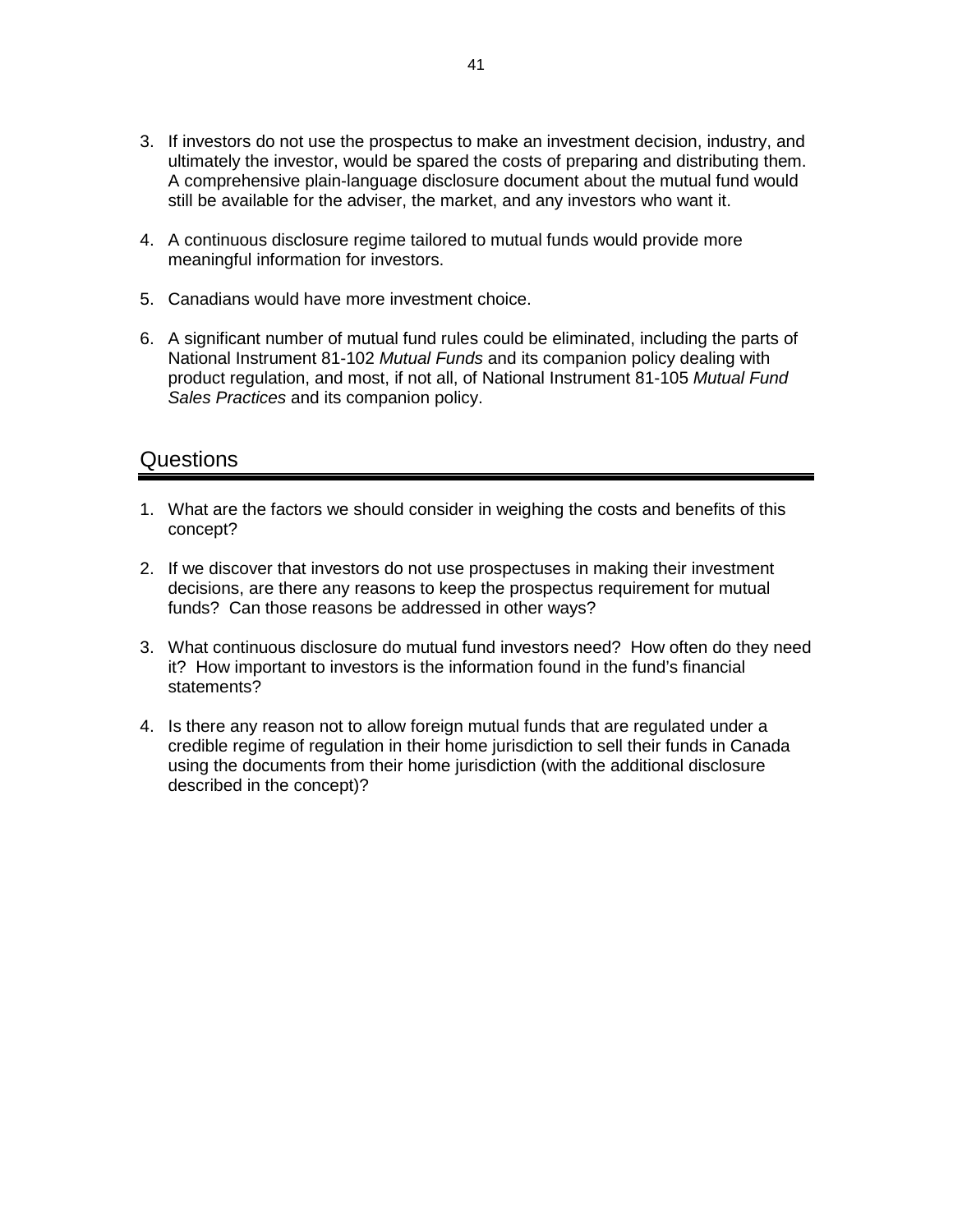# Concept 4

# Trade Disclosure

Today, we require some investors to publicly report their trades in securities. These special disclosure requirements apply to:

- insiders
- significant shareholders (those holding more than 10% of an issuer's shares)
- control persons (those whose holdings are large enough to affect control of the issuer)

Information about these investors' trades is valuable to the market. Why it is valuable depends on the investor's relationship to the issuer:

- Information about trades by insiders is important primarily because insiders have the best access to information about the issuer.
- Information about trades by significant shareholders is important because many investors consider an issuer's ownership profile when making an investment decision.
- Information about trades by control persons is important because these trades can affect control of the issuer, or move the market price of the issuer's securities even if there is no change in control.

# Summary of the Concept

- 1. Only those with routine access to material non-public information (inside information) would have to file insider reports.
- 2. Control persons and shareholders holding 10% or more of an issuer's outstanding shares would disclose by press release:
	- when their holdings reach 10% (as at present), and
	- when they had cumulatively bought or sold 2% blocks (at present, only purchases need to be reported).

Unlike the current situation, the reporting obligation would not cease when the shareholder's holdings reached 20%. It would continue for as long as the investor's holdings were 10% or more, or the investor was a control person.

We would no longer require the separate early warning reports and insider reports these shareholders currently file.

3. Eligible institutional investors who are exempt from the current "early warning" regime would continue to be exempt under the significant shareholder reporting concept and would report as they do now.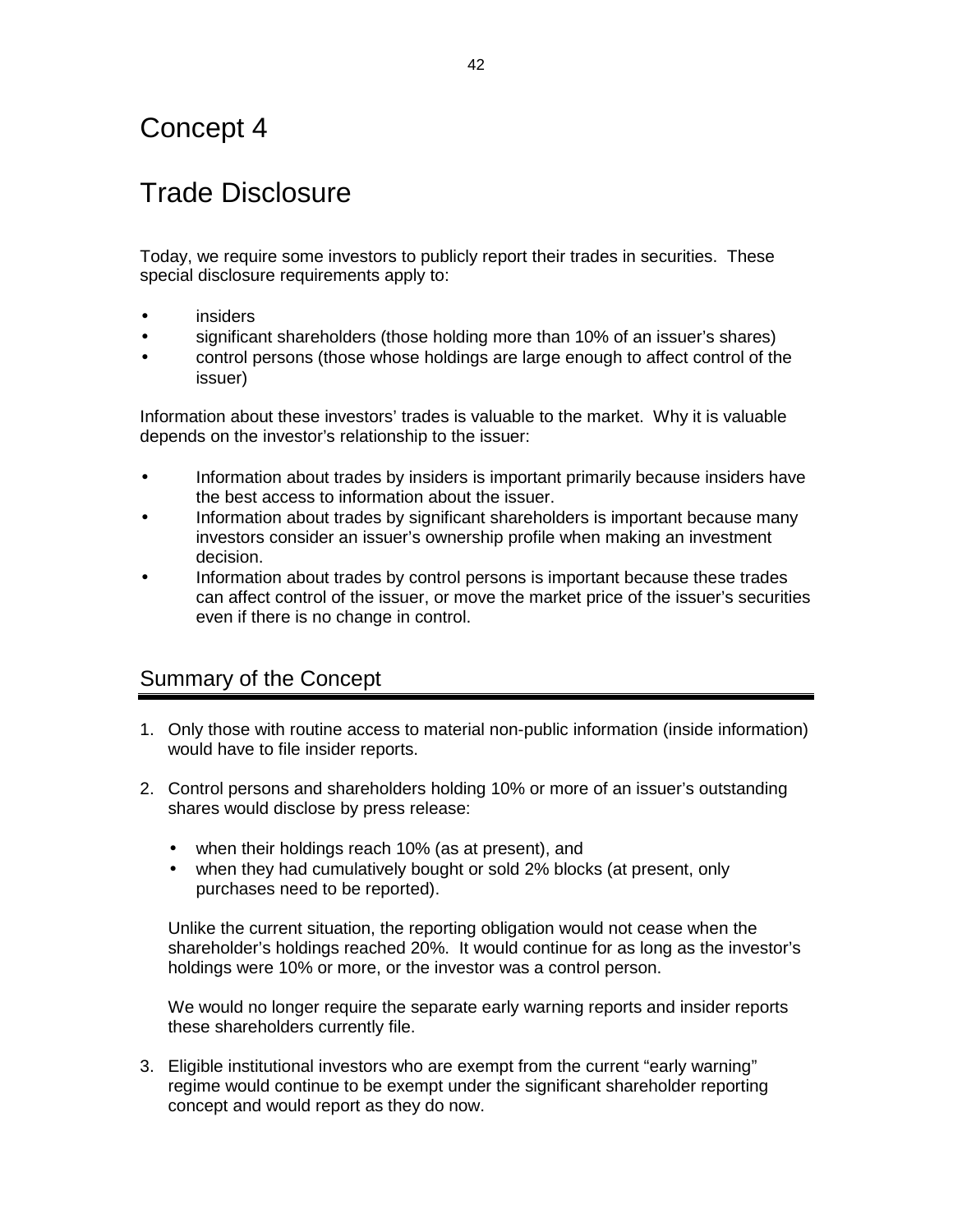- 4. Through consultation with market participants and the public, we will find out if advance notice of sales by control persons is important information to the market, and if so, what information the market needs, and when it needs it.
- 5. Issuers and registrants would have increased responsibilities for ensuring investors satisfy their trade disclosure obligations.
- 6. Investors could sue people who trade on inside information, tippers, tippees and issuers if the investors traded during the relevant period. (Inside information is material non-public information. A tipper is a person who discloses inside information to someone else. A tippee is a person who receives inside information from a tipper.)

# Details of the Concept

# **Insiders**

# *The Problem*

The legislation says insiders must report their trades. The law uses title or position to determine who is an "insider".

This broad definition of insider catches people who do not necessarily have regular access to inside information. For example, anyone with the title "vice president" is an insider, but many vice-presidents hold that title only for corporate profile purposes. Their jobs do not routinely expose them to inside information.

This is recognized in National Instrument 55-101 *Exemption from Certain Insider Reporting Requirements*, which exempts some people who do not have routine access to inside information from filing insider reports. However, this rule does not exempt everyone in that category, so industry and regulators are put to the expense and inconvenience of processing applications for relief. Most of these applications are routinely granted.

# *The Concept*

Simplify the definition of insider. The new definition would be based primarily on function and routine access to inside information, rather than title or salary.

We would define "insiders" as:

- directors,
- the chief executive officer, chief operating officer and chief financial officer, and
- those employed by the issuer (or its affiliates) in an executive capacity whose usual responsibilities expose them to material non-public information.

Shareholders holding 10% or more of an issuer's securities would no longer be insiders just because of their shareholdings. If a 10% shareholder were otherwise caught by the new insider definition (e.g. as a director), the shareholder would report trades under both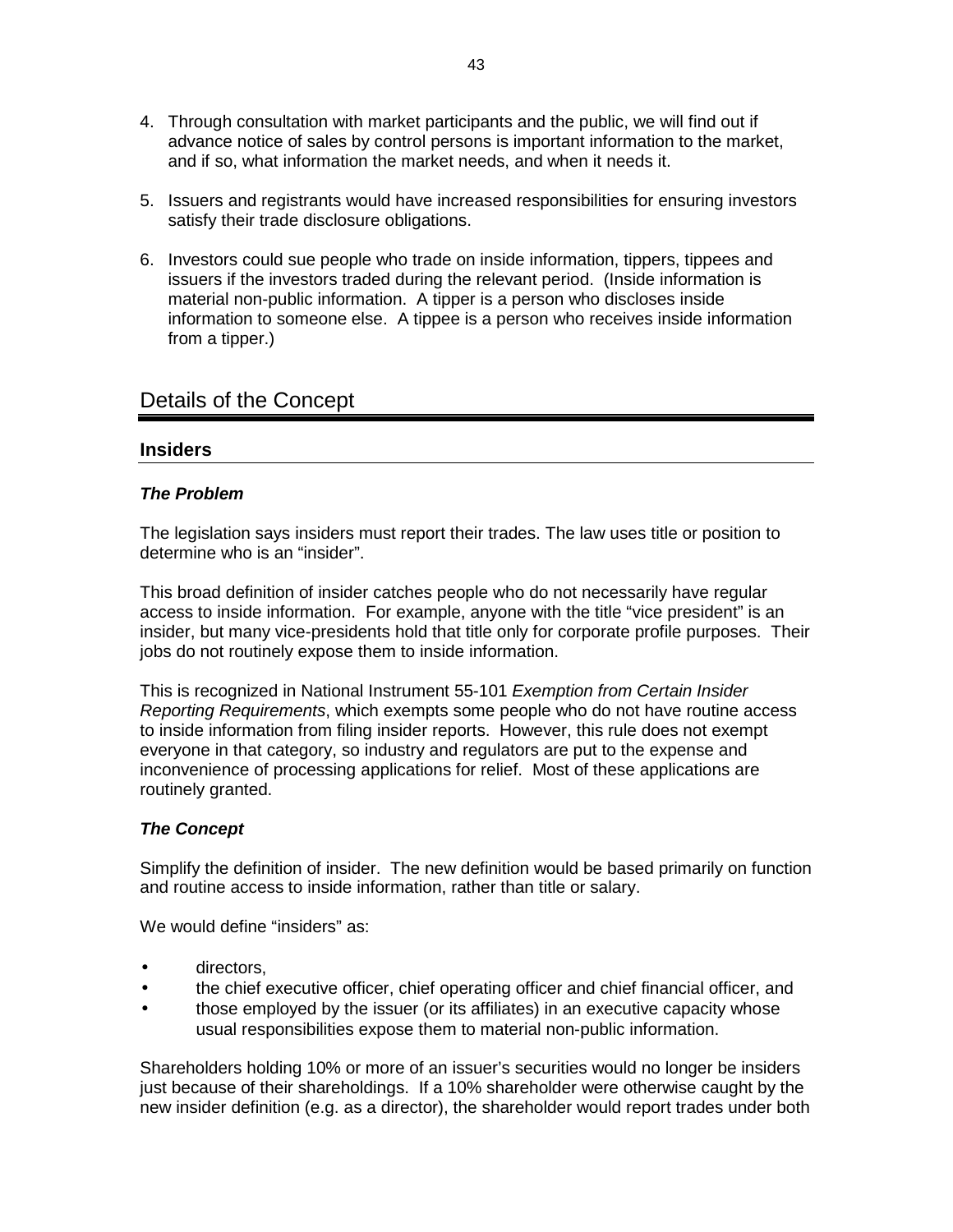the insider reporting and significant shareholder reporting regimes. Otherwise, only a press release under the new significant shareholder system would be required.

The concept does not change the timing of the insider reporting requirement, although more timely reporting could be considered. Currently, insider reports must be filed 10 days after the trade.

### **Significant shareholders**

#### *The Problem*

The present "early warning" system requires anyone who acquires 10% or more of an issuer's shares to disclose that fact in both a press release and a separate early warning report. The same disclosure is required each time the investor cumulatively buys 2% or more of the issuer's outstanding securities, up to 20%.

Because the current definition of insider includes shareholders holding 10% or more of an issuer, these "10% shareholders" must file a press release, a report that essentially duplicates the information in the press release, and an insider report that contains much of the same information.

The early warning system requires reports only for purchases, although information about a significant shareholder's sales can be just as meaningful to the market.

Because the system was originally designed to catch those planning to make a take over bid, the reporting obligation ceases once a person's holdings reach 20%.

#### *The Concept*

Introduce a significant shareholder reporting system to replace the early warning system.

Similar to the current early warning system, anyone who acquires 10% or more of an issuer's outstanding securities would be required to issue and file a press release immediately on attaining a 10% position. The same requirement would apply whenever the shareholder cumulatively purchased or sold, since the last report, 2% or more of the issuer's outstanding securities. These requirements would apply to control persons. (Someone can own less than 10% and still be a control person. If a control person's holdings were less than 10%, they would still report cumulative trades of 2% blocks.)

Unlike the current situation, the reporting obligation would not cease when the shareholder's holdings reached 20%. It would continue for as long as the investor is a control person or holds 10% or more.

The concept would eliminate many duplicate filings. Early warning reports would be eliminated (in favour of the press release), and 10% shareholders would not have to file insider reports unless they were also insiders under the new, better focused definition.

The concept would also ensure that investors receive information about all significant trades by persons holding 10% or more and by control persons.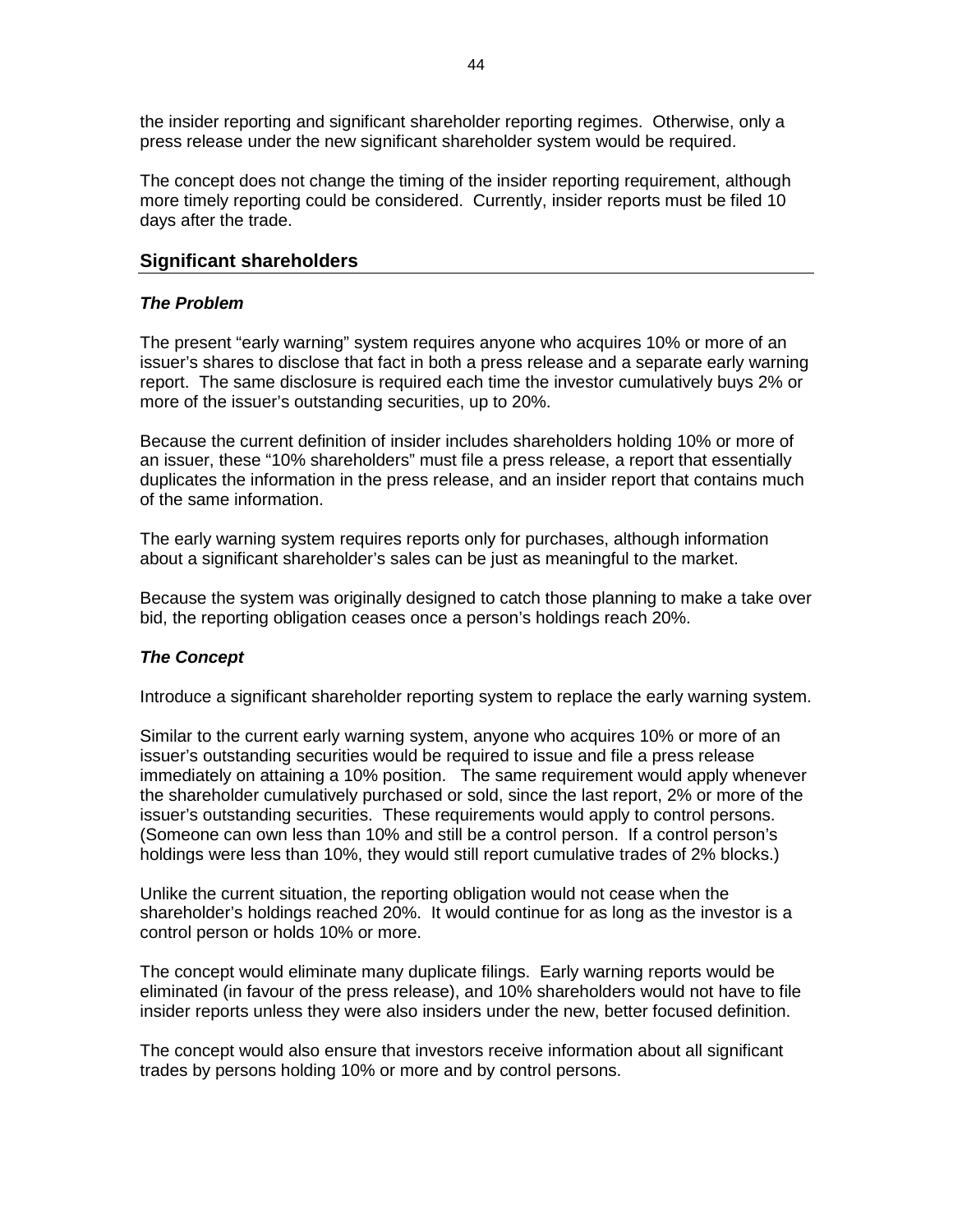The concept would maintain the existing alternative reporting system for an eligible institutional investor that does not have regular access to inside information and does not intend to make a take over bid. The system allows these investors to report significant net changes in their holdings on a monthly basis, so that the market still receives the information it requires about these investors' trades. It also relieves large financial institutions with several business units from having to aggregate their holdings.

The concept would maintain this system for the same reason it was adopted a few years ago – any benefit to the market in requiring eligible institutional investors to report on a more timely basis would be outweighed by the significant burden that requirement would impose on these investors.

Eligible institutional investors are also currently exempt from insider reporting requirements if they comply with their alternative monthly reporting obligations and if they do not have regular access to material non-public information. If we implement the changes to the other reporting systems we discuss above, this exemption would not be necessary because eligible institutional investors would not be caught by the new definition of insider.

# **Control persons**

#### *The Problem*

Currently, a control person must give at least 7 days' advance notice before selling securities into the market. The initial notice can only be effective for 60 days, but 28-day renewal notices can be filed indefinitely. Because of this, many control persons keep an evergreen (i.e. constantly updated) notice, which makes the notice meaningless.

In many Canadian jurisdictions, a control person can sell securities in a private arrangement without giving the market advance notice of the trade. This is because notice is only required when the control person relies on the specific "control person" prospectus exemption to sell securities. If the control person is able to fit the sale under another exemption from the prospectus requirement, no disclosure of the trade is required (except in BC).

# *The Concept*

We are not certain whether advance notice by control persons of an intention to sell is information that is meaningful to the market.

If investors tell us that advance notice provides valuable information, we will examine how to make the notice more meaningful. We think that a one-day notice period would be sufficient and that advance notice should apply equally whether the trade is to be made in a public market or in a private transaction.

In any case, we would not impose any special post-trade reporting obligations on control persons. A control person would have to disclose trades under the new significant shareholder reporting system and, if an insider, under the insider reporting regime, whether or not we retain an advance notice requirement.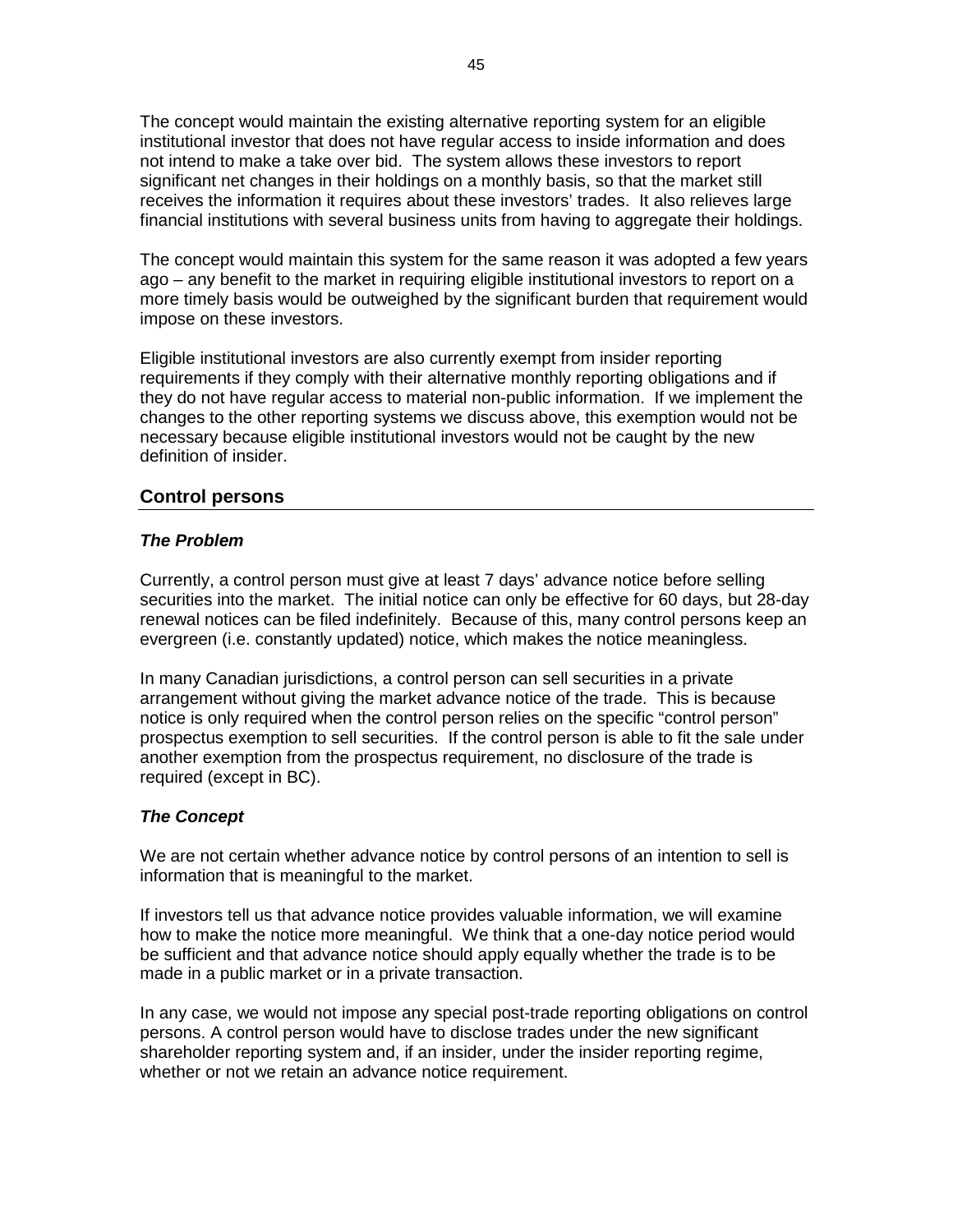#### **Issuers and registrants**

#### *The Problem*

Currently, we do not require issuers and registrants to take any responsibility for controlling illegal insider trading by persons who work for them and have access to inside information. (CSA is considering these issues in proposed National Policy 51-201 *Disclosure Standards.*)

# *The Concept*

Issuers would have to make their insiders aware of their reporting obligations and to put reasonable procedures in place to monitor compliance. An issuer would also have to file a list of its insiders with the commission and keep it up to date.

In addition, issuers would have to keep current records of persons with access to undisclosed material facts during periods of confidential activity in connection with a major transaction or other pending material change. A registrant assisting the issuer with the transaction would have similar obligations. An issuer would have to monitor trading in its securities and report any unusual trading to the commission, or, if its securities trade on a stock exchange or other trading facility with a market oversight function, to that trading facility.

We would impose these obligations on issuers and registrants because they have the information and influence necessary to directly discourage insider trading.

# **Civil liability**

Investors could sue people who trade on inside information, tippers, tippees and issuers if the investors traded during the relevant period.

These rights are described in detail in Concept 6.

# Advantages of the Concept

- 1. The insider reporting obligation would be focused on those who actually have routine access to inside information.
- 2. Investors would be immediately informed about significant changes in the holdings of significant shareholders and control persons.
- 3. Advance information about control person trades, if important to the market, would be available in a form that meets market needs.
- 4. Issuers and registrants would play a meaningful role in helping to reduce illegal insider trading.
- 5. Investors who are victims of illegal insider trading would have better civil remedies.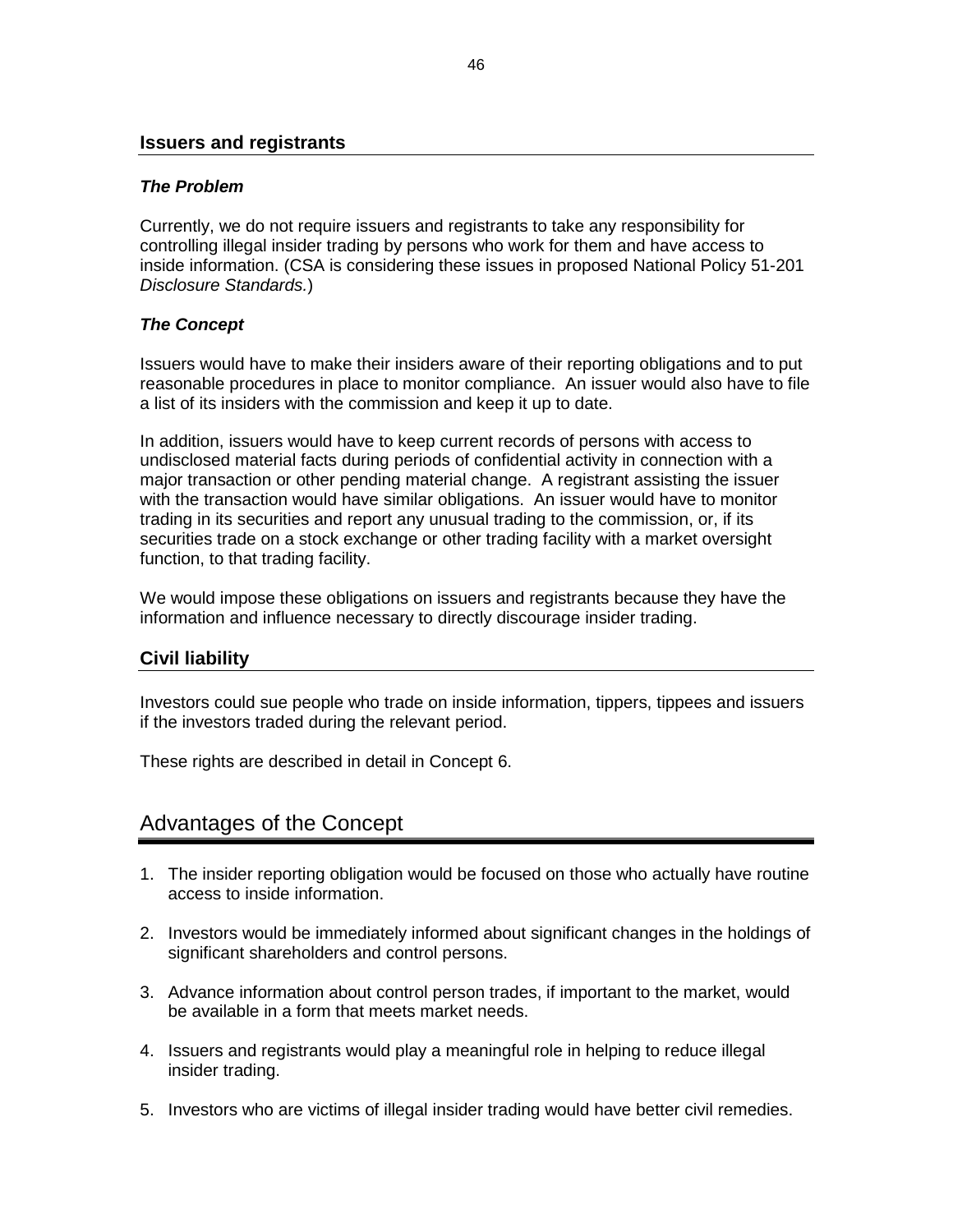- 1. What are the factors we should consider in weighing the costs and benefits of this concept?
- 2. Under the current system, a 10% shareholder that holds no office with the issuer is an insider. All trades by that shareholder are reported. Under the concept, these shareholders would not be insiders. They would report their trades under the significant shareholder regime, which means they would only report when they bought or sold cumulative blocks of 2% or more of the issuer's outstanding securities. The same is true of control persons. The market would therefore have slightly less information about the trading of these shareholders, although it would get information on a more current basis.

Are there any problems with this approach?

- 3. The concept would not change the time for reporting insider trades. Should we consider this? What change would you make?
- 4. Should the market have meaningful advance notice of a control person's intended trades? What post-trade information should be provided by control persons, whether or not advance notice is given?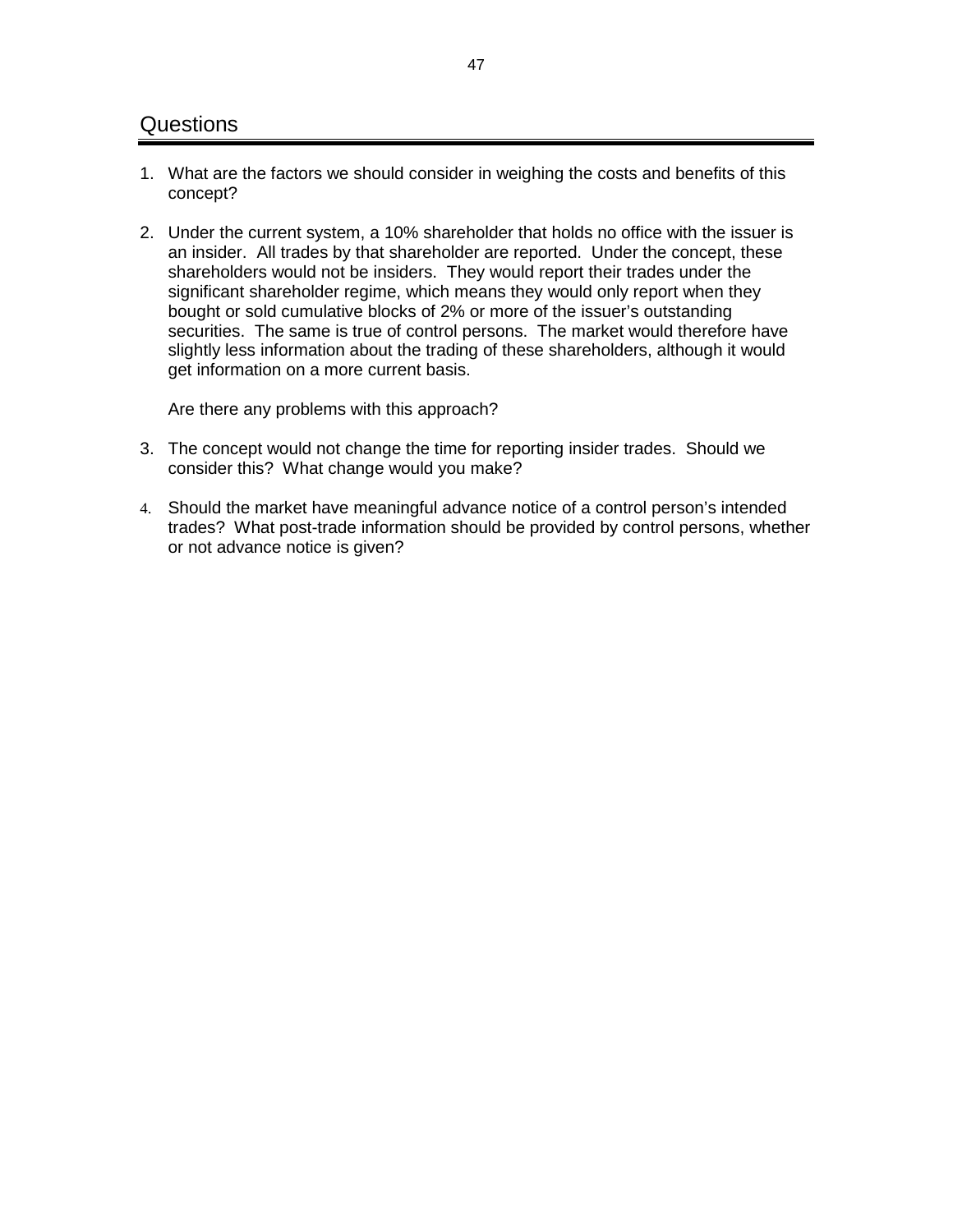# Concept 5

# New Enforcement and Public Interest Powers

Securities legislation contains various provisions that prohibit fraud and authorize regulators to make orders in the public interest. For example, securities commissions can bar those involved in securities markets in various ways, prohibit them from holding office in any issuer, assess administrative penalties against them, and order them to pay hearing costs. Commissions can also order that certain securities not be traded and can apply to court for an order compelling market participants to comply with the legislation.

Effective enforcement is essential to a credible regime of securities regulation. We should ensure that commissions have effective tools to deal with those who fail to meet the required standards of conduct in the market.

The existing enforcement powers in the BC legislation are reasonably comprehensive, but we have identified a few enhancements that are worth considering.

# Summary of the Concept

- 1. A commission could order that people who breach securities legislation disgorge their profits or make restitution to those they have harmed.
- 2. A commission could prohibit professionals from engaging in practice involving that commission if the professionals' conduct related to trading in securities was so egregious or grossly incompetent as to be contrary to the public interest.
- 3. An interested party could seek a compliance or restraining order from a commission where the party was able to show a breach of securities legislation.
- 4. We would prohibit people from engaging in unfair practices when selling securities.

# Details of the Concept

# **Disgorgement and restitution**

#### *The Problem*

Disgorgement and restitution are remedies designed to return money or other items of value to a person who has lost them as a result of another's illegal activities. Disgorgement is the involuntary surrender of stolen goods or money. Restitution restores the victims to the position they were in before the harm occurred.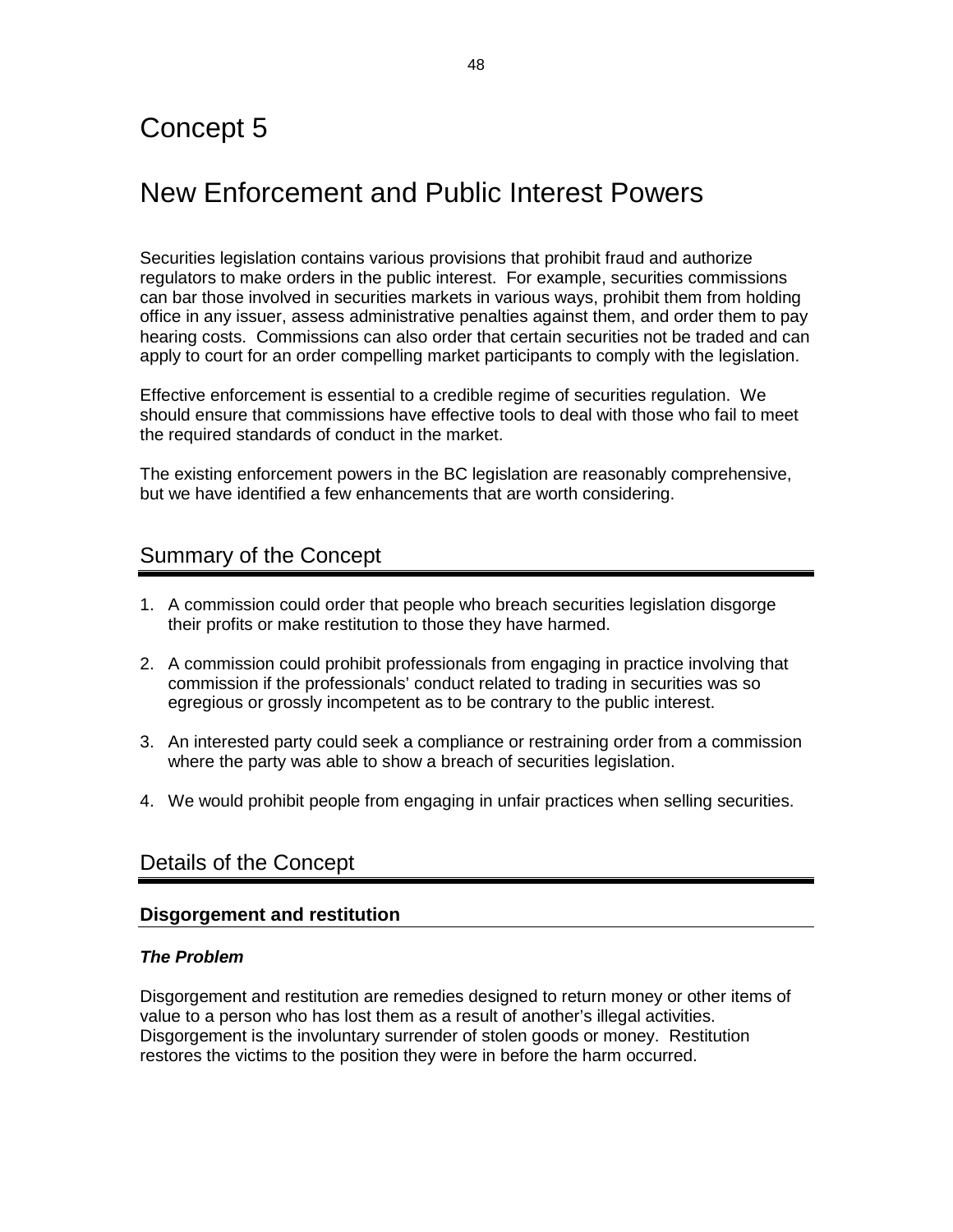Securities legislation in many Canadian jurisdictions does not provide for disgorgement or restitution. (They are available in BC and some other provinces through the courts).

# *The Concept*

Consider giving commissions the power to order disgorgement and restitution as types of enforcement orders.

These powers could be constructed so that commissions had the power both to order disgorgement and restitution and to order the distribution of assets among investors. Alternatively, the commission's power could be limited to ordering restitution and disgorgement, leaving the distribution of assets to the courts. (In that case, disgorged funds could be held in trust and distributed under a streamlined court process.)

Our system of securities regulation would be more effective if we could expedite the return to investors of investment losses stemming from illegal actions. Giving commissions the power to order disgorgement and restitution may be an effective way to do that.

#### **Professionals**

#### *The Problem*

Professionals such as lawyers, accountants and geologists sometimes engage in behaviour that negatively affects the integrity and efficiency of the capital markets.

We currently have no enforcement options for dealing directly with professionals who do this. For instance, we cannot prevent these professionals from continuing to appear before a commission or from preparing documents that are filed with it.

#### *The Concept*

A commission would be able to order that a professional cannot appear before it or prepare documents that are filed with it. This power would be similar to existing powers of the US Securities and Exchange Commission.

A commission would only issue these orders when it found a professional's conduct in structuring transactions to violate the public interest objectives of the legislation (or advising clients how to do so) to be egregious or found the professional to be grossly incompetent in commission filings. Effective regulation requires sanctions to address this behaviour and the power to limit a professional's ability to practice would achieve that purpose.

As is the case in all commission proceedings, the hearing panel would have to be satisfied that the order was in the public interest in connection with trading in securities.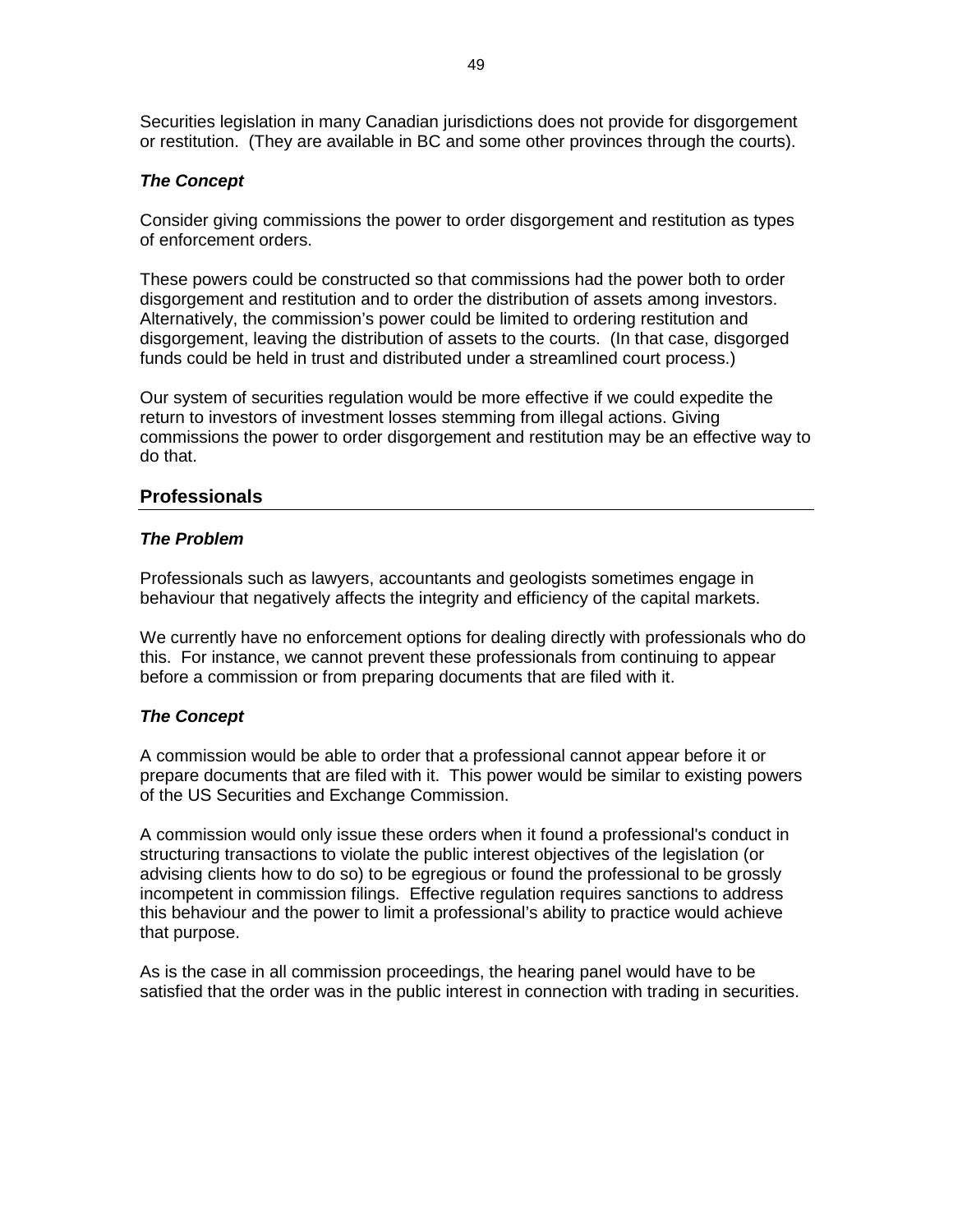# **Commission compliance or restraining orders**

### *The Problem*

Market participants are often in the best position to spot potential problems arising from a breach, or intended breach, of the legislation. However, except in the case of take over bids, the legislation does not provide an efficient way for market participants to bring these problems to the commission's attention.

# *The Concept*

Permit anyone to apply for a compliance or restraining order from a commission when they could show a breach of securities legislation was imminent or in progress. By giving commissions these powers, we would expand existing powers in the take over and issuer bid area and help commissions protect the public interest by preventing wrongdoing.

Anyone (likely to be an investor, insider or business rival) could apply for an order if that person had evidence showing that another person (likely to be an issuer or a registrant) was contravening or about to contravene the legislation.

The applicant would need permission from a single commissioner to proceed with the application. This would help prevent abuses because leave would only be granted if the matter involved an issue of public interest and was not primarily a dispute between parties. The commissioner's decision on the leave application would be final (no appeal).

If leave were granted, the commission would hear the application and have the power to order that a person comply with or stop breaching the legislation. If the commission did not grant the order requested, the unsuccessful applicant would be liable to pay costs to the other party. The commission could order the applicant to put money in trust to ensure costs, if awarded, were paid.

# **Prohibition on unfair practices**

# *The Problem*

There is an existing prohibition in the legislation against fraud, but some market participants, when selling securities, engage in unfair practices that, although egregious, do not meet the stringent test for fraud. These include

- high-pressure sales tactics,
- taking advantage of an investor's physical or mental infirmity, ignorance, illiteracy, age, or lack of sophistication, or
- imposing unduly harsh terms or conditions on a sale.

Commissions can deal with this type of conduct under their public interest powers but in the absence of a prohibition in the legislation, there is no basis for criminal prosecution or civil remedies.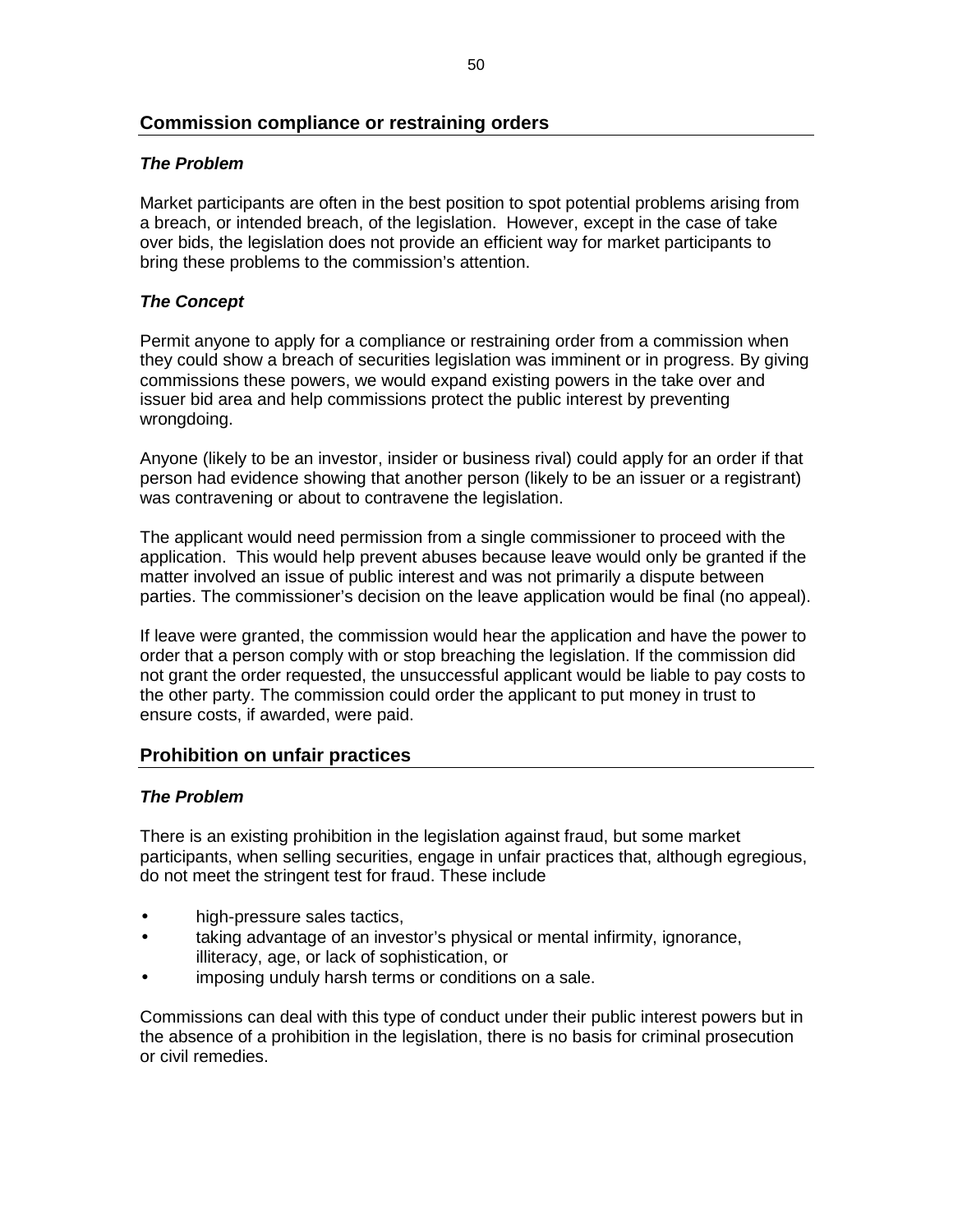# *The Concept*

This conduct would be prohibited. (The BC and Alberta securities commissions have proposed this prohibition as a legislative amendment in connection with their proposed capital raising exemptions rule.)

# Advantages of the Concept

- 1. It would be more difficult for market participants who breach the legislation to keep illegally obtained monies. Investors would save time and money in recovering the funds they lost through market misconduct that was the subject of enforcement action.
- 2. Professionals whose conduct threatens the integrity of the markets would be unable to deal with the commission in their professional capacity.
- 3. There would be a process for market participants to seek preventative orders from commissions when people engage in abusive activity that breaches any aspect of the legislation and threatens the market. This remedy is currently only available in the take over and issuer bid area.
- 4. Investors would be better protected from unfair practices.

# Questions

- 1. What are the factors we should consider in weighing the costs and benefits of this concept?
- 2. Should securities commissions have the power to order disgorgement and restitution? If so, should they have the right to order the distribution of assets among investors, or should that aspect be left to the courts?
- 3. Is it appropriate for commissions to have the power to prevent professionals who act egregiously or are grossly incompetent from appearing before them or preparing documents filed with them?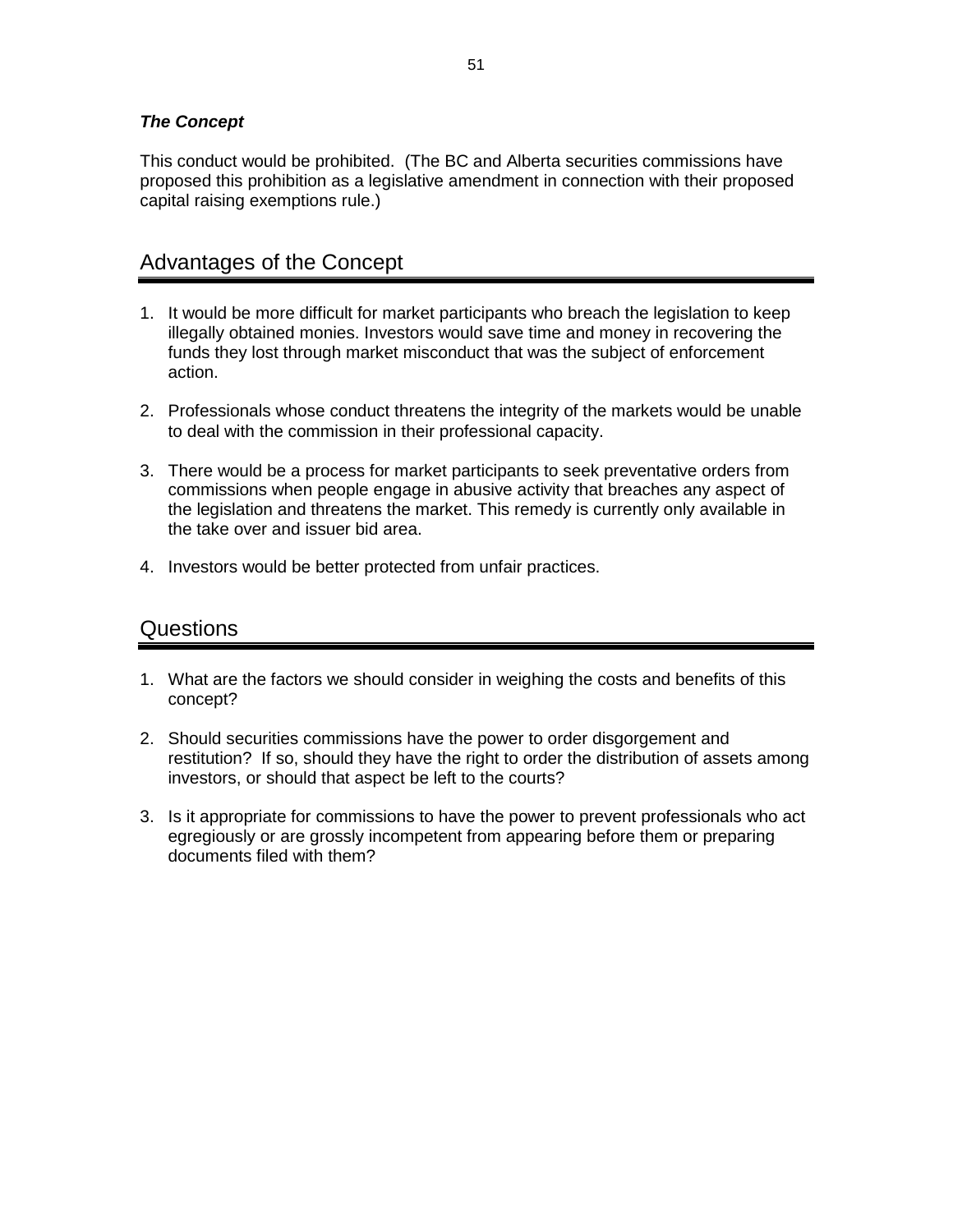# Concept 6

# New Civil Remedies for Investors

Under existing securities legislation, investors have these statutory rights:

- They can sue for misrepresentations in a prospectus.
- They have the right to change their minds and get a refund within two days of buying securities under a prospectus.
- They can sue if an issuer fails to deliver a prospectus, take over bid circular, or issuer bid circular.
- They can sue those who trade on inside information (if they can prove they were the person with whom the trade occurred).

Investors also have common law rights, but these have practical limitations. Sometimes investors have no right to sue, or the evidentiary or procedural requirements they face are too onerous.

Statutory rights are created to address the common law's limitations, but even where there is a statutory right of action, the investor must still deal with the costs and delays inherent in the litigation process.

The statutory rights described below would be in addition to any common law remedies.

# Summary of the Concept

- 1. Investors (whether buying in an offering, the secondary market or the exempt market) could sue for damages if an issuer made a misrepresentation or if a CMA issuer (see Concept 1) failed to maintain up to date, or "evergreen", disclosure of all material facts. (The existing rights to rescission and withdrawal would be eliminated for CMA issuers.)
- 2. Clients could sue a dealer and its directors and officers if the dealer or its salespeople failed to comply with the dealer's code of conduct (see Concept 2). Liability at the dealer level would be absolute.
- 3. Investors could sue people who trade on inside information, tippers, tippees and issuers if the investors traded during the relevant period. (Inside information is material non-public information. A tipper is a person who discloses inside information to someone else. A tippee is a person who receives inside information from a tipper.)
- 4. Investors could sue those who commit fraud and market manipulation if the investors traded during the relevant period.
- 5. Investors could sue market participants who engage in unfair practices.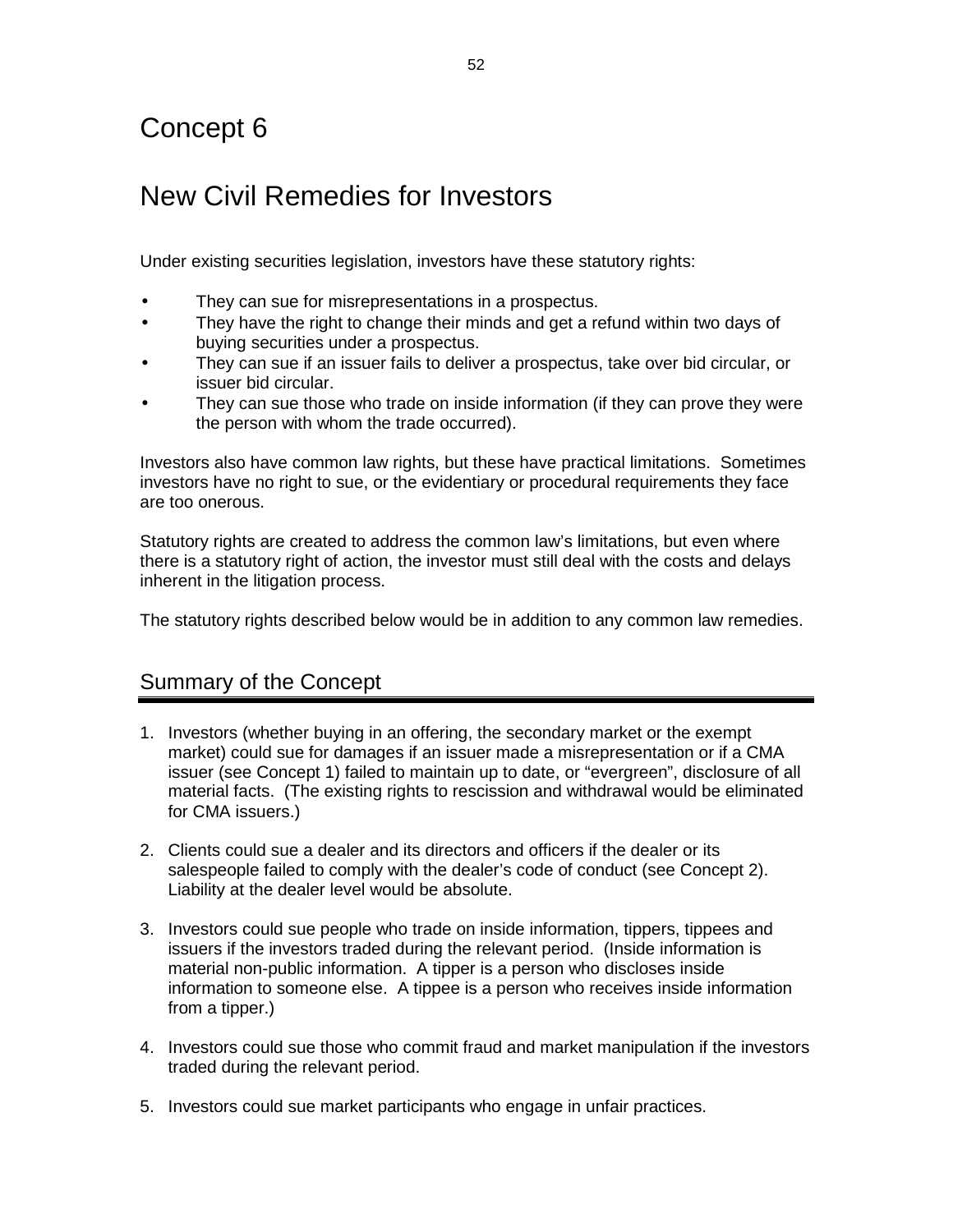- 6. There would be a class action regime specifically designed for these lawsuits.
- 7. There would be protections for defendants against frivolous and abusive litigation.

# Details of the Concept

# **Actions for misrepresentations**

# *The Problem*

Currently, only investors who buy securities from the issuer under a prospectus have a statutory right of action, yet the vast majority of trading in securities occurs in the secondary market. (In 2001, the amount raised under prospectuses for new issues was only about 2% of the total value of the trading on Canadian stock exchanges.)

In recognition of this, CSA developed a civil remedies regime for continuous disclosure misrepresentations, which some CSA members recommended to their governments in November 2000. The regime has have not yet been adopted in any jurisdiction.

# *The Concept*

**Liability for all misrepresentations.** All investors – whether buying in an offering, the secondary market or the exempt market (liability has already been proposed for exempt offerings under an offering memorandum in BC and Alberta) – could sue for damages if an issuer made a misrepresentation in an offering document or the issuer's continuous disclosure record.

An issuer would be liable for written and oral misrepresentations in any public disclosure. A CMA issuer (see Concept 1) would also be liable if it failed to disclose all material facts as required under the CMA continuous disclosure regime.

An investor would be able to sue:

- the issuer
- **the issuer's directors and officers**
- the issuer's "influential persons" (essentially significant shareholders and mutual fund managers)
- auditors and other experts (for misrepresentations in opinions used with their consent)

Investors could also sue underwriters or other due diligence providers for misrepresentations in a CMA issuer's offering document or the issuer's disclosure record as it stood at the time of the offering.

Investors would not need to prove that they relied on the misrepresentation or failure to make timely disclosure in making their investment decision.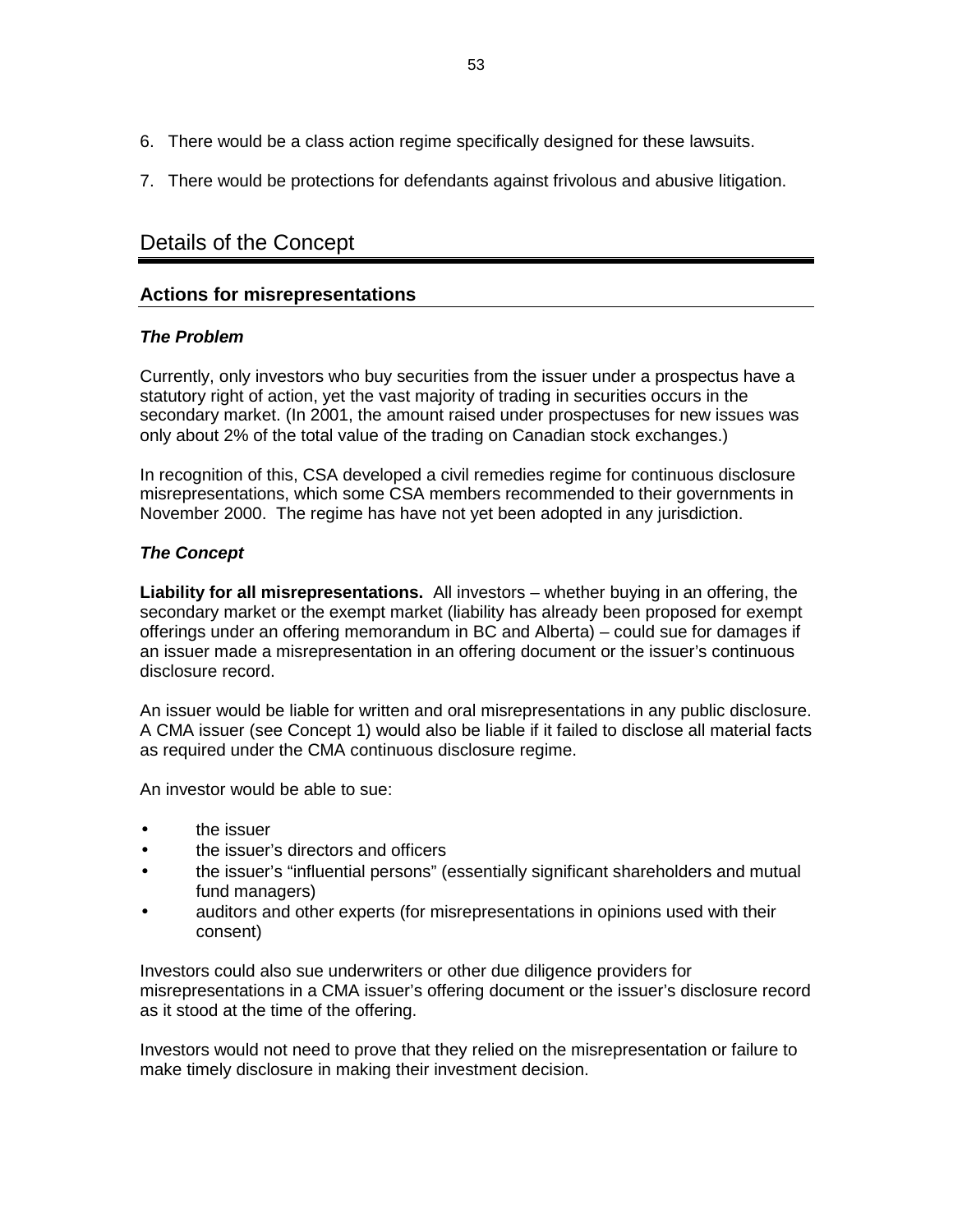Many elements of this concept come from the CSA civil remedies proposal, although this concept is more robust in some respects. For example, we suggest that those who are reckless or willfully blind should be treated in the same manner as those who act with actual knowledge. (A "reckless" defendant does not care whether or not the disclosure was accurate or was made at all. A "willfully blind" defendant deliberately avoids acquiring knowledge of the wrongdoing.)

As under the CSA civil remedies proposal, the standards of proof and potential defences would vary depending on the defendant and the type of document containing the misrepresentation.

Defences would vary by defendant:

- 1. The issuer would not be liable if it had a reasonable regime to prevent misrepresentations and make timely disclosure and a reasonable process for monitoring compliance with that regime. For example, a disclosure policy like that described in proposed National Policy 51-201 *Disclosure Standards* might serve as a defence if the issuer could also show it followed the policy.
- 2. Directors, officers or influential persons who are responsible for the disclosure would not be liable if they exercised due diligence to determine there was no misrepresentation.
- 3. Experts would not be liable if the misrepresentation based on their reports was as a result of misinformation provided by the issuer or if the issuer did not fairly represent the expert's opinion or report.
- 4. Others relying on experts' reports, including directors, officers, influential persons, and the issuer itself, would not be liable unless they acted knowingly or were reckless or willfully blind.
- 5. Underwriters or other due diligence providers would not be liable if they exercised due diligence to ensure that the issuer's continuous disclosure record was complete and accurate at the time of the offering and that the offering document did not contain a misrepresentation.

Defendants would be proportionately liable (that is, liable only for their portion of the damages) unless they acted knowingly or were reckless or willfully blind. In that case, liability would be joint and several (that is, each defendant would be liable for the full amount of the damages).

**Common remedies for all investors in CMA issuers.** The only remedy for misrepresentations would be damages, which in some circumstances would be capped. Today, the remedies for misrepresentations in a prospectus include both damages (which are not capped) and rescission (the right to get your money back).

The concept gives all investors in CMA issuers the same rights of action for misrepresentation, whether they buy in an offering or trade in the secondary market. This is because under the CMA system all investors are trading on the basis of the same disclosure record. On that premise, it does not seem fair that some investors would have a right of rescission when others do not. Similarly, it is not fair that the damages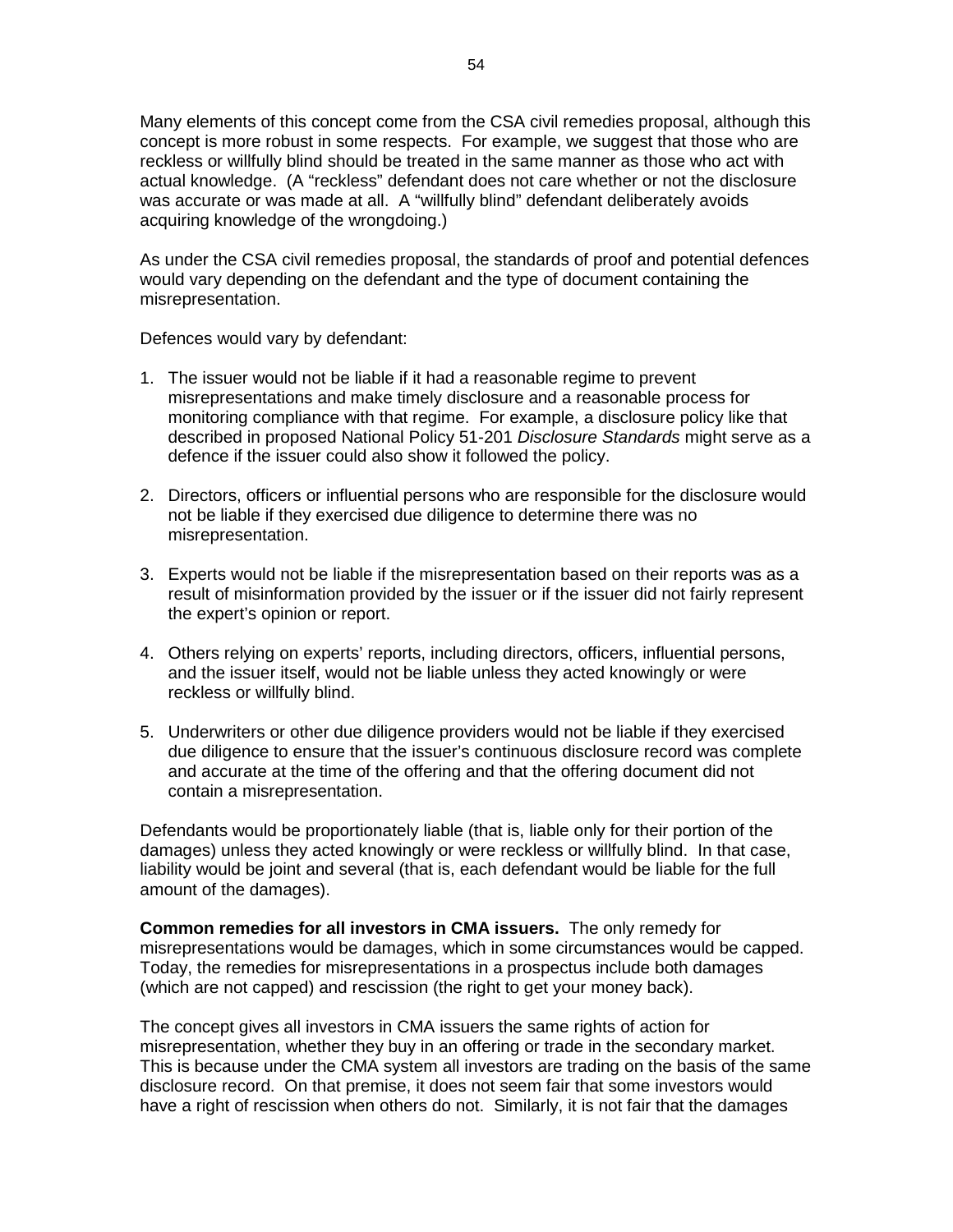would be capped for some investors but not for others. This is especially so given that the vast majority of trading is in the secondary market and that all shareholders ultimately bear the cost of the damages paid by an issuer.

**Rescission for mutual fund and restricted issuer investors.** Investors in mutual funds and restricted issuers (see Concept 1) would still be entitled to rescission for misrepresentations, because the secondary market for securities of these issuers is either non-existent (mutual funds) or very limited (restricted issuers). In these cases, there is no need to balance rights between investors who buy from different sources.

**Two-day withdrawal right.** Investors would no longer have a two-day withdrawal right, except for those who buy securities of restricted issuers. This is because we expect investors to exercise reasonable care and judgment in making their investment decisions and because they usually trade in the securities of CMA issuers and mutual funds through registrants, who have a duty to ensure the investment is suitable (unless the investor has chosen not to have the dealer perform suitability checks). Investors in CMA issuers or mutual funds who change their minds can also resell.

The two-day withdrawal right would be retained for investments in restricted issuers. There is a very limited market for these securities, and our experience shows that highpressure sales tactics are more prevalent in this market. (The two-day withdrawal right is proposed as part of the BC and Alberta capital raising exemptions proposal.)

# **Actions against dealers and their directors and officers**

#### *The Problem*

At common law, dealers are vicariously liable for the actions of their employees if the employee is acting within the scope of his or her employment, and employees themselves are liable for their own actions. However, vicarious liability can be difficult to prove, especially against directors and officers.

# *The Concept*

Clients of dealers and advisers could sue dealers, advisers, mutual fund managers, portfolio managers, and mutual fund dealers for failure to comply with the applicable code of conduct (see Concepts 2 and 3).

This statutory right would tie liability to a breach of the mandated code and would increase the accountability of firms and their directors and officers for the actions of their representatives.

Potential defendants would be:

- the dealer, adviser, or mutual fund firm
- the firm's directors and officers
- the individual salesperson or adviser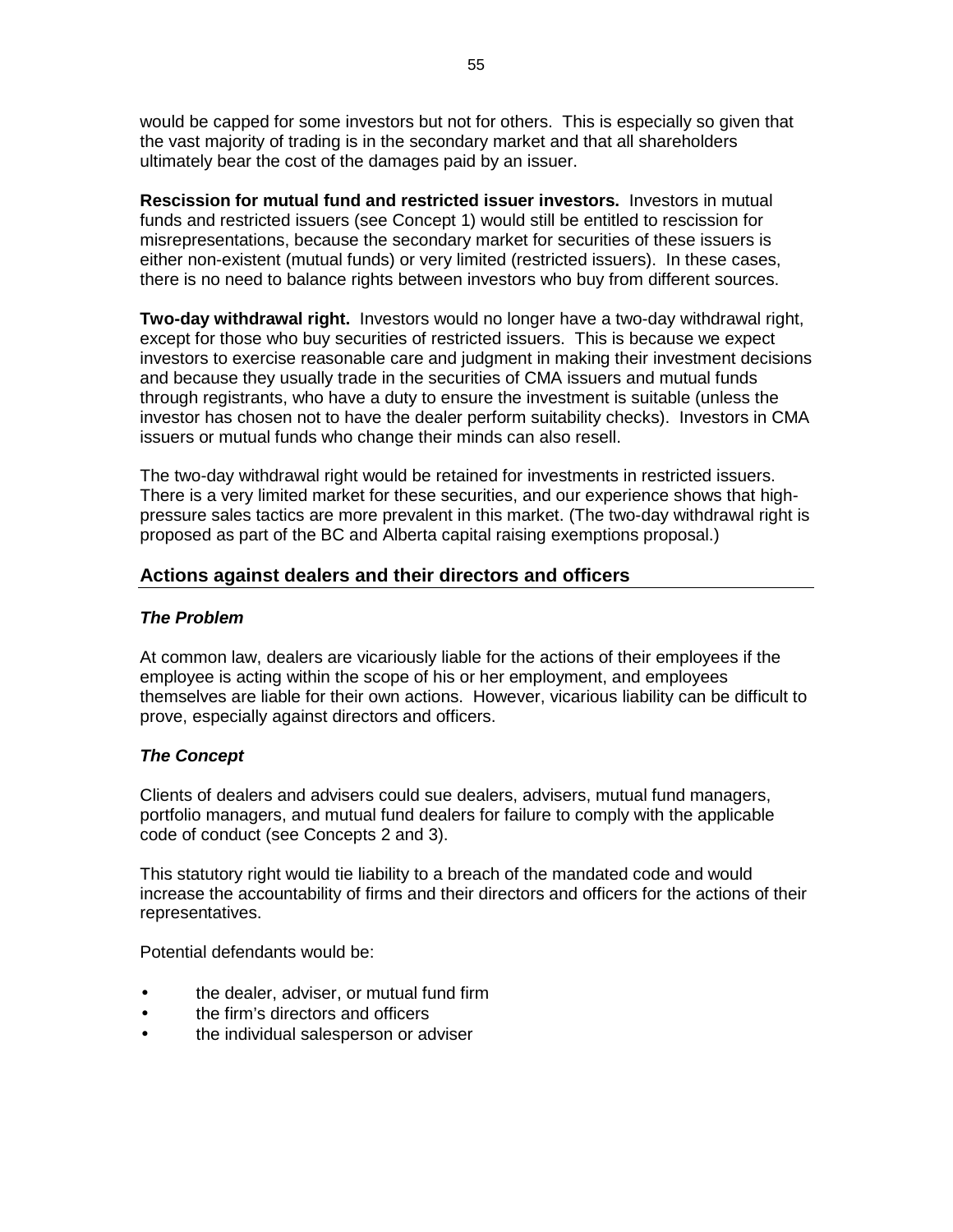Defences would vary by defendant:

- 1. Dealer and adviser firms and the individual who breached the code of conduct would be absolutely liable.
- 2. Directors and officers would not be liable if (a) the dealer or adviser had a reasonable regime to ensure compliance with the code and a reasonable process for monitoring compliance with that regime, and (b) they did not act knowingly and were not reckless or willfully blind.

Investors would be entitled to recover their entire damages from either the firm or the individual who breached the code. We think holding firms absolutely liable would motivate them to take an active and continuing interest in compliance.

# **Actions for insider trading**

#### *The Problem*

Trading on inside information is a serious type of market abuse. The current legislation focuses on "persons in a special relationship (SRP) with a reporting issuer". An SRP includes an insider, someone engaging in a business activity with the issuer or its insiders, and tippees.

Currently, to sue an SRP, investors have to prove they traded with the SRP – a difficult, and usually impossible, burden to overcome.

#### *The Concept*

An investor could sue an SRP for trading on inside information if the investor traded during the relevant period. Because issuers would have some obligations designed to discourage insider trading (see Concept 4), investors could also sue the issuer and its directors and officers if the issuer failed to meet those obligations.

Potential defendants would be:

- the reporting issuer
- its directors and officers
- SRPs (for insider trading by them or by people they tipped)

Defences would vary by defendant:

- 1. The issuer and its directors and officers would not be liable if the issuer had a reasonable regime to prevent SRPs from tipping and trading on inside information and a reasonable process for monitoring compliance with that regime.
- 2. SRPs would not be liable if they reasonably believed that the information had been generally disclosed or that the information was given in the necessary course of business.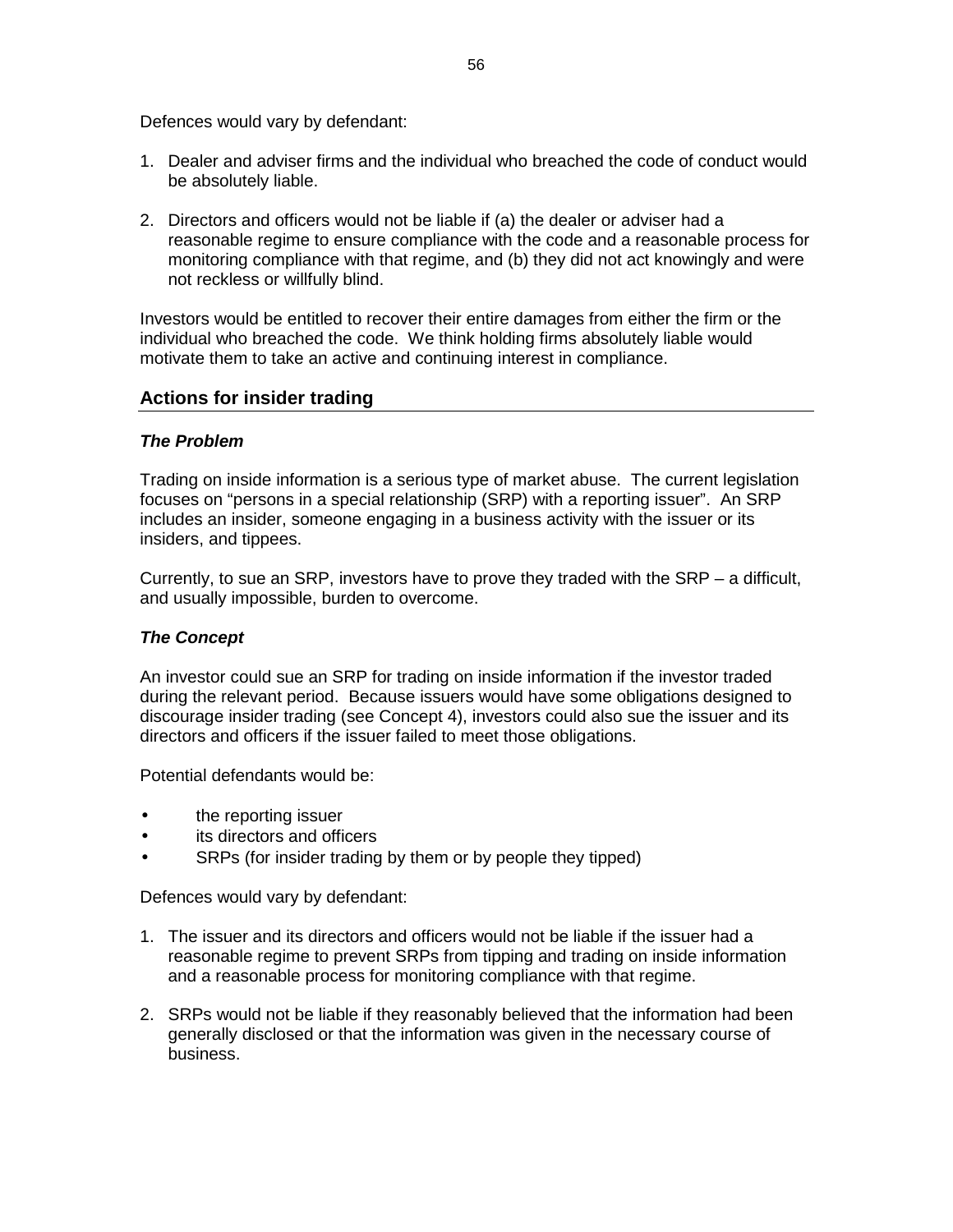3. Persons who inform others about a proposed take over bid, reorganization, or property acquisition would not be liable if providing the information was necessary to effect the transaction.

The investor would be entitled to claim the loss incurred or the profit lost as a result of the improper trades. For example, if the SRP knew some good news about the issuer and bought securities before that news was disclosed, investors who sold during the relevant period could claim the difference between the (lower) selling price and the (higher) price after the news was disclosed. The relevant period begins when the SRP trades, and ends after the non-public information is disclosed.

The issuer would be proportionately liable based on its degree of fault. Other defendants would be liable up to the amount (or a multiple of the amount) they gained or the loss they avoided because of their insider trading.

# **Actions for fraud and market manipulation**

#### *The Problem*

There is currently no statutory right of action for fraud or market manipulation. In a common law action, the only investors who can sue are those who traded with the person carrying out the fraud or manipulation. In addition, those investors have to show that the defendant had a fraudulent intent.

#### *The Concept*

An investor could sue anyone who knew or ought to have known they were participating in a fraud or market manipulation, if the investor traded during the relevant period. The relevant period would be the period during which the fraud or manipulation took place.

This means anyone could sue if they were in the market during the relevant period, whether or not they dealt directly with the person committing the fraud or market manipulation.

Liability would be linked to a provision, which BC and some other provinces have already, that prohibits a person from participating in a transaction if the person knew or ought to have known that the transaction perpetrated a fraud. This means an investor suing under this provision need not show fraudulent intent – only that the defendant knew facts from which he or she ought reasonably to have known that the transaction perpetrated a fraud.

# **Actions for unfair practices**

# *The Problem*

People who sell securities sometimes engage in unfair practices. These include:

- high-pressure sales tactics,
- taking advantage of a disadvantaged investor's physical or mental infirmity, ignorance, illiteracy, age, or lack of sophistication, or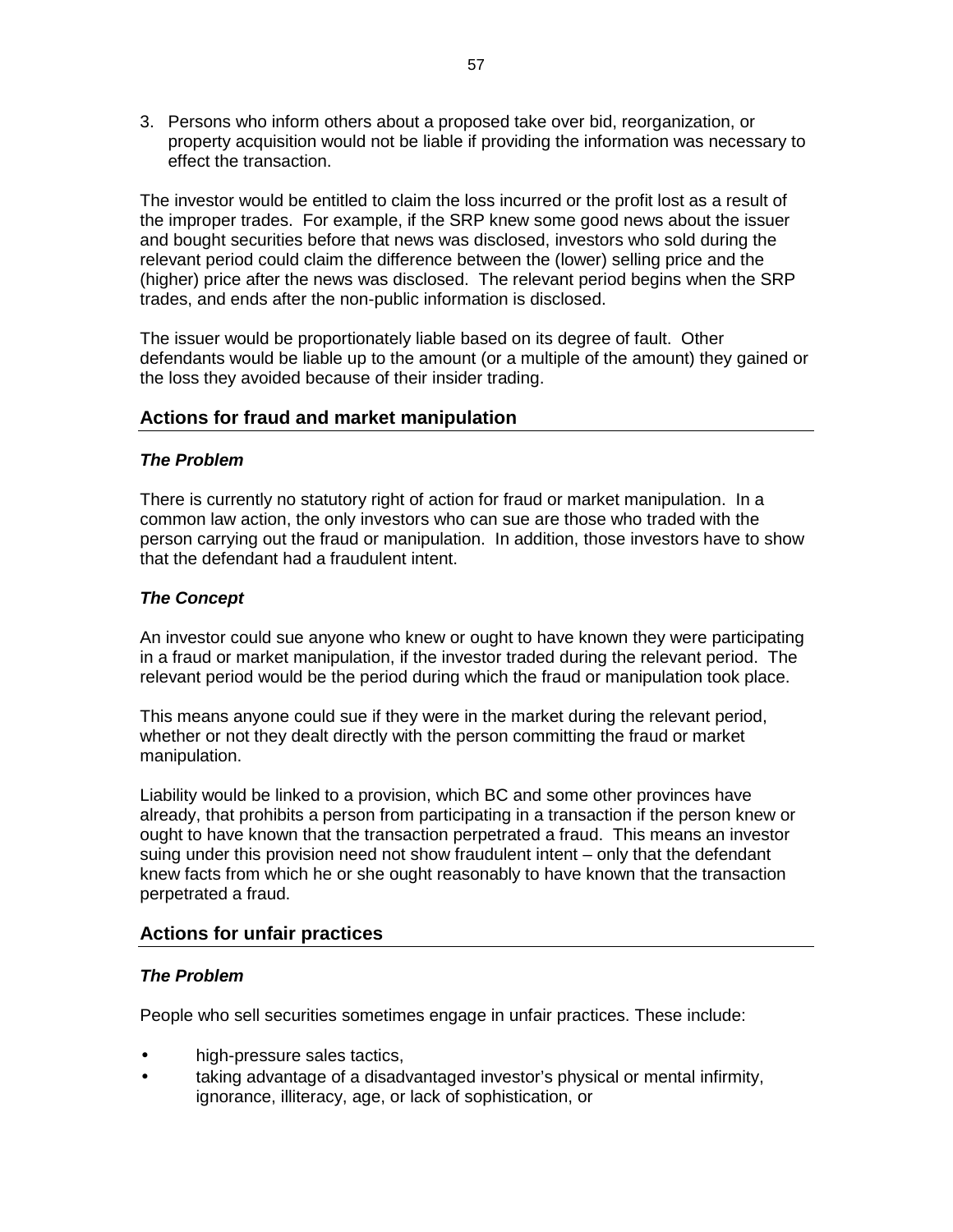imposing unduly harsh terms or conditions on a sale.

There is no statutory right of action against people who do these things.

### *The Concept*

Investors could sue anyone who engaged in these activities. An investor could claim either damages or rescission.

The potential for liability, combined with the commission's ability to take action when unfair practices have been used, would deter those who might otherwise be tempted to take advantage of investors in these ways.

#### **The class action regime**

#### *The Problem*

The time and expense required to pursue a civil remedy often makes it impractical or uneconomic for an individual investor. Pursuing remedies through class actions would improve investors' prospects of success, but class action legislation is not available in all jurisdictions and, where it does exist, it has administrative hurdles that make securities cases difficult to pursue. For example, having to show that all investors have a cause of action can be very challenging, particularly if investors must show they relied on the misrepresentation if they are to sue successfully.

#### *The Concept*

Securities legislation would contain a separate class action regime specifically for investors to exercise the rights of action described above. This regime would replace provincial class action legislation for securities cases and would make class actions easier in appropriate cases. For example, the regime would establish presumptions about which investors would be included in the class.

#### **Protections for defendants**

#### *The Problem*

Without safeguards, the additional rights in this concept could increase costs and could discourage qualified people from serving as directors, officers and advisers for fear of potential liability.

These concerns surfaced in connection with the CSA civil remedies regime. Commenters were concerned over the spectre of "strike suits" (cases where plaintiffs without a legitimate claim bring an action to try and coerce the defendant into settling). In response, CSA added protections for defendants to the CSA regime, which seem to have calmed the concerns of the issuer community. We can also take some comfort from the fact that in the US, where strike suits have been common, companies still seem to be able to attract directors and officers.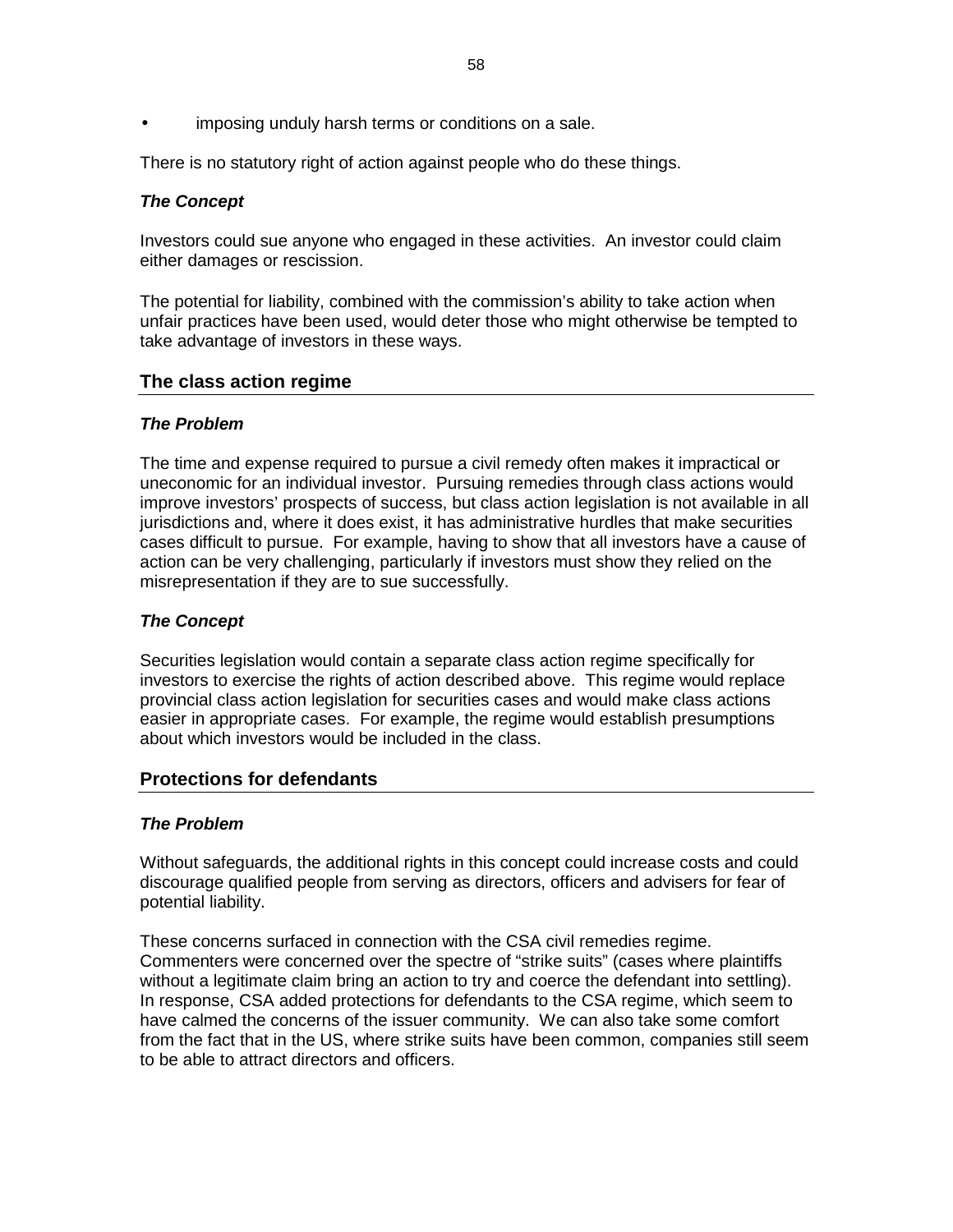# *The Concept*

To balance the additional rights given to investors, these protections would be introduced for defendants:

- 1. Investors would need the court's permission to commence an action. The court would have to be satisfied that the action was being brought in good faith and had a reasonable possibility of success before it would permit the case to proceed.
- 2. Losing parties would have to pay a portion of the legal and other costs of the winning parties. In appropriate cases, the court could require investors to post security for costs, that is, put money in trust to ensure costs, if awarded, were paid.
- 3. The court would have to approve any proposed settlements. The court would have to be satisfied that there was evidence establishing a reasonable likelihood of wrongdoing.
- 4. There would be caps on liability. For example, the issuer's maximum liability under the CSA regime is the greater of \$1 million or 5% of market capitalization. Directors' and officers' maximum liability is the greater of \$25,000 or 50% of the total annual compensation, including stock or deferred compensation, they receive from the issuer. Experts' liability is the greater of \$1 million or the amount the expert received from the issuer during the prior 12 months.

Liability for individual defendants would be limited unless the defendant acted knowingly or was reckless or willfully blind. Under the CSA regime, the liability of an issuer is always capped. There are good reasons for this but we are considering whether there are any circumstances in which issuer liability should not be capped. We are also considering whether liability for directors and officers of registrants should be capped, and if so, at what level.

5. As is currently the case for prospectus liability, liability of underwriters or other due diligence providers would be capped at the total amount of the offering.

# Advantages of the Concept

- 1. Many more investors would be entitled to statutory remedies:
	- All investors would have equal rights if there was a misrepresentation in an issuer's disclosure.
	- Clients could sue registrants for inappropriate actions.
	- Investors would no longer need to prove they were on the other side of trades by an SRP trading on inside information. They would only need to prove they were in the market at the time of the trade.
	- Investors would have statutory rights against those who commit fraud or engage in unfair trade practices.